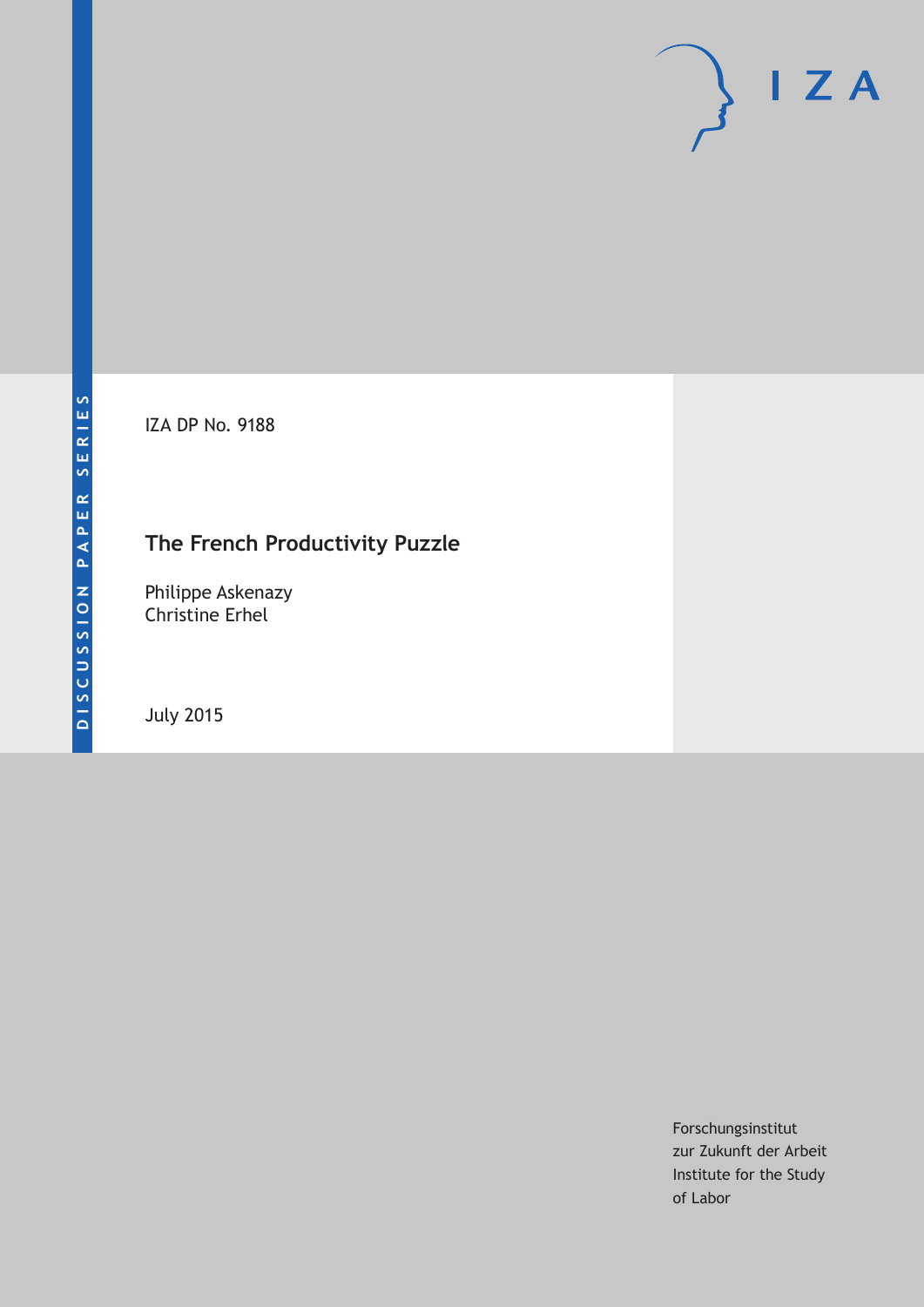# **The French Productivity Puzzle**

## **Philippe Askenazy**

*CNRS-ENS-Paris School of Economics and IZA*

## **Christine Erhel**

*CES University Paris 1 and CEE*

## Discussion Paper No. 9188 July 2015

IZA

P.O. Box 7240 53072 Bonn **Germany** 

Phone: +49-228-3894-0 Fax: +49-228-3894-180 E-mail: iza@iza.org

Any opinions expressed here are those of the author(s) and not those of IZA. Research published in this series may include views on policy, but the institute itself takes no institutional policy positions. The IZA research network is committed to the IZA Guiding Principles of Research Integrity.

The Institute for the Study of Labor (IZA) in Bonn is a local and virtual international research center and a place of communication between science, politics and business. IZA is an independent nonprofit organization supported by Deutsche Post Foundation. The center is associated with the University of Bonn and offers a stimulating research environment through its international network, workshops and conferences, data service, project support, research visits and doctoral program. IZA engages in (i) original and internationally competitive research in all fields of labor economics, (ii) development of policy concepts, and (iii) dissemination of research results and concepts to the interested public.

<span id="page-1-0"></span>IZA Discussion Papers often represent preliminary work and are circulated to encourage discussion. Citation of such a paper should account for its provisional character. A revised version may be available directly from the author.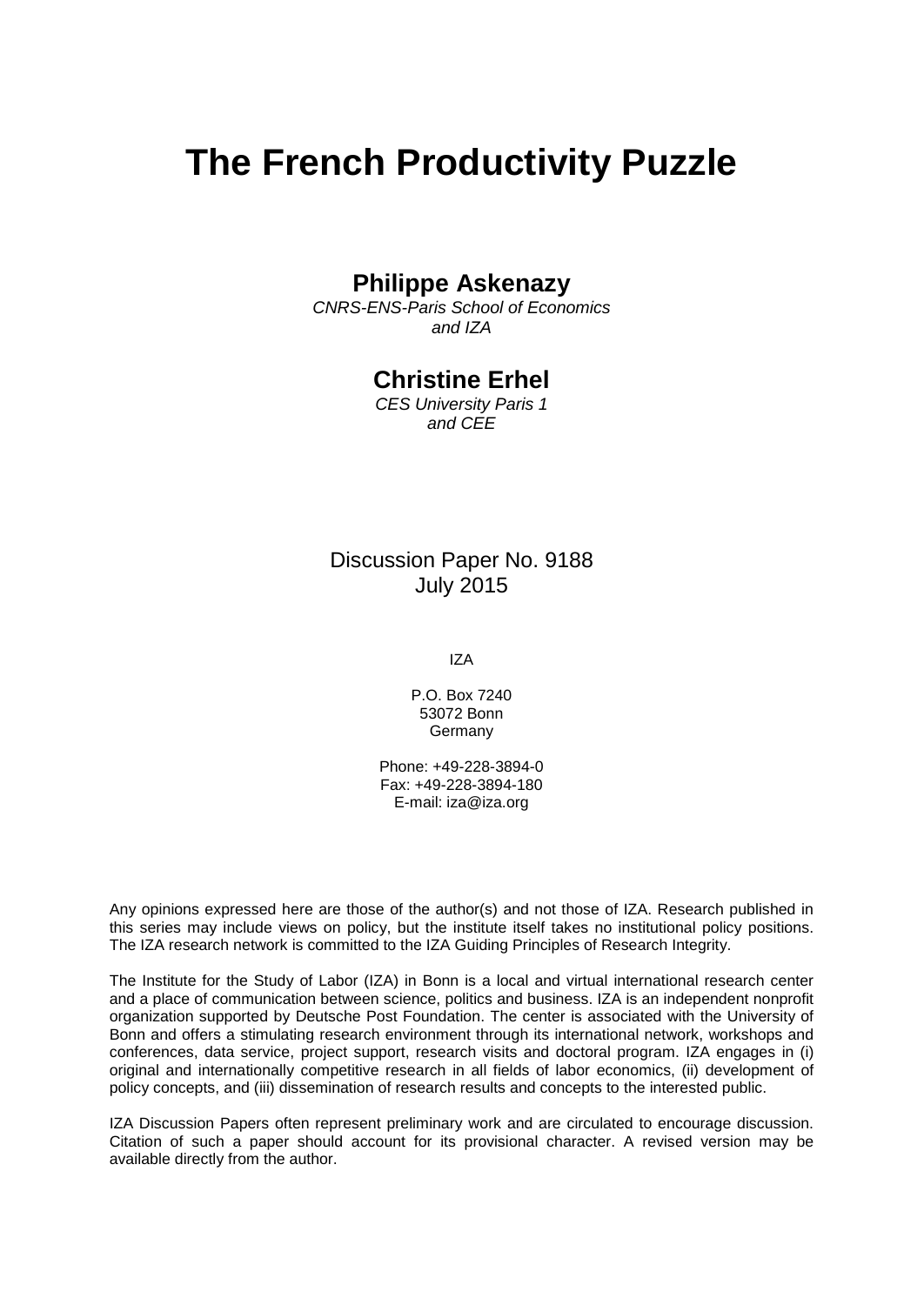IZA Discussion Paper No. 9188 July 2015

## **ABSTRACT**

## **The French Productivity Puzzle[\\*](#page-1-0)**

Since 2008, France experiences a sharp productivity slowdown. Both output per hour and total factor productivity are particularly deceptive in the market economy. This recent trend contrasts with the acceleration of productivity during the previous crisis in the 1990's and the continuous increase during the following decade. This text provides the first comprehensive exploration of this puzzling break. The direct impacts of the Great Recession on industry composition or reallocation of capital are not significant suspects for a slowdown occurring across business activities. Labour market mechanisms are better candidates. On the one hand, the French labour market policy has massively boosted the creation of low-productive jobs including very-short term employees and self-employed workers. On the other hand, firms, which benefit from massive tax cuts, have hoarded their high-skilled workforce. In addition, the spread of innovative HRM incentives, e.g. employee shareholding, seems to have turned productivity more sensitive to the business cycle (and especially to the fall of stock markets).

JEL Classification: O40, J20, D20, E24

Keywords: productivity slowdown, France, labour market policies, recession

Corresponding author:

Philippe Askenazy CNRS-ENS-Paris School of Economics 48 bd Jourdan 75014 Paris France E-mail: [Philippe.askenazy@ens.fr](mailto:Philippe.askenazy@ens.fr)

\* This text is the draft of a chapter for Ph. Askenazy *et al.* (eds), *Productivity Puzzles Across Europe*, Cepremap volume, forthcoming. The authors thank participants at NIESR and ILO seminars, the DARES-Cepremap conference 2014 on American and European Labour Markets and the Cepremap Conference on Productivity puzzles in Europe; Dan Andrews, Ekkehard Ernst, Jean-Luc Tavernier and Martin Weale, for stimulating comments. This text benefited from Martin Chevalier's valuable help. Philippe Askenazy thanks the financial support of the CNRS-INSHS *soutien à la mobilité internationale-2014* when visiting the NIESR.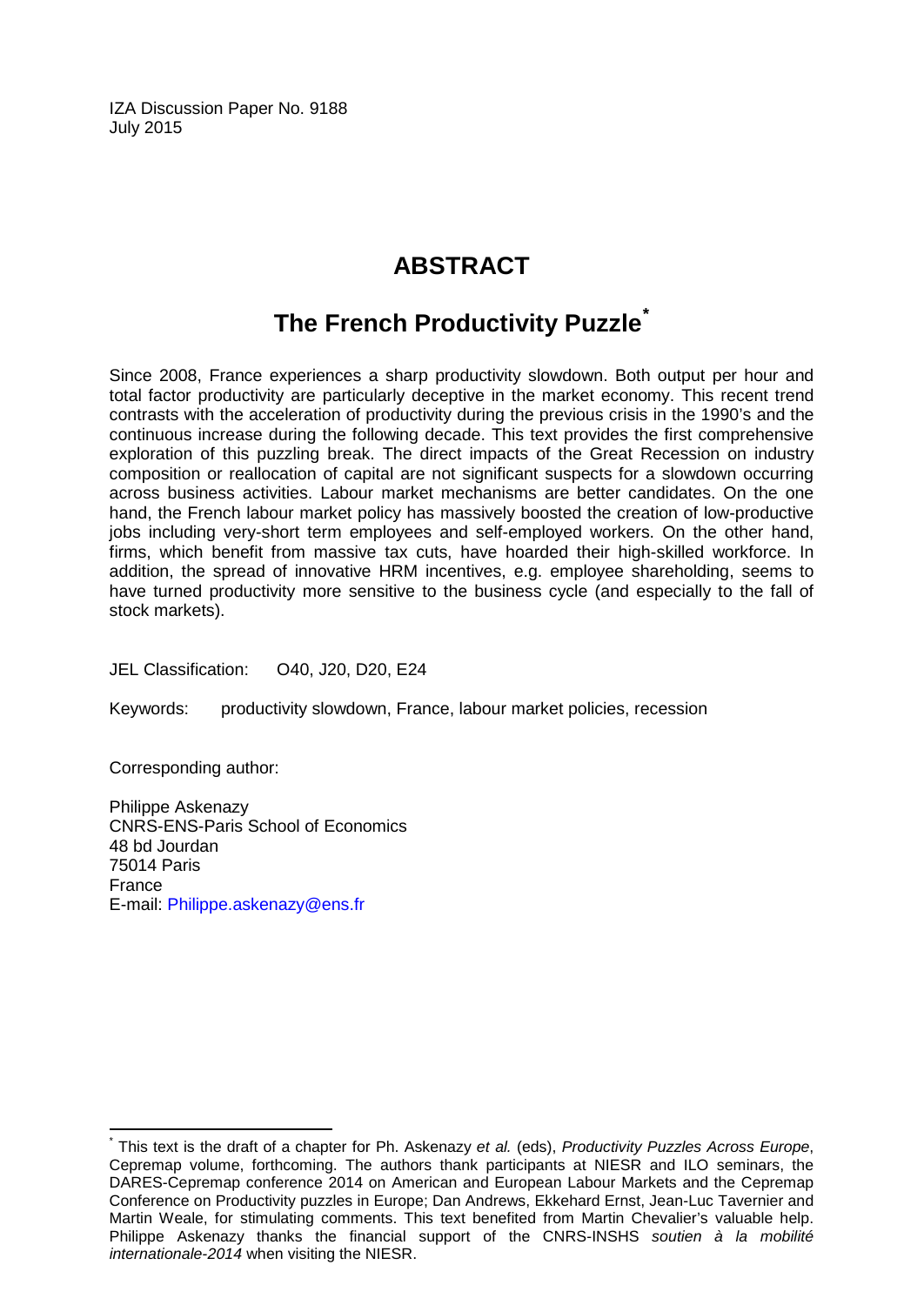#### **Introduction**

Labour productivity in France stands at a relatively high level in comparison to other European countries and has remained quite dynamic until the mid 2000s. According to OECD data measuring the GDP per hour worked in 2014,<sup>1</sup> French productivity was higher than the OECD average, Spanish or British levels and close to German and Dutch levels. In terms of dynamics, labour productivity growth over the last decade remained quite strong between 2001 and 2007, near again German trends, but slightly below the OECD average. As in most European countries, the Great Recession of 2007-2008 reversed this trend. According to the latest French National Accounts (May 2014), the annual growth rate of value added per hour dropped to -0.4% in 2008-2009 and showed a limited recovery in 2010-2011 (+1.3%), followed by a new slowdown in 2012-2014 (+0.8%). In comparison to previous economic downturns, this profile is clearly atypical. The result has been a relatively low but persistent increase in the unemployment rate (as measured according to the ILO concept and including overseas): 7.4% in 2008, 9.2% in 2009, 9.8% in 2012, 10.3% in 2013 and 2014. As a consequence, macroeconomic models of the French economy have failed to replicate the "underadjustment" of employment to GDP decline and then slow recovery. Simple explanations such as sector-composition effects are not relevant. It appears particularly hazardous to anticipate and evaluate the potential growth of the French economy over the medium run, or simply to estimate the current output gap. Now, these parameters are crucial: in the short term, they play a central role in European treaties for assessing a country's budgetary situation; in the long run, they determine the sustainability of its economic and social policies - of its public retirement schemes for example.

Surprisingly, the French productivity slowdown has received very little attention, while the same phenomenon in the United-Kingdom is the central topic of dozens of academic papers and is even a public concern (Bryson and Forth, 2015). The goal of this text is to provide the first comprehensive analysis of the "French productivity puzzle".

Assessing productivity trends requires microeconomic evidence on firms' behaviour, in addition to an analysis of the main changes in their productive context. In this chapter, we use aggregate data on firms' environment (labour market, financing…), as well as microeconomic data on French firms, to identify several factors that may have contributed to the productivity slowdown. Major changes in the French labour market, such as the rise in high-skilled employment and the development of very short-term contracts, appear to be good candidates for explaining the observed productivity slowdown since the recession: their contribution is estimated both at the aggregate and microeconomic level. In addition, our workplace data enable us to test the hypothesis of a break in the relationship between high-performance work practices and productivity between 2005 and 2011. Globally, labour force and human resource mechanisms can account for most of the productivity slowdown observed in recent years.

In the first section, we present the French productivity puzzle in greater detail. To characterise the situation of French firms, we discuss the consequences of several important changes in the labour market in the second section, and in the third we examine their financing opportunities and several supporting policies that have been implemented since 2008. The fourth section analyses several

<span id="page-3-0"></span> $1$  Extracted from OECD iLibrary on June 10, 2015.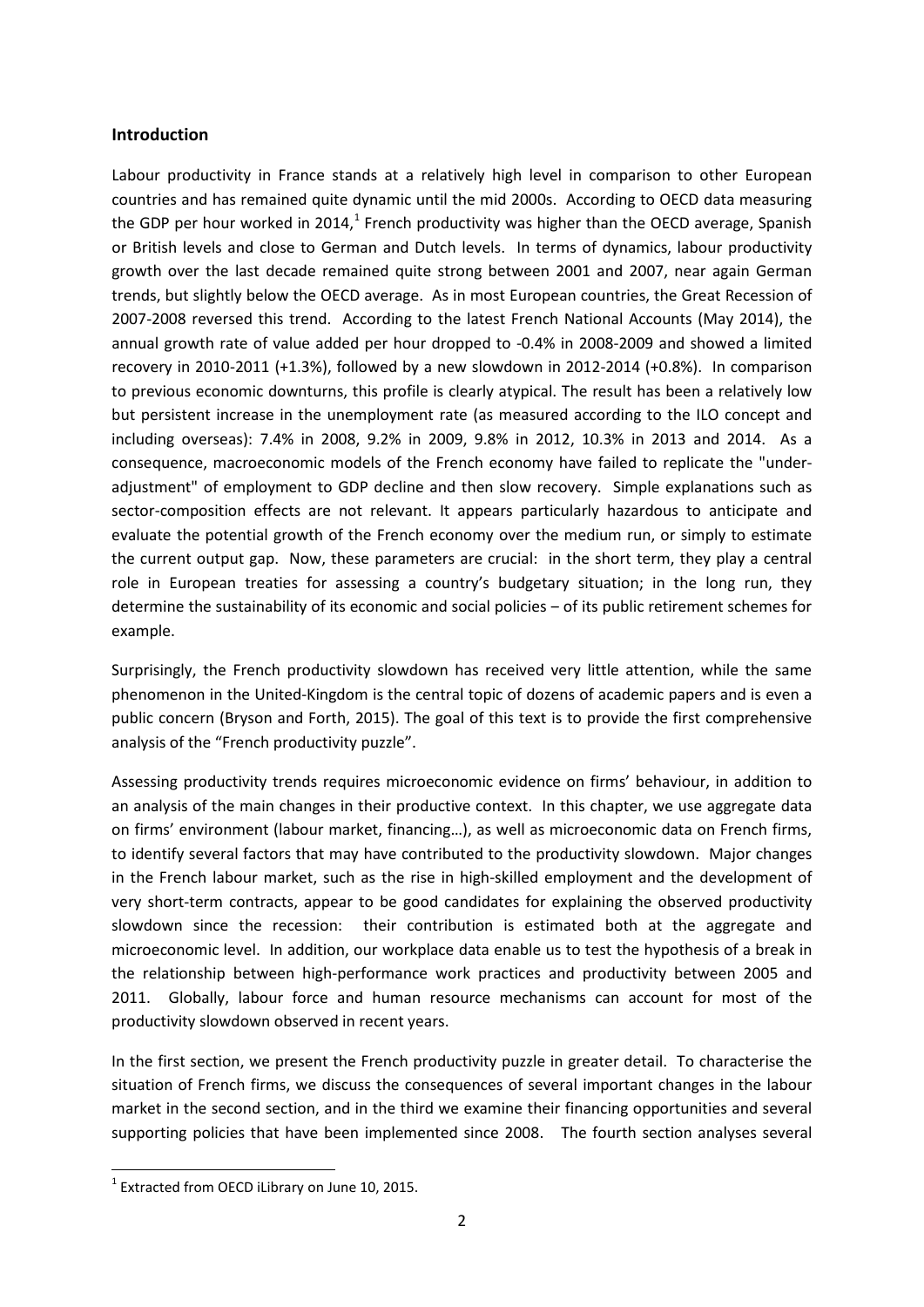factors potentially explaining productivity trends at the firm/establishment level, including workforce composition, workplace organisation and incentive schemes; in the final section, we propose a scenario for the future.

#### **1. The French productivity puzzle**

In this section, we explain why the labour productivity slowdown observed in France, at least since 2008, is puzzling. First, it does not fit with the experience from the previous recessions, and it is spread across industries. Second, it is a total-factor productivity (TFP) puzzle since the crisis has only slightly altered the level of investments (note that the two determinants of labour productivity are capital deepening and TFP).

#### **1.1 "This time is different"**

France has experienced a dramatic drop in productivity growth in the past few years. In essence, the average yearly labour productivity gains have fallen well below 1% since 2008. The comparison with the trends in GDP and employment observed around the previous crisis in 1992/1993 is particularly illustrative (Fig. 1).





Source: Quarterly National Account (base 2010), INSEE. Released May 2015. Preliminary for 2013 and 2014.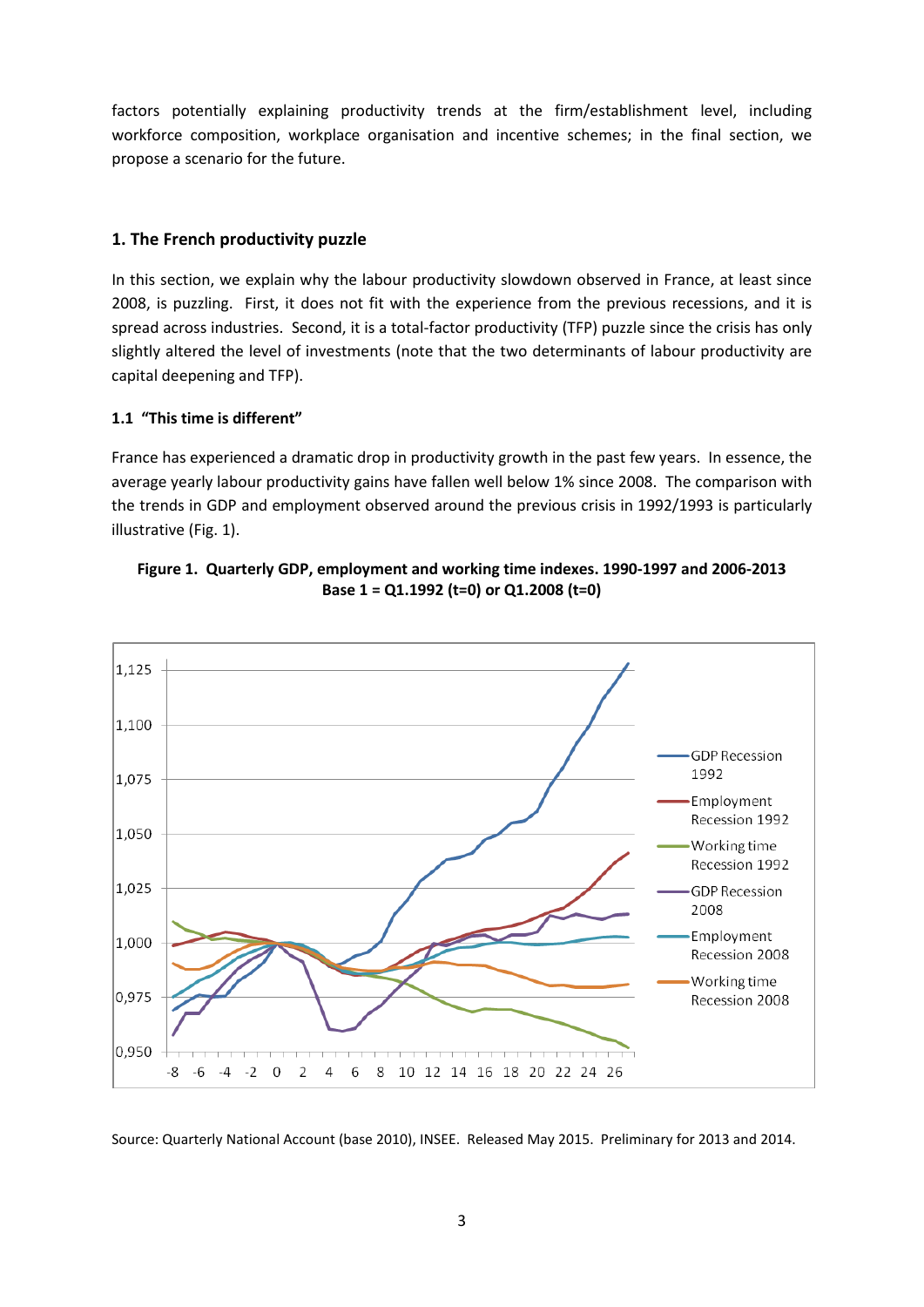The Great Recession of 2008/2009 was actually limited in France as compared to most European economies. The bottom was reached in mid 2009. The cumulative drop in GDP equalled 4%. However, the recovery has been unusually slow. The GDP level reached its pre-crisis level only in 2011. In addition, the output gap, compared with the 1992 recession, is significant: in 1992 the drop in GDP was only 1% and in just one year, France recovered to the ante-recession GDP level. Steady economic growth was firmly re-established in the second part of the nineties.

Despite these huge differences in GDP trends, changes in total employment are strikingly similar during the two years following the onset of the recessions. The drop of total employment is less than 2%. Unemployment figures are also very close.

While in 1992-1993 the adjustment of (un)employment was proportional to changes in GDP, by 2008-2009 Okun's coefficient had fallen to about one third to one half its previous magnitude. Such a value lies outside the range of estimations based on historical data. Consequently, no macrosimulation model for the French economy was able to replicate accurately and, of course, to predict the employment trends in the recent years. The mirror image of this labour-market resilience is a dramatic slowdown in current productivity per head, whose growth rate has plunged; whereas, it had been globally unaffected during the 1900s crisis.

The trends in hours worked reinforce the enigma: contrary to Germany or the United Kingdom, average hours worked per worker has been globally flat in the past years; both national accounts (Fig. 1) and labour force surveys report this shape. The flatness of working time is not necessarily inconsistent with the declining working time during the crisis of the 1990s. Indeed, in neither case did the crisis seem to have altered the *ex ante* trend (flat or declining).

Solving this French productivity puzzle first requires exploring a straightforward explanation based on industry composition effects.

### **1.2 The slight productivity recovery in the non-market sector contrasts with the slump in productivity across most of the market economy**

Up to 2013, French austerity programmes have been less harsh than in numerous European countries, especially in Southern Europe. They have nevertheless led to some reduction in the size of the public sector workforce. While local administrations preserve their jobs, the average national replacement of retiring state civil servants has been on the basis of 1 for 2 retirees. Apart from specific activities such as the judiciary, workforce cuts have been widespread. Army and education staffs, particularly, have plummeted in the period leading up to 2012.

As a mechanical result, according to national accounts, the hourly productivity in the non-market economy has grown in total by roughly 6% since 2008 (Table 1), while it had been flat between 1992 and 1997/1998. The French productivity puzzle is thus primarily concentrated in private firms and the market economy where the overall hourly productivity growth came to a standstill. However, accounting for this recent experience is not straightforward.

One might first note that recent findings prove multinational firms play massively with transfer pricing between subsidiaries for the purpose of shifting billions of Euros in profits from France to low-tax countries (Vicard, 2014; Davies *et al.*, 2014). Several leaders of the e-commerce, based e.g.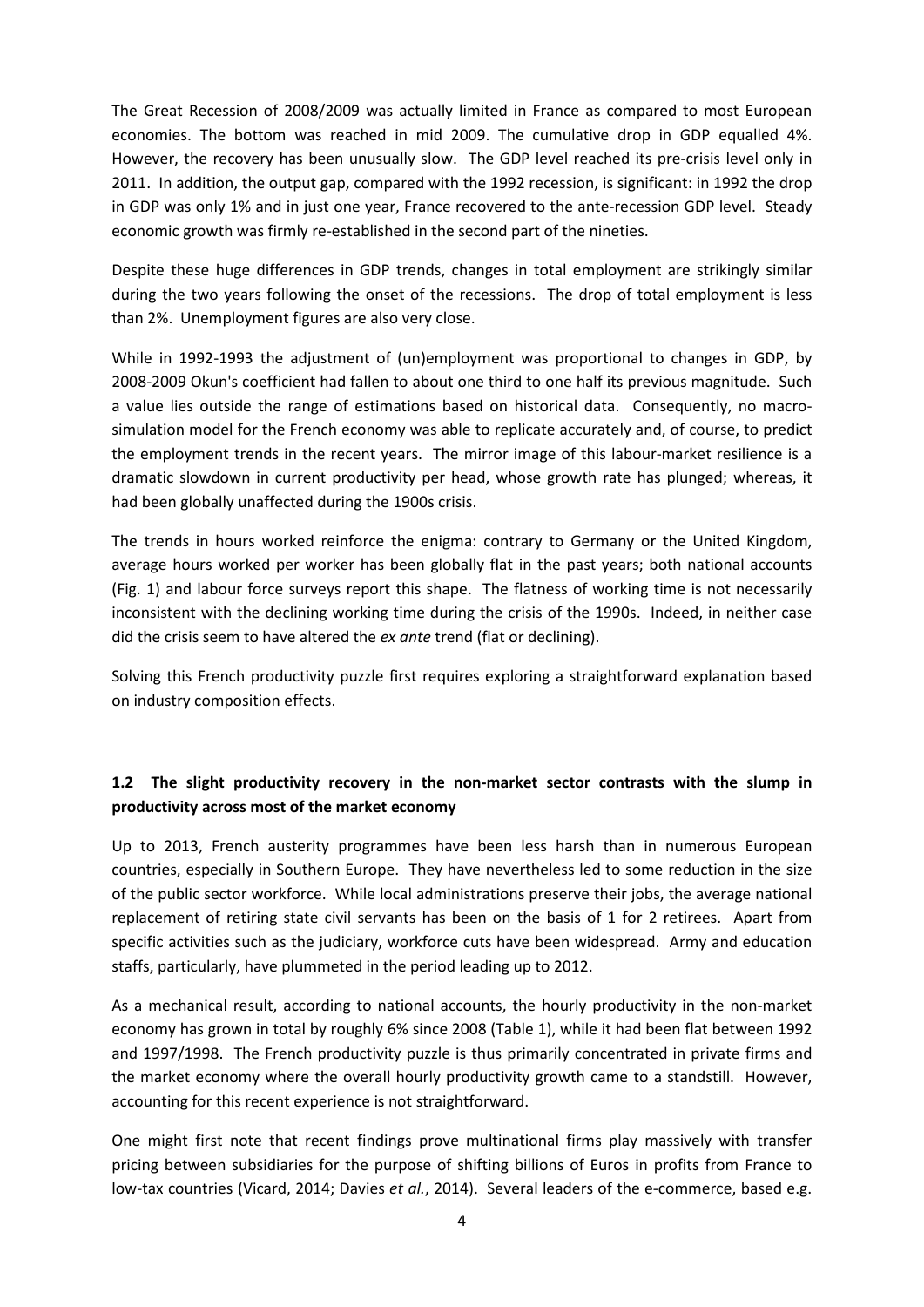in Luxembourg, even declare a ridiculously small turnover in France. Such understatement should affect the level of the French GDP (and profits) and lead to a slight underestimation of GDP growth. However, there is no hint that this phenomenon has accelerated in recent years and cannot, therefore, account significantly for the productivity slowdown.

Therefore changes in the industry composition have not been massive and cannot explain the aggregate trend in productivity: relative declines in both manufacturing and construction have offsetting impacts on aggregate productivity.

| Table 1. Average yearly labour productivity growth by main industries 2003-2014 |
|---------------------------------------------------------------------------------|
| (Value-added in volume per hour worked)                                         |

|                                                                                                      | 2003-2006 |        | 2007 2008-2014 |
|------------------------------------------------------------------------------------------------------|-----------|--------|----------------|
| Manufacturing, mining and quarrying and other industries                                             | 3.9       | 2.0    | 1.4            |
| Mining and quarrying; energy, water supply, sewerage, waste<br>management and remediation activities | $-0.6$    | $-0.8$ | $-.2.7$        |
| Manufacture of food products, beverages and tobacco products                                         | 3.1       | 2.0    | $-0.2$         |
| Manufacture of coke and refined petroleum products                                                   | $-3.7$    | $-2.9$ | $-.8.6$        |
| Manufacture of electrical, computer and electronic equipment;<br>manufacture of machinery            | 7.6       | 1.8    | 3.4            |
| Manufacture of transport equipment                                                                   | 5.5       | 2.5    | .1.9           |
| Other manufacturing                                                                                  | 4.2       | 2.8    | 2.7            |
| Construction                                                                                         | $-1.0$    | $-1.5$ | $-2.3$         |
| <b>Mainly market services</b>                                                                        | 1.5       | $-0.1$ | 0.5            |
| Wholesale and retail trade, transportation and storage, accommodation<br>and food service activities | 0.8       | 0.6    | 0.3            |
| Information and communication                                                                        | 4.5       | 1.4    | 1.7            |
| Financial and insurance activities                                                                   | 0.8       | 4.1    | .1.9           |
| Real estate activities                                                                               | 0.9       | $-7.0$ | 2.8.           |
| Professional, scientific, technical, administration and support service<br>activities                | 1.4       | $-0.2$ | $-0.2$         |
| Other services (households, arts)                                                                    | 1.4       | $-0.7$ | $-0.3$         |
| <b>Mainly non-market services</b>                                                                    | 0.2       | $-1.5$ | .0.8           |
| <b>Total</b>                                                                                         | 1.4       | 0.0    | 0.5            |

Source: Author's computations using National Accounts (base 2010), INSEE. Released May 2015. Preliminary data for 2013 and 2014.

The productivity slowdown cannot be attributed to particular market industries. An overwhelming majority of sectors are affected. The main exceptions are finance and real estate. It does not seem concentrated in declining companies either. According to the REPONSE survey (*RElations PrOfessionnelles et NégociationS d'Entreprise*, see Section 4 for a presentation), the share of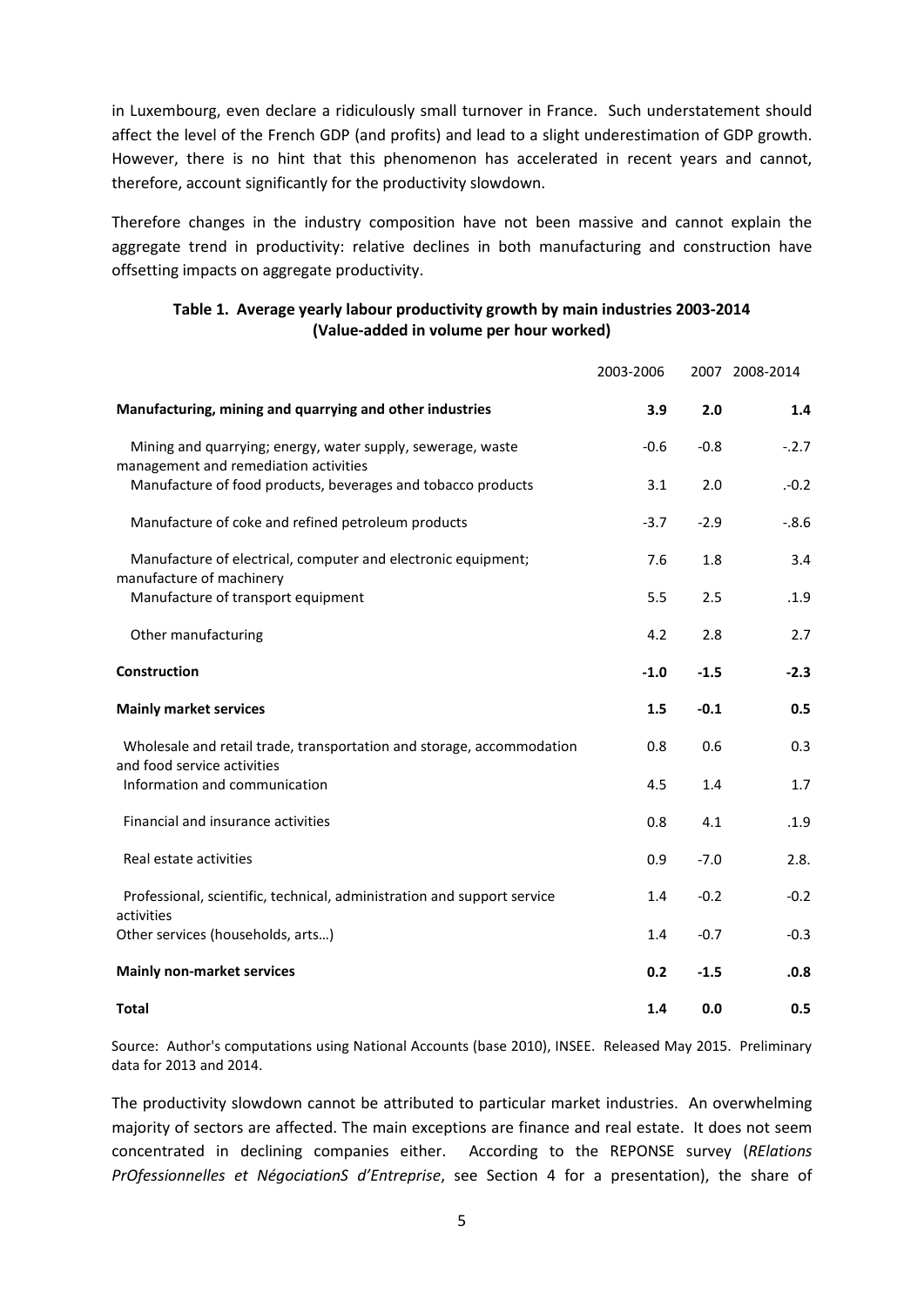establishments with 20 or more workers that had reduced their employment during the 2008-2010 period is only slightly larger than during the 2002-2004 period (Table B.1 in Appendix B). This moderate reduction contrasts with the nine point jump in the share of establishments reporting a contraction of their business activity. In fact, for a given trend in production, in 2011 as compared to 2005, there were fewer establishments reporting decreases in their workforce and more declaring increases.

The focus on the market sector also provides some hints that the productivity slowdown preceded the (not so-)Great Recession in France: in 2007 productivity growth was already slow, especially in market services. This sluggishness suggests that the subsequent productivity slowdown could not be exclusively explained by mechanisms generated by the recession and the financial crisis.

#### **1.4 An apparent total-factor productivity (TFP) puzzle**

At a macro level, the issue of investment has two aspects: Firstly, investment and then GDP may be underestimated because of the growing spending on intangibles. Secondly, altered capital deepening or capital shallowing may participate in the labour productivity slowdown.

There are important points about the intangibles, which do not appear on balance sheets although they are the basis for future revenue generation. There is no evidence of a significant rise in intangible investments in France over the past decade. The EU INTAN/INVEST even suggests a small overall decline between 2008 and 2010 (Corado et al., 2012). In addition, Figure 1 and Table 1a provide updated statistics according to the new National Accounts (base 2010), which now include two main types of intangibles: R&D and the constitution of large databases. These statistics confirm evidence from previous research showing that accounting for intangibles is important for the level of GDP but not for GDP growth (see Nayman et al., 2011). Note that R&D spending has remained stable in France since [2](#page-3-0)008.<sup>2</sup> Indeed, the relative decline of the R&D dates back to the middle of the 1990s; it thus can hardly account for the recent productivity slowdown, but may rather explain the declining competitiveness since the early 2000s.

In contrast to the United Kingdom or Spain, the conventional investment rate in France has remained stable as well. This is an important difference with the previous crisis of 1992/1993 when investment contracted. Both INSEE National Accounts (Fig. 2) and Banque de France firm surveys confirm these figures. In addition, the statistics of the Banque de France show that both large, and small and medium businesses have globally maintained their levels of investment.

However, the spectacular price inflation of construction has absorbed part of the investment recovery during the past decade (Askenazy, 2013). This mechanism, along with the end of process of reduction in hours worked, weakened capital deepening (capital services / hours worked). According to OECD statistics (extracted on October 15, 2014), the annual capital deepening was on average 2.2% from 2003 to 2012, as compared to 3.9% from 1997 to 2002. However, since 2008 property prices have been flat, or even slightly decreasing, and there has been no hint of an additional lessening of capital deepening since 2008. In other words, the productivity puzzle is also a

<span id="page-7-0"></span> $2$  This shape is consistent with micro-findings on French firms stressing that their R&D effort is in general counter-cyclical, but can become a- or even pro-cyclical for credit-constrained firms (Aghion et al., 2012).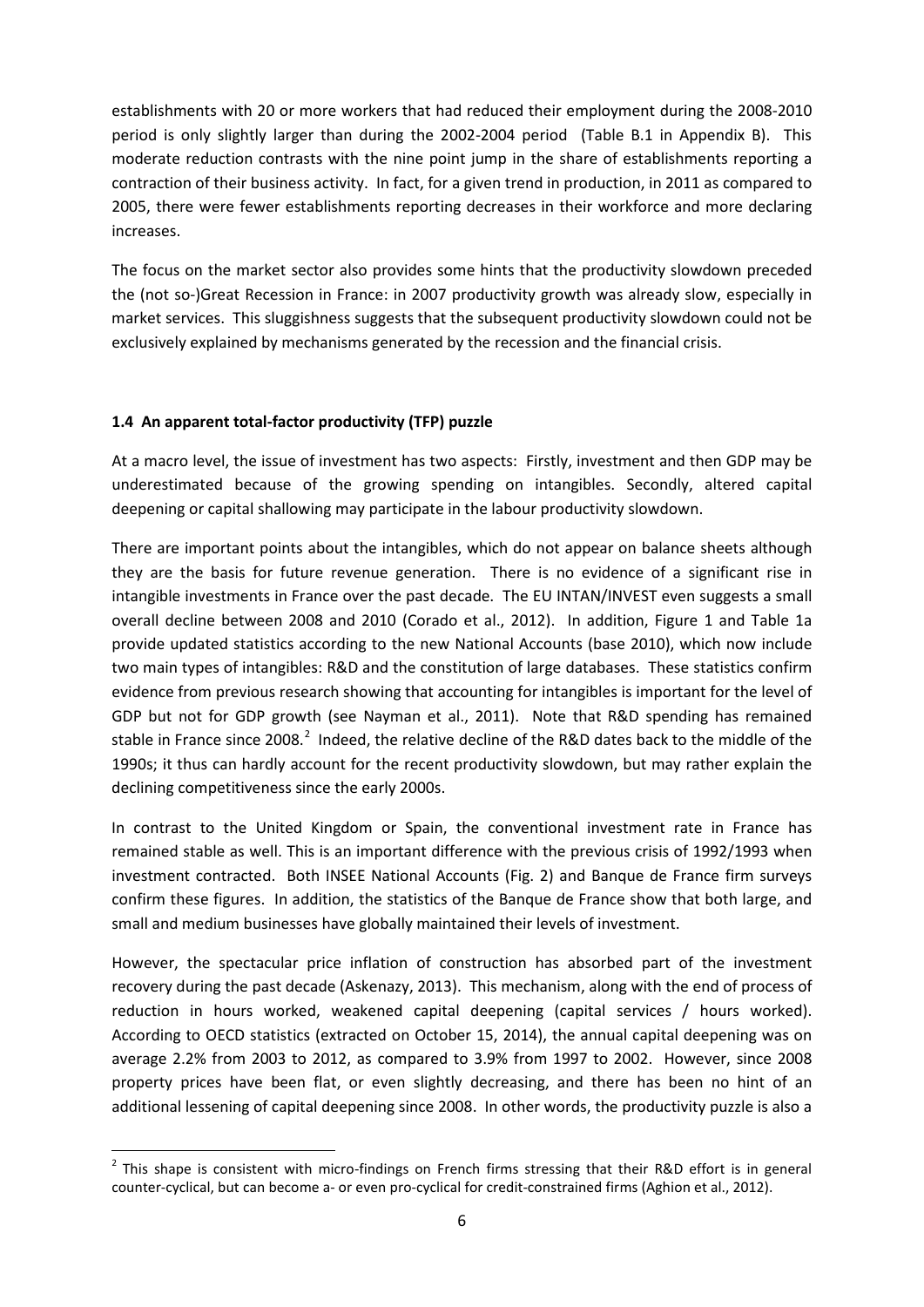total-factor productivity puzzle. EU KLEMS statistics - Capital, Labour, Energy, Materials, Services show a striking drop in TFP in 2008 and 2009; the multifactor productivity estimated by the OECD in 2012 is still below its pre-recession level.



**Fig 2. Investment rate 1990-2013. Non-financial corporate firms. Percentage of VA**

Source: National Accounts (base 2010), INSEE. Published on May 15, 2014. Investments include R&D and large databases. Figures for 2012 and 2013 are preliminary.

#### **2. A new labour market affects the productivity cycle**

Since the recent productivity slowdown contrasts with past experiences, we should explore significant structural changes or mechanisms that would appear to be particularly specific to the recent recession and the current stagnation. In this section, we focus on two spectacular dimensions: the major variation in the education of the workforce and in the composition of jobs, as well as on the changing labour market rules concerning self-employment and short-term contracts. We also discuss the impact of recent French pension reform on the labour supply of seniors and on employment, the effects of which do not appear clear cut. In addition, despite the apparent stagnation of the diffusion of high-performance work practices, organisational changes and the intensification of work do not seem to have abated.

#### **2.1 The employment non-crisis for most educated workers and high-skilled occupations**

The most outstanding change in the composition of employment relates to labour quality and education level. The employment of the poorly educated people has fallen continuously; whereas, the employment level of people with medium and high levels of education has increased (Figures 3a and 3b). This phenomenon results both from firms' demand for educated workers and, on the labour supply side, from the huge effort of "democratization" of education launched in the 1980s.

A spectacular fact is the continuous increase in the number of upper-tertiary educated workers in employment, as well as in the number of managers and professionals; both curves seem disconnected from the business cycle (Figure 3a). The employment rate of upper tertiary did not decline during the great recession.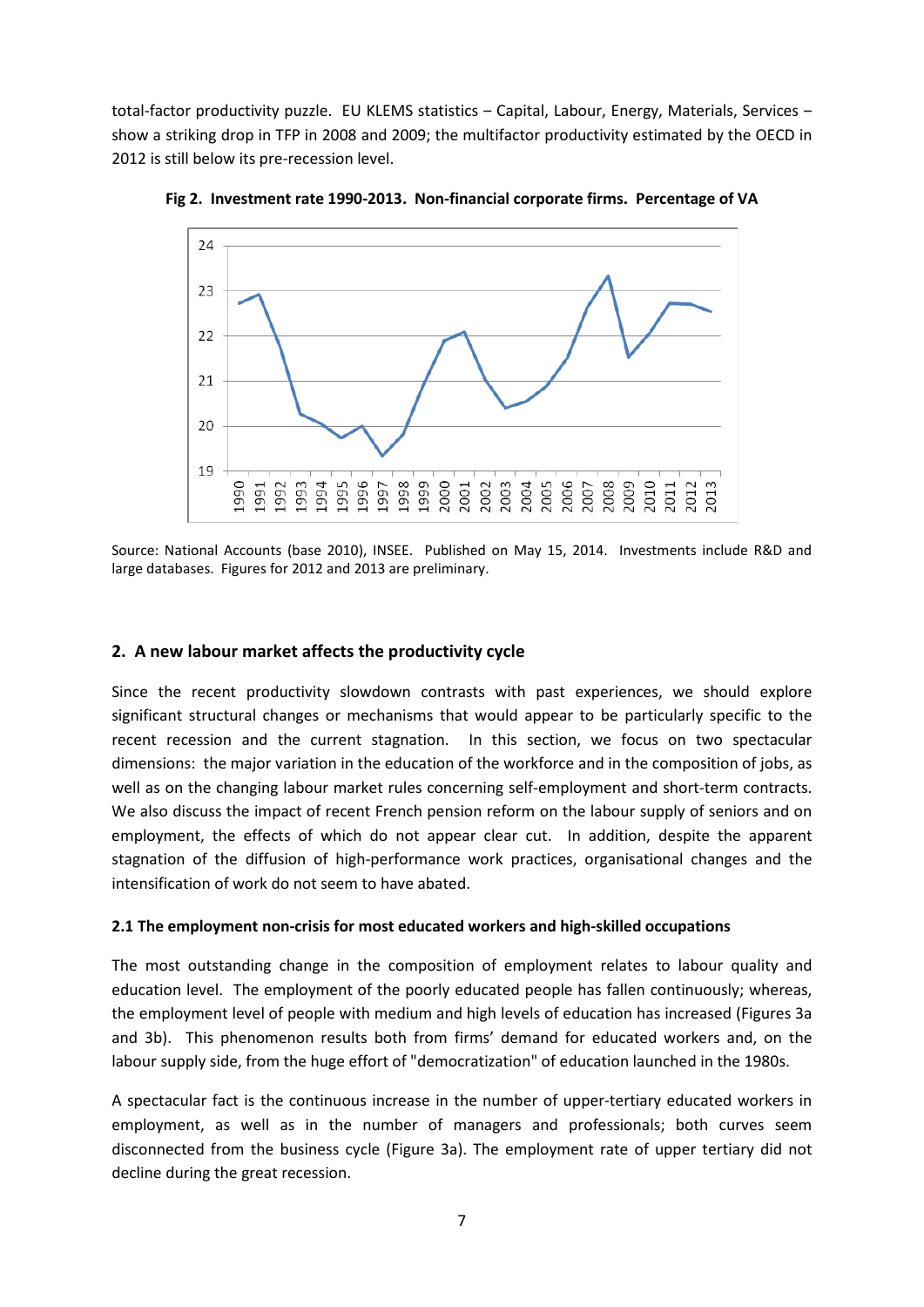

**Figure 3a. Employment of upper-tertiary educated workers, and managers and professionals.**

**1990-2012**

**Figure 3b. Employment by education levels (except upper tertiary).**

**1990-2012**



Source: INSEE estimations corrected for series breaks. French Labour Force Survey. Units: thousands of workers.

A detailed comparison of the workforce evolution by education level during the recession of the 1990s and the most recent crisis reveals significant contrasts (Table 2). While the aggregate change in employment is similar, the last recession was associated with acceleration in the shift of labour demand from the low or middle-educated workers to the most educated. It has been much more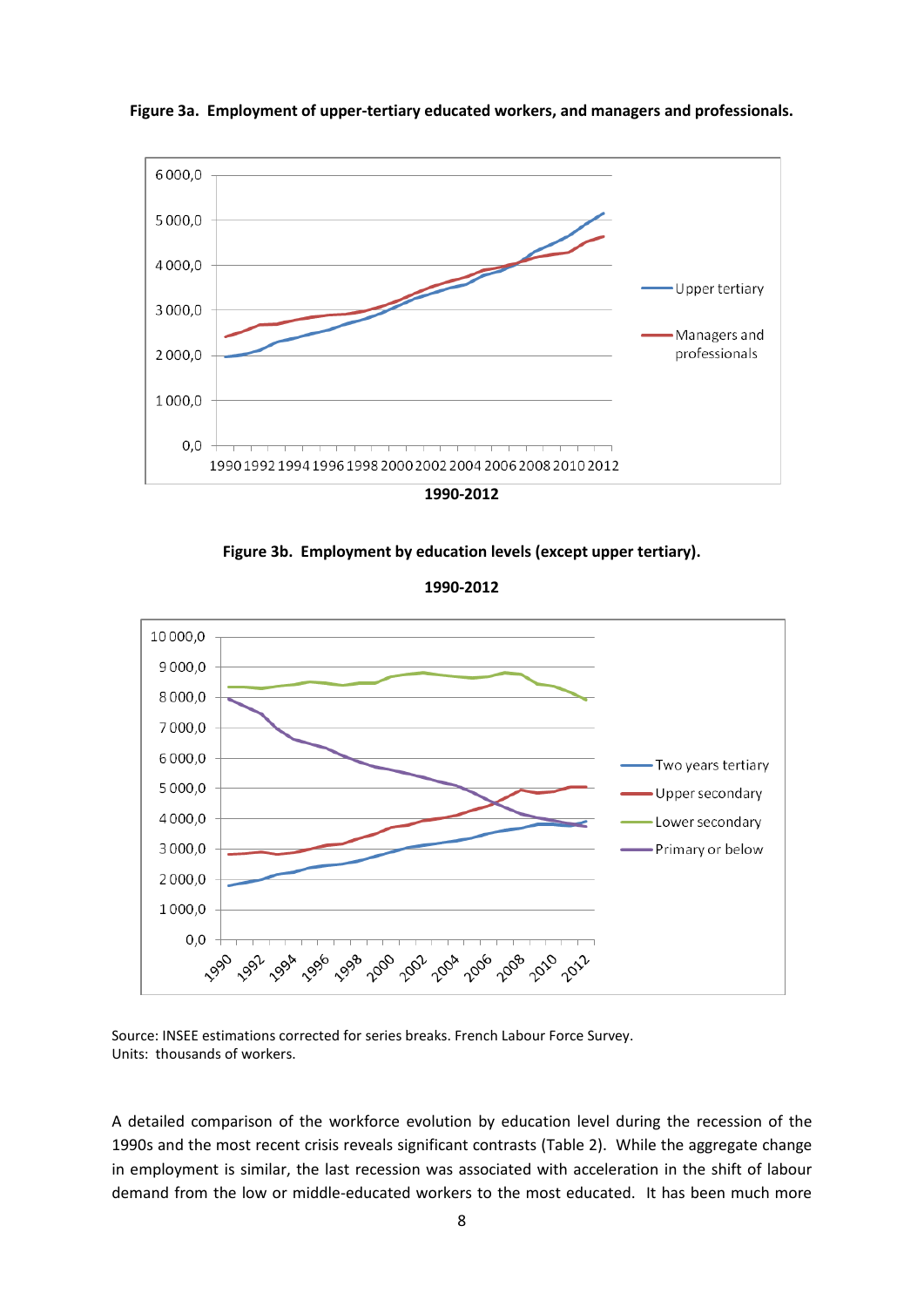damaging for workers with lower-secondary through professional secondary education than the recession in the 1990s. Far from a view of a relatively "soft" recession for employment, these observations suggest that it badly hurt some categories. This mechanism also accounted for the convergence of unemployment rates of men and women because the proportion of tertiaryeducated workers is larger among cohorts of women than men born since the 1970s.

The negative impact of the last crisis is stronger for low education levels. For young people, these statements are confirmed by recent analyses of youth cohorts, showing that the inequalities in labour market integration patterns have matured with the crisis, the higher educated youth being only slightly affected by the recession (Barret et al., 2014).

#### **Table 2. Employment levels and changes by education 2007-2012** *versus* **1991-1996 All ages.**

|                              | 1 991   |               | <u>1996 % change</u> | 2 0 0 7           | 2 0 1 2 | <u>% change</u> |
|------------------------------|---------|---------------|----------------------|-------------------|---------|-----------------|
| Upper tertiary               | 2 0 2 2 | 2574          | 27.3                 | 4 0 5 0           | 5 1 5 1 | 27.2            |
| Up to 2 years tertiary       | 1893    | 2453          | 29.6                 | 3613              | 3 9 1 0 | 8.2             |
| Upper secondary              | 2846    | 3 1 2 3       | 9.7                  | 4678              | 5 0 3 7 | 77              |
| Short professional secondary | 6724    | 6813          | 1.3                  | 6 7 64            | 6 1 9 4 | $-8.4$          |
| Low secondary                | 1629    | 1668          | 2.4                  | 2050              | 1 7 2 9 | $-15.7$         |
| Primary or lower             | 7 702   | 6 3 3 3       | $-17.8$              | 4 3 9 1           | 3 7 3 4 | $-15.0$         |
| Total                        |         | 22 816 22 964 |                      | 0.6 25 546 25 755 |         | 0.8             |

Source: Authors' calculations using Insee estimations corrected for series breaks. French Labour Force Survey. Units: thousands of workers.

In parallel with this development, the structure of the working population by occupation has also consistently evolved over the past decade in France with an increasing demand for better educated workers. On the contrary, demand for middle occupations  $-$  in terms of wages or education requirements – has declined. The crisis has not impeded these trends and has even accelerated them. According to the INSEE estimations applying the ILO concepts, the number of managers and professionals increased by 600,000 between 2007 and 2012, while the number of skilled clerks and blue-collar workers fell by 0.7 million. Consistent with a polarisation of the labour market,<sup>[3](#page-7-0)</sup> the number of unskilled white and blue collars remained flat.

A detailed analysis of the Labour Force Survey at the 2 digit ISCO level over the period 2002-2010 shows that the share of several high-skilled occupations has increased radically (corporate managers, physics, mathematical and engineering science professionals, teaching professionals, technicians and associate professionals, life science and health associate professionals…); whereas, the share of medium and lower-skilled occupations has been declining (clerks, office clerks, craft and related trades workers, metal machinery and related trades workers, plant and machine operators and assemblers...).<sup>[4](#page-10-0)</sup> As in Germany (see introductory chapter), some of the dynamic occupations in France include so-called STEM jobs (Science, Technology, Engineering and Mathematics): between

<span id="page-10-1"></span><sup>&</sup>lt;sup>3</sup> As defined in the literature (see introductory chapter), job polarisation corresponds to a situation in which the number of high and low-skilled jobs is growing (or at least remains stable), while intermediate-skilled jobs are decreasing. See Moreno-Galbis *et al.* (2014) for long-run evidences on France.

<span id="page-10-0"></span><sup>&</sup>lt;sup>4</sup> See Martin Chevalier, "Construction of several job-related indicators in the LFS using ISCO (2002-2010)," mimeo March 2014.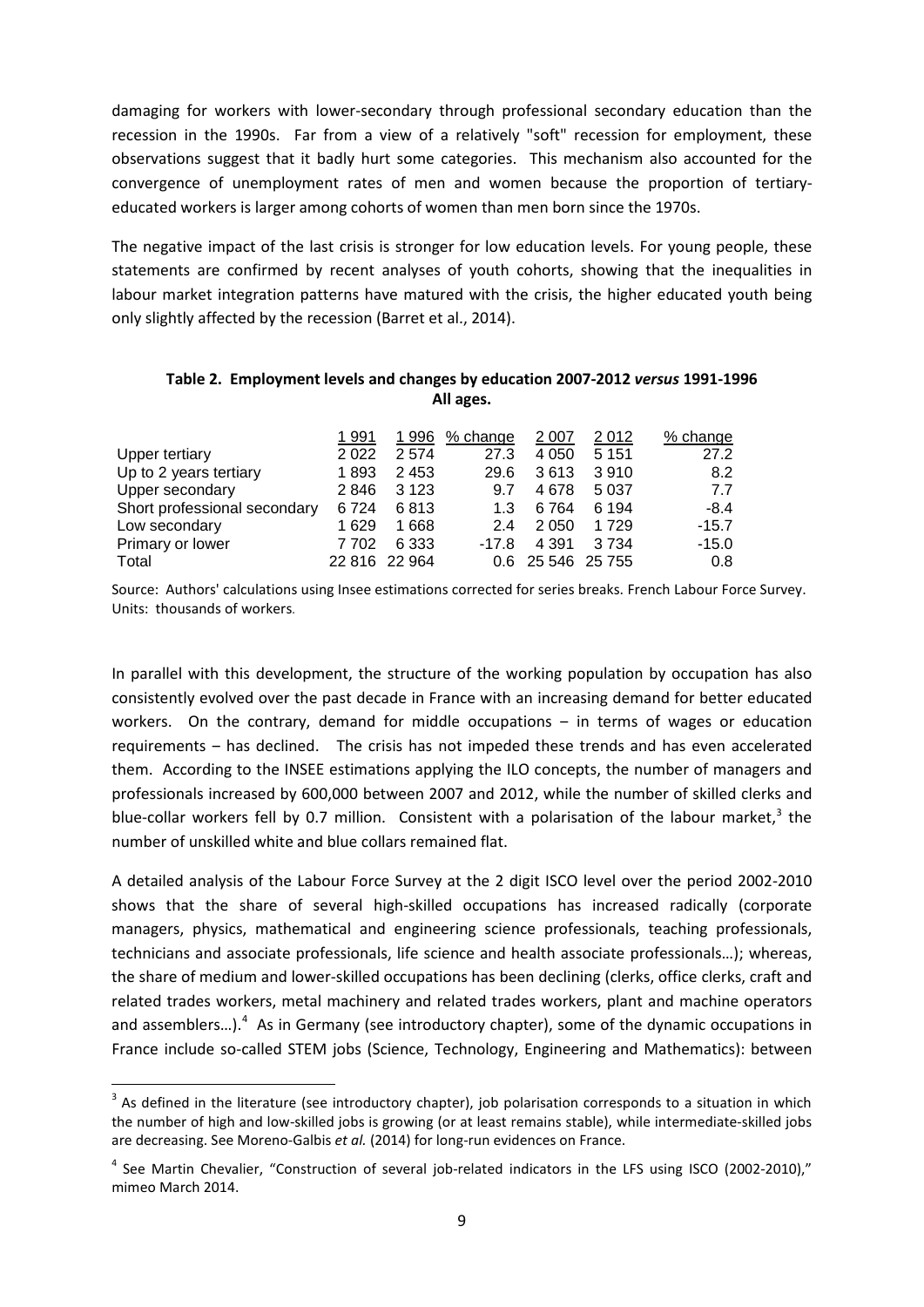2002 and 2010, the proportion of STEM jobs in the employed working population has risen from 8.1% to 9.3%, close to German level (8.9% in 2010). According to the new ISCO 2008 classification, the French and German figures remain close (7.8% STEM jobs in 2012, against 8.2% in Germany).

What would we expect to be the consequence of these developments on productivity during recession and then stagnation?

In a standard theoretical framework, the shift towards the most educated workers, who are expected to be more productive, should sustain aggregate labour productivity. The productivity puzzle is thus a priori reinforced. However, a conventional production function is not capable of explaining why the trend in highly educated employment was unaffected by the crisis and the current stagnation. In fact, job creations at this level of education have been disconnected from the recent business cycle, as they were during the 1990s, a period marked by the 1992/93 recession and the steady growth to the end of century. Mechanically, aggregate employment has not suffered much because the weight of upper-tertiary jobs has doubled in less than two decades. In the corner case in which all workers would be tertiary educated, the business cycle may translate into a productivity cycle, and Okun's coefficients may be virtually null.

The lack of correlation between the demand for the educated and the variations in GDP may be explained by several mechanisms. On the supply side, French educated workers are more spatially mobile and have more general skills; therefore, the job matching process should be improved. On the employers' side, firms invest much more in specific human capital for educated workers; most educated employees are more likely to work in key occupations or on long-term projects that are independent from the business cycle. The demand for educated workers may even increase during downturn because their opportunity cost relative to less educated (involved in current production) drops<sup>[5](#page-10-1)</sup>. Firms are reluctant to fire workers with confidential information who can be hired by competitors; alternatively, when the labour contract stipulates exclusivity clauses (workers' commitment not to work for competitors), employers must pay important dismissal compensation. In addition, firms may fear the risks of a significant skills shortage when the recovery eventually comes, such as German firms experienced in the second part of the 1990s (see Bellmann *et al.* 2015) and also as French employers reported at the end of the same decade. Basic statistics from the REPONSE survey<sup>[6](#page-11-0)</sup> confirm a labour-hoarding process in high-skilled occupations: only 40% of the establishments that reduced the employment during 2008-2010 had also slashed the number of managers and professionals (Table 3). Section 4 will provide a detailed analysis of these observations.

<sup>&</sup>lt;sup>5</sup> For a model and evidences of possible negative elasticity to GDP of high-educated employment, see Ph. Askenazy *et al.* (2015).

<span id="page-11-1"></span><span id="page-11-0"></span><sup>6</sup> The REPONSE survey (*RElations PrOfessionnelles et NégociationS d'Entreprise*) is a survey of French private sector establishments (excluding agriculture) about issues related to labour relations, human resource practices and internal organization. We use 2004/2005 and 2010/2011 waves, as well as a panel followed between 2005 and 2011, focusing on establishments with 20 or more employees. More details about the survey are provided in section 4 and in appendix A.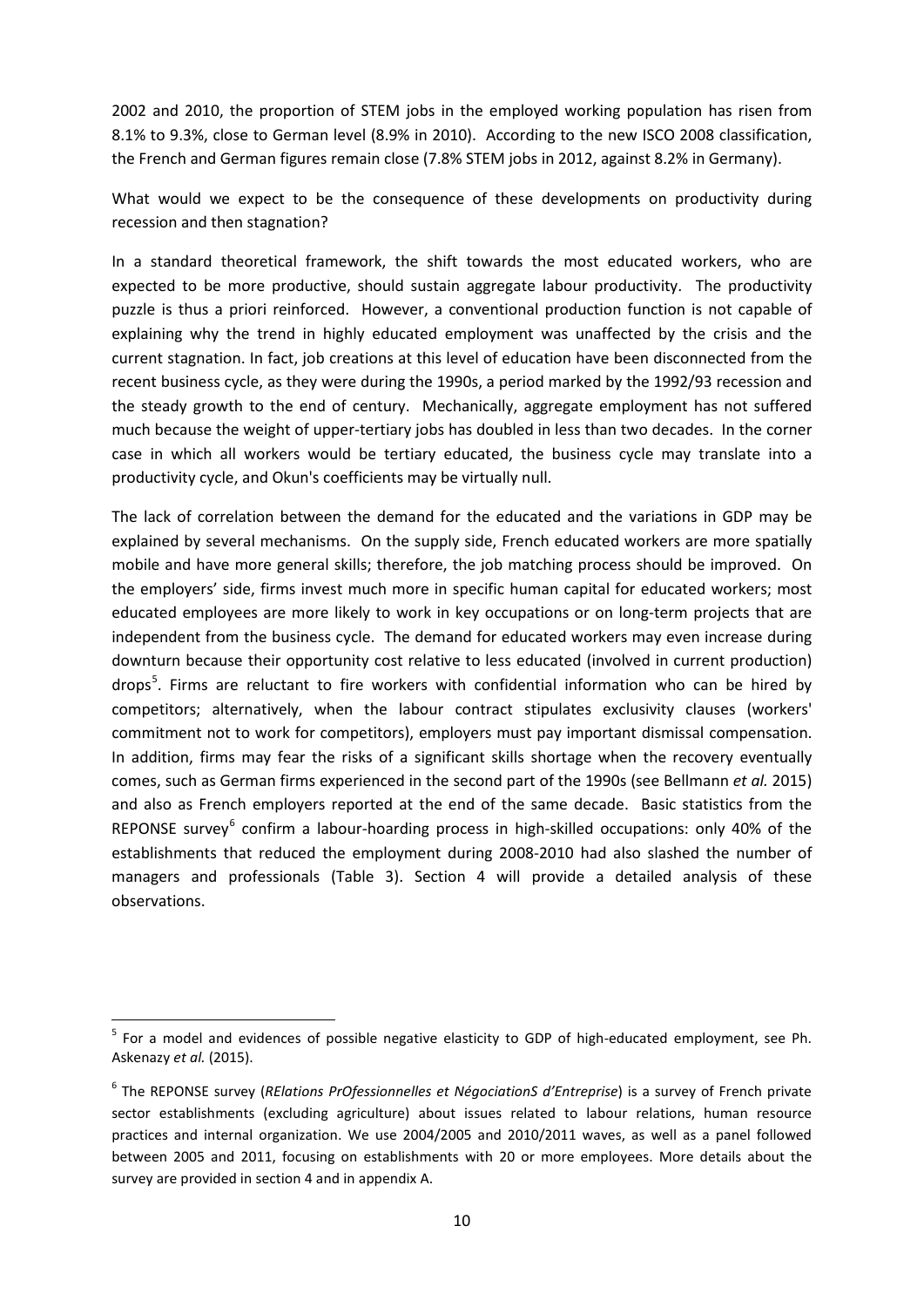#### **Table 3. Changes in the number of managers and professionals according to the total workforce adjustments during 2008-2010 (percentage of establishments).**

|                                    |            | <b>Total employment</b> |    |    |  |  |  |  |  |
|------------------------------------|------------|-------------------------|----|----|--|--|--|--|--|
| Increasing<br>Stable<br>Decreasing |            |                         |    |    |  |  |  |  |  |
| <b>Managers</b>                    | Increasing | 49                      | 10 | 10 |  |  |  |  |  |
| And                                | Stable     | 47                      | 86 | 51 |  |  |  |  |  |
| <b>Professionals</b> Decreasing    |            |                         | 5  | 39 |  |  |  |  |  |

#### **Establishments with 11 or more workers**

Source: Authors' calculations using the REPONSE survey, 2011. Weighted statistics are representative of the establishments in the private, non-agricultural sector with a least one manager or professional in 2008 or in 2010. Weights are given by the DARES.

Fundamentally, the ongoing industrial revolution and globalisation may have altered the production technology from a conventional composition of substitutable factors (unskilled labour, skilled labour, capital) to an increasing multiplicity of O-ring occupations (webmasters, marketers...), whose jobs cannot be eliminated despite declining turnover. In this framework, the continuous increase in educated employment and high-skilled occupations is not consistent with the existence of a fading industrial revolution.

The relative inelasticity of aggregate labour demand to variations in GDP mechanically impacts the apparent productivity. We can simulate an extreme case by assuming a perfect segmentation of the labour market according to education: if the composition by education of the workforce had been similar in 2007 to that one existing in 1992, the aggregated evolution of employment would have been 5% less in 2012 than observed. On the one hand, the altered composition of the workforce can thus account for up to about half the productivity slowdown in recent years. On the other hand, it may be thought that this changing composition of the workforce and occupations played a role in the relative resilience of the French labour market in recent years.

Employment rates are consistent with trends in employers' labour demand according to education. There is a decreasing trend of demand for lower education levels over the long run that was further amplified during the 2008 crisis. Even the medium levels of education were hit by the recent crisis. At tertiary levels of education, employment rates stood at a high level -roughly 90% for the aged 25- 50- even over the 2007-2012 period.

#### **2.2 Work intensification but fragile workers' engagement**

Additional evidence supports the view that the reorganisation of firms towards high-performance workplaces is a process that has not ended with the crisis. According to the REPONSE survey (Table 4), the use of specific practices such as autonomous work teams has continued to expand between 2004/2005 and 2010/2011, but the proportion of establishments using other practices such as total quality management has been flat or even slightly declining. Panel observations provide a clear-cut conclusion: organisational change was not frozen during the crisis. Numerous establishments continued to modify their organisation between 2005 and 2011.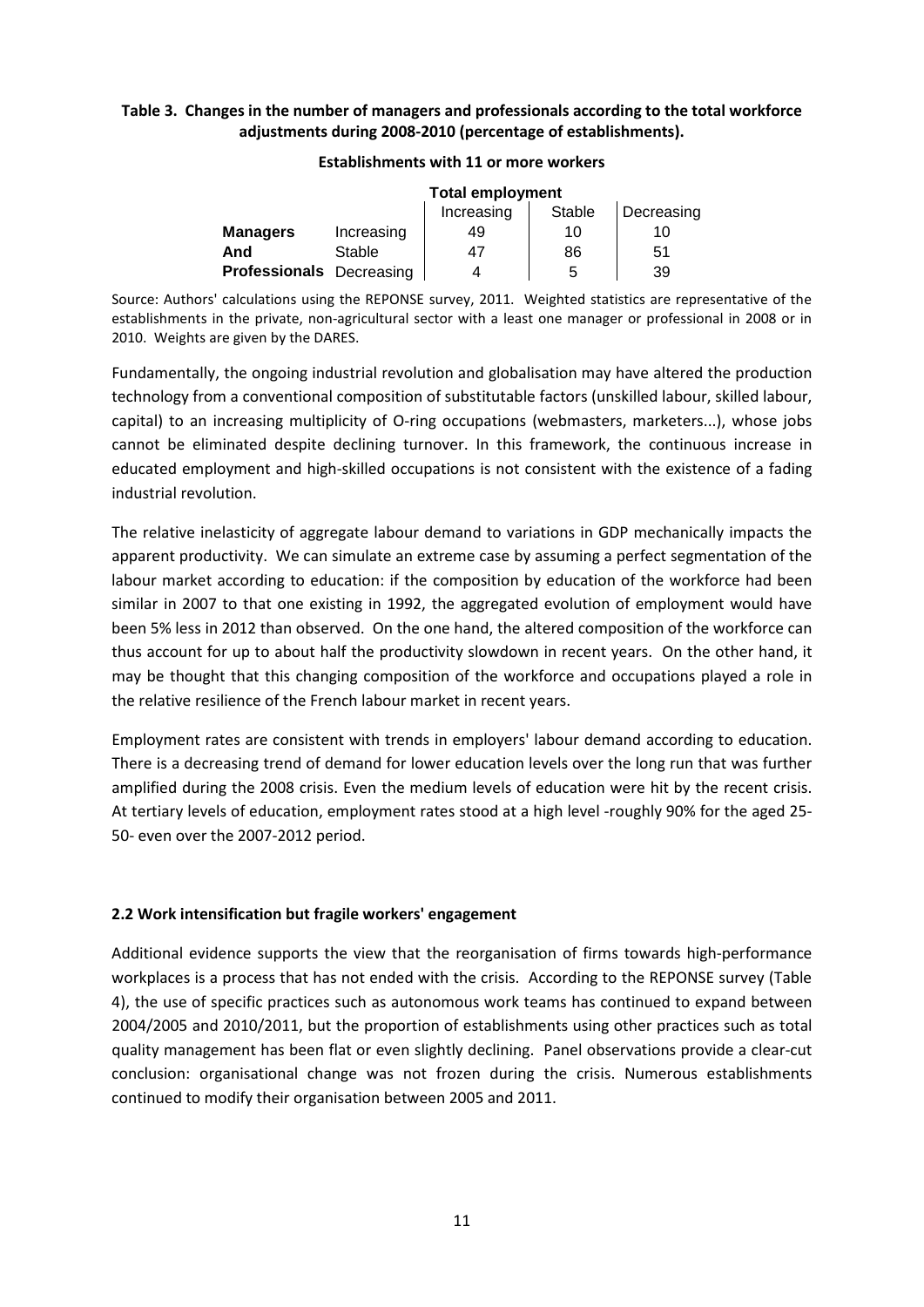|                       | Full Satilples (Weighted) |      | Panel US-11 |      |           |
|-----------------------|---------------------------|------|-------------|------|-----------|
|                       |                           |      |             |      | Changes   |
|                       | 2005                      | 2011 | 2005        | 2011 | 2005/2011 |
| Employee shareholding | 19.8                      | 17.5 | 27.7        | 26.8 | 20.0      |
| Employee-voice group  | 25.2                      | 30.6 | 29.1        | 29.0 | 27.4      |
| Autonomous work team  | 39.3                      | 49.2 | 45.1        | 56.2 | 41.8      |
| <b>Total Quality</b>  |                           |      |             |      |           |
| Management            | 51.3                      | 46.1 | 57.6        | 58.1 | 31.3      |

#### **Table 4. Selected work practices in 2004/2005 and 2010/2011. Percentage of establishments**  $Full$  camples (weighted)  $\int_{0}^{1}$   $Pull$

Source: Authors' calculations using REPONSE surveys. Establishments with 20 or more workers in the nonagricultural private sector. Statistics for the full samples are weighted to be representative (according to size and industries); weights are provided by the DARES.

The observations from surveys on French working conditions are consistent with the reality of changing workplace organisation over the past few years (Algava et al., 2014). In 2005, only 14% of the workers claimed that their work environment had been significantly altered by organisational changes over the past 12 months; they were 21% in 2013. The productivity puzzle is apparently still more puzzling. Indeed, the survey waves of 1998 and 2005 suggest a pause in the intensification of work as measured by a variety of physical and cognitive dimensions. By contrast, between 2005 and 2013 the indicators of work pace have increased; those of work autonomy or of social support have declined. Over the same period, the use of information and communication technologies (ICT) has accelerated. For example, 51% of the workers use the Internet for professional activities in 2013, compared to 35% in 2005.

However, organisational changes that are not accompanied by global expansion of highperformance practices suggest a different mechanism: productive gains from innovative organisation may have reached saturation. And, since high-performance work practices are intended to be complementary to ICT, a corollary of the hypothesis of a maturity of the ICT revolution (see the introductory chapter) is a smaller contribution of these practices to productivity growth. We will explore this hypothesis in Section 4 using our establishment-level data in 2005 and 2011.

In addition, the crisis may have blunted the incentive impact of high-involvement practices, including employee shareholding. With the huge adjustment of stock markets, workers who owned shares of their firms experienced a drop in the value of their savings. End 2014, the CAC40 index was still 30% below its pre-crisis hit. Even if markets progressively recover, the crisis may have revealed a much more uncertain world that affects the expected value of their holdings – at least in France (Arrondel and Masson, 2011). France is particularly concerned since it has a large proportion of employees owning shares. Near 4 million present and past employees are shareholders via specific employee schemes. For example, employee shareholders of Société Générale (excluding corporate management) who own near 7.5% of the capital experienced a dramatic drop of the value of shares from 158 Euros to 20 Euros; Mid 2015, the value was around 45 Euros i.e. employee shareholders of the second French bank still lost a total of roughly 9 billion Euros from the spike.

<span id="page-13-0"></span>More generally, the de-correlation between workers' effort and the firm's performances or workforce redundancies may have slashed workers' engagement, especially in workplaces that rely on high-involvement. The yearly surveys on the "social climate" conducted by the Cegos<sup>[7](#page-11-1)</sup> - a

 <sup>7</sup> Surveys *Climat Social* are available on www.cegos.com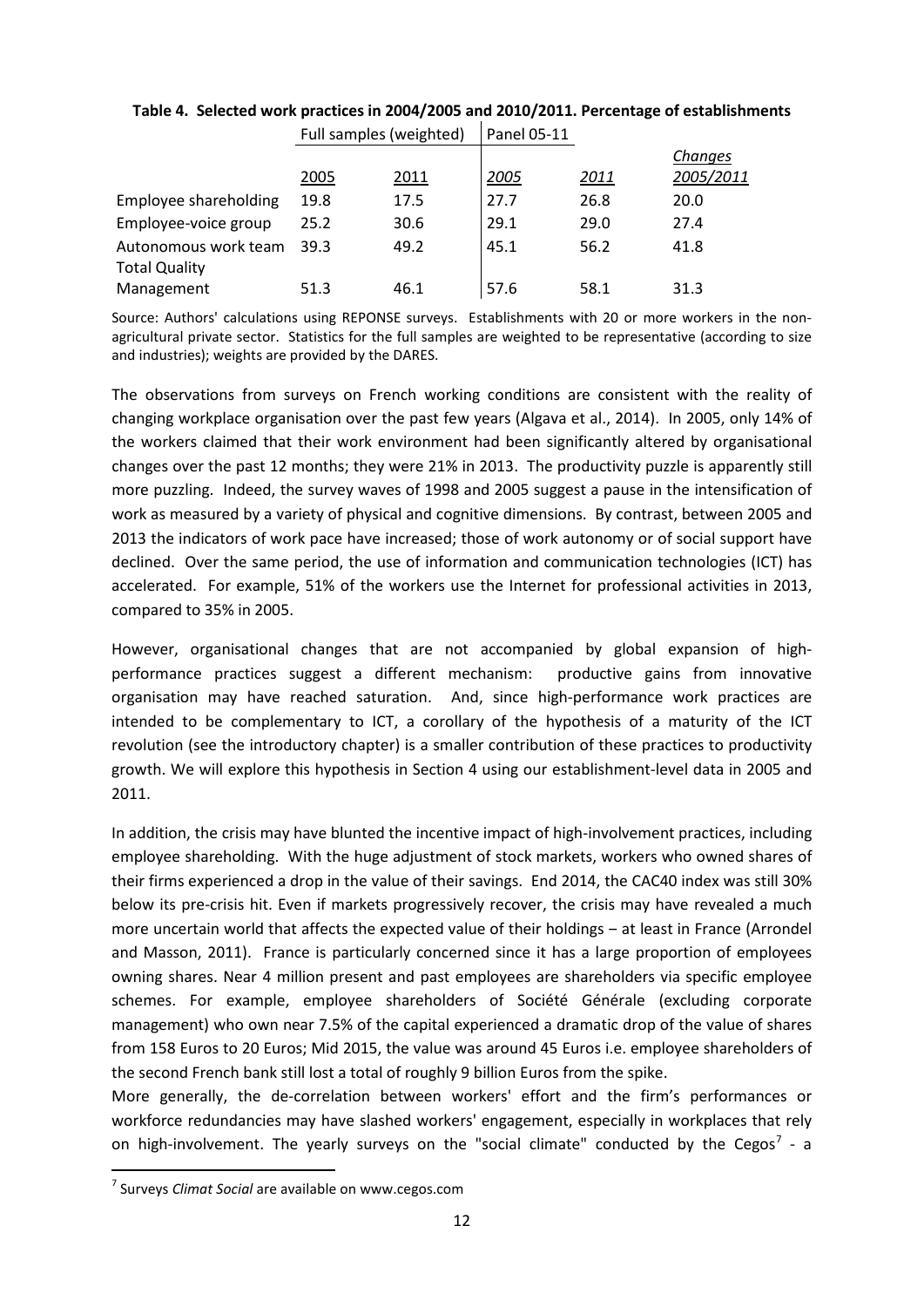professional development company- suggest a fall of the employees' motivation, involvement and adhesion to the strategic orientations of their firm during the recession. Last surveys show no robust recovery. Here again, we will explore the connections between high-involvement practices and productivity in section 4 using again the REPONSE survey.

#### **2.3 The rise of low-productivity jobs: the new self-employed status and very short-term contracts**

In recent years, the French labour market has experienced the development of a new selfemployment status, as well as a massive rise in the use of very short-term contracts (less than one month).

The emergence in just a few years of the "*auto-entrepreneurs*" is impressive. In 2009 a new social contribution and fiscal regime, with a status of an unincorporated enterprise, was created for selfemployed individuals. Becoming an *auto-entrepreneur* (freelance entrepreneur) requires only a simple registration on Internet. The administrative requirements are mainly quarterly declarations of turnover, again via Internet. For most freelance entrepreneurs, social contributions and income tax, proportional to the revenue, are immediately calculated (i.e., a flat tax). This status may be cumulated with a salaried job. The regime immediately met with great success: a total of 1.2 million unincorporated enterprises were created between 2009 and 2012, representing about half of total newly created enterprises.

The revenue of *auto-entrepreneurs* is very low, averaging less than one third the annual income of individuals having a "classic" self-employed status. One third of these "new" self-employed individuals combine their business activity with a salaried job, according to the *Conseil d'orientation pour l'emploi* (COE), 2014). These new self-employed entrepreneurs are less productive than classic self-employed workers. National accounts statistics show a striking disconnection between the mixed income of unincorporated enterprises and the number of hours worked by non-salaried workers since 2009, while they had followed a similar path before that date (Fig. 4). More precisely, fiscal and social records prove that the mixed income of the classic self-employed (butchers, artisans...) fell in 2009, but recovered rapidly, while their numbers declined. The divergence between income and hours worked for the whole 2009-2013 period may be attributed to the changing composition of the self-employed due to the introduction of *auto-entrepreneurs* whose productivity is low.

The impact on the aggregated productivity can be roughly estimated. According to National Accounts, hours worked by non-salaried workers represented about 15% of the total amount of hours in 2013, up from 14.5% in 2007; and mixed income was about 6.1% of total gross value added in 2013, down from 7.0% in 2007. A fall in the apparent "productivity" of non-salaried workers may thus result in a 0.2% yearly decline in aggregated labour productivity since 2007. This represents about one fifth of the productivity slowdown during this period.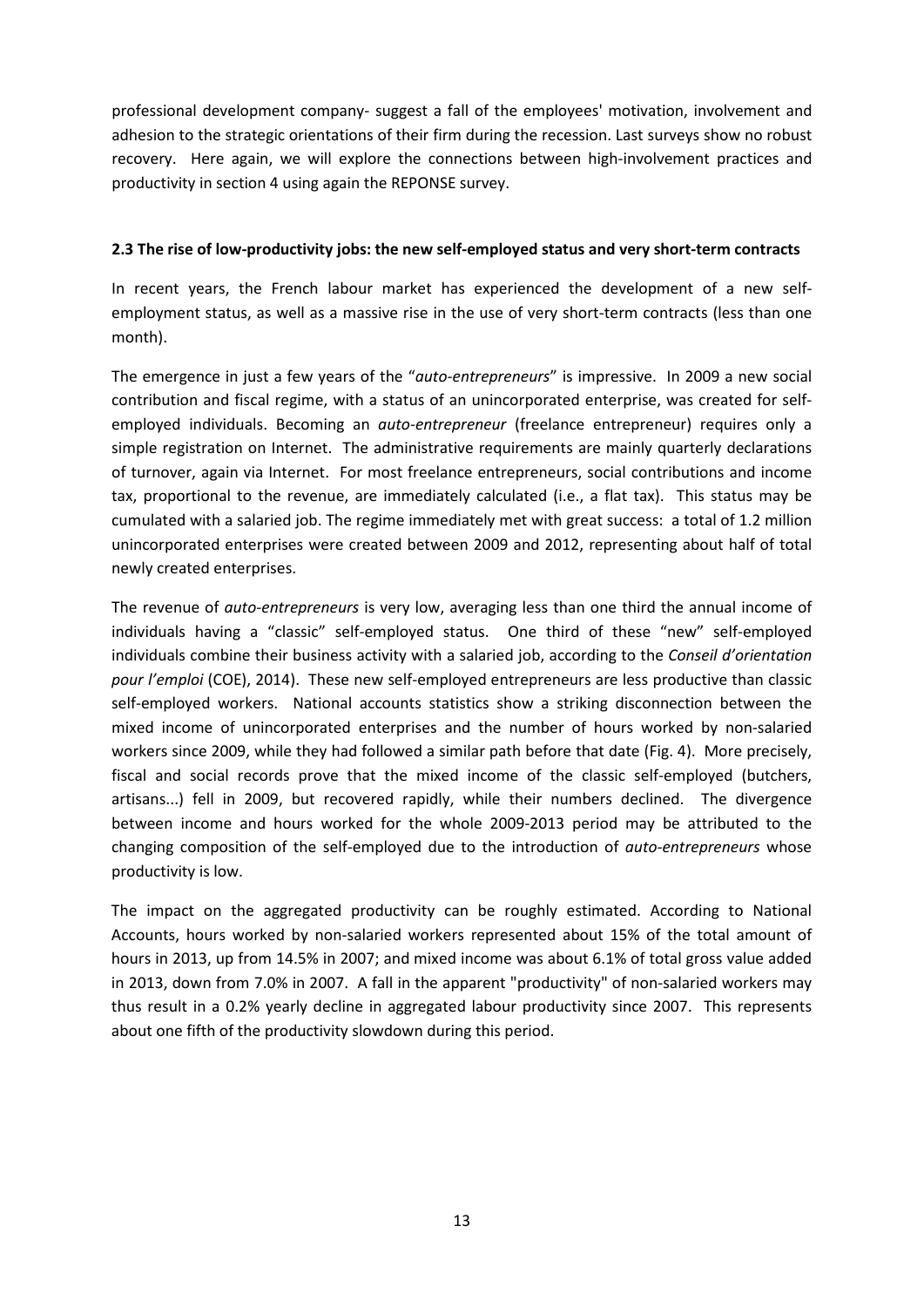



Source: Authors' computations using National Accounts, base 2010. Mixed income of non-corporate business is deflated by the price index for the total value added. The vertical line dates the creation of the *autoentrepreneur* status.

A second significant change concerns precarious salaried work. This assertion may seem surprising in view of the pertinent OECD indexes: indeed, according to the OECD, the strictness of employment protection legislation has remained nearly stable in France over the past ten years, showing a slight decrease in 2009 for regular contracts only. The index level is close to Germany's and Spain's for regular contracts, but it stands at a very high level for temporary contracts, and for the latter it has not changed since 1991.

However, these considerations do not fully reflect the functioning of the French labour market and the trends resulting from recent reform. Under the heading of "flexicurity", several reforms have been undertaken since 2007 that have increased labour contract flexibility. Indeed, the labour market modernisation law of 2008 authorised dissolving permanent contracts through mutual agreement: the *rupture conventionnelle*. An employer and an employee are now allowed to agree to terminate an open-ended employment contract. They negotiate a compensation package (at least the severance pay provided for in cases of dismissal). Both parties have only 15 days to withdraw their agreement, which is then sent to the labour administration for certification within another 15 days. Introduced by law in mid-2008, this procedure met with an important success. About 30,000 agreements are now signed each month, and about 94% of them are certified by the public administration. One out of six layoffs or dismissals of permanent workers is a *rupture conventionnelle*. The recent employment security law of June 2013 facilitated collective dismissals and introduced more obligations of functional and spatial mobility for workers, as well. A priori, the consequences for labour productivity are positive: by accelerating the separation, this reform should limit redundancies. Changes concerning short-term contracts have more ambiguous impacts.

Previous research (Caroli, Gautié, 2008) has shown that the actual degree of flexibility is higher in France than it would appear, especially due to the existence of a large number of atypical contracts in addition to the standard temporary job contract (*contrat à durée déterminée* CDD) and temporary work agencies. Actually, in a series of decisions, on November 16, 2003, the *Cour de Cassation*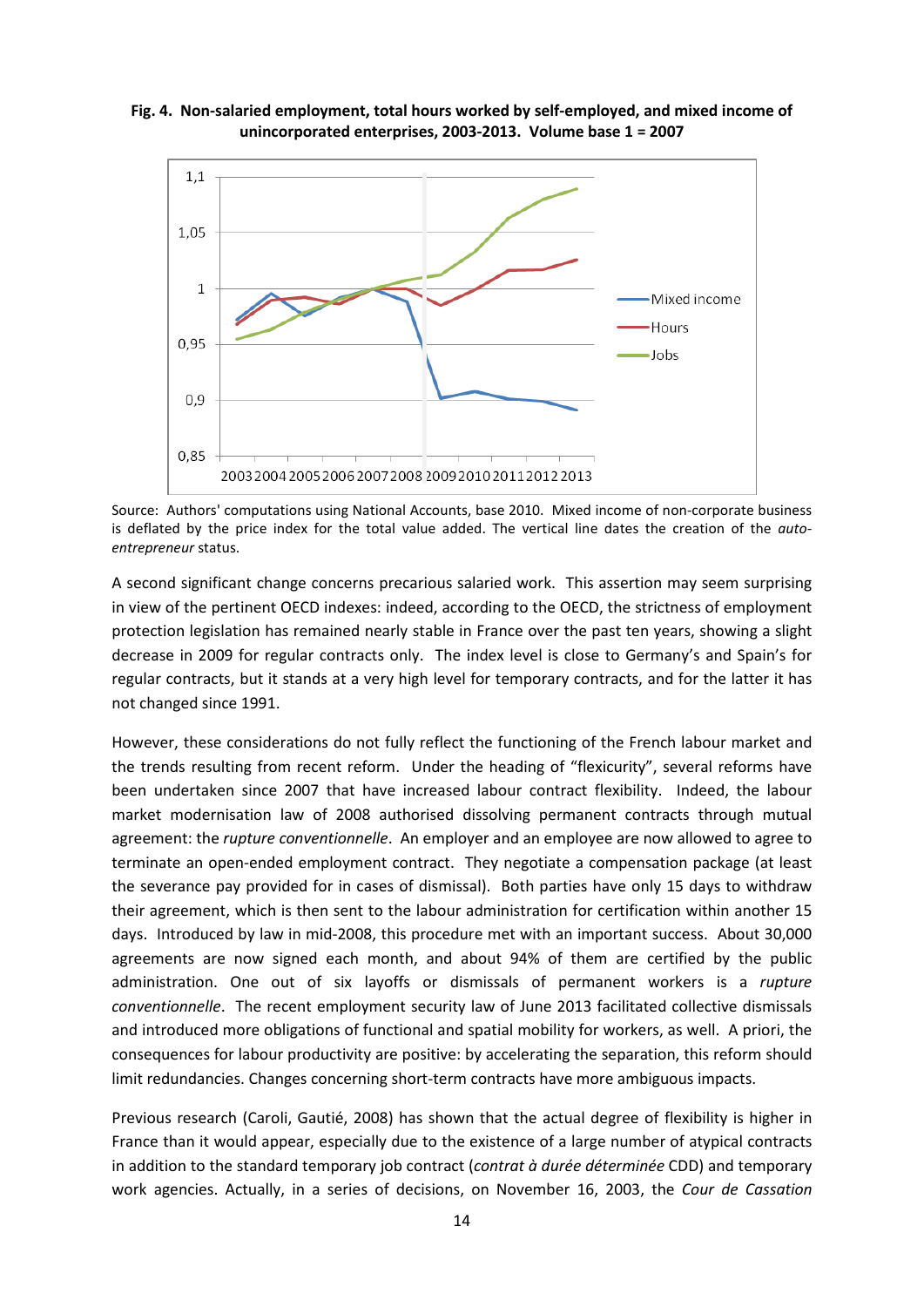clarified the regulation of temporary contracts "*d'usage constant*". The aim of the Court of Cassation was to simplify the use of temporary contracts by employers. In industries (e.g. restaurants, entertainment...) in which the use of short-term contracts is a "cumulative experience", an employer has no quantitative limit to hiring on the bases of such contracts, even for a same worker. However, in 2008, the Court of Cassation changed again its jurisprudence, limiting the number of successive temporary contracts for a given worker on a same job for a same employer.

In the other sectors, the limit of the two consecutive contracts is impinged by the possibility for the employer to re-hire the worker after a transition period at least equal to one third (or half) of the length of the previous contract.<sup>[8](#page-13-0)</sup> Digitalization of the hiring process helps firms to churn the workforce: the administrative declaration can be completed in just a few minutes on a dedicated Internet site.



**Figure 5. Number contracts signed by duration, 2000:Q1-2014:Q4. Quarterly data**

Source: ACOSS-URSSAF. The vertical grey lines date the decisions of the *Cour de Cassation* concerning the use of temporary contracts in certain sectors (*CDD d'usage*).

Consequently, despite apparent stability of the legislation, the frequency of hiring on very shortterm contracts (less than one month) has increased sharply since 2004: according to the records of the Social Security (ACOSS-URSSAF), the average quarterly number of private contracts signed for less than one month amounted to 3.7 million in 2013, as compared to 1.76 million in 2004 (ACOSS data, see Figure 5). In the same period, the flow of open-ended contracts and longer temporary contracts remained flat. Since July 2013, an extra social contribution has been introduced for very short-term contracts, but their number is still increasing, reaching 4 million the last quarter of 2014.<sup>[9](#page-16-0)</sup>

This upsurge has been concentrated in the tertiary sector, and particularly in those activities concerned by the "*CDD d'usage*", with spectacular increases in advertising agencies (+320% between

 $8$  For example, if a worker has been employed during two consecutive contracts of 10 days, the same employer can hire the same worker again after a delay of one week.

<span id="page-16-1"></span><span id="page-16-0"></span> $9$  In the first quarter of 2014, the number of contracts signed for less than 31 days amounted to 3.83 million, a new record level (ACOSS, AcossStats n°207, 2014).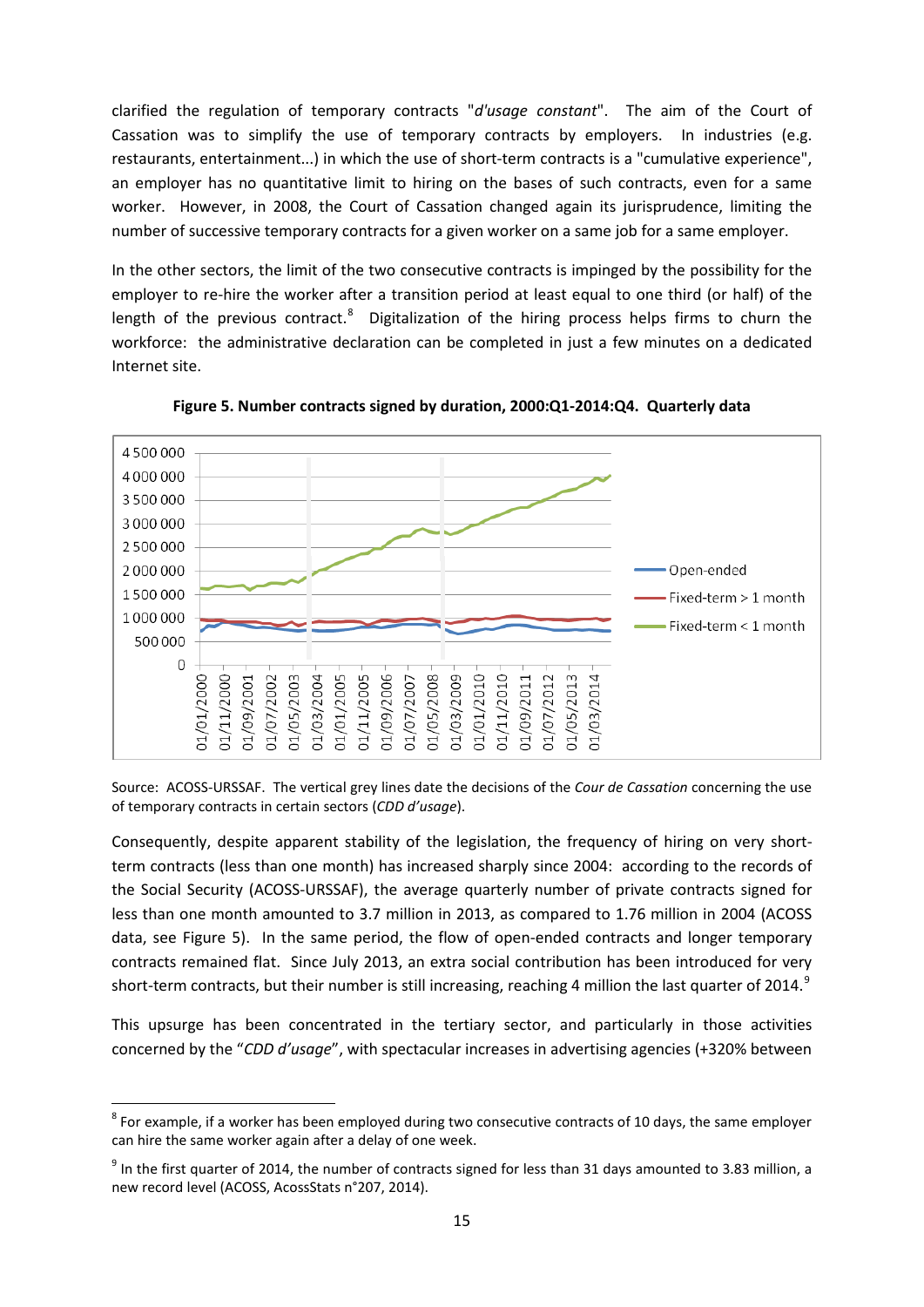2000 and 2011), entertainment  $(+180%)$ , and restaurants  $(+170%)$ .<sup>[10](#page-16-1)</sup> Reflecting these trends towards greater external flexibility, the unemployment insurance system has been adapted in order to cover workers with shorter contribution periods (4 months instead of 6 since 2009); and in July 2014, better coverage for the recurrently unemployed. Even though the share of temporary employment shows only limited growth (15.1% of employees aged 15 to 64 in 2012, as compared to 12.8% in 2004), such variation in the composition of fixed-term contracts may alter labour productivity. It may be argued that short-term contracts help the firm to adjust the workforce to the level of activity. However, France might be confronted with the mirror of Spanish experience where the fall in short-term contracts explains a part of the productivity recovery in recent years (see Hospido and Moreno-Galbis, 2015). Indeed, on-the-job training of these workers is by construction limited; they cannot acquire the experience or routines that improve productivity.

In addition, short-term contracts are less and less stepping stones. According to INSEE (2014), less than one quarter of CDD gets a permanent job one year after compared to about 40% at the end of the 1990's. According to OECD estimations (based on EU-SILC data), France has one of the lowest transition rate from temporary contract to permanent contract: 20% of individuals employed on a temporary contract in 2008 are in a full-time permanent job in 2011 in France, whereas in Great Britain or Finland that share amounts to almost  $50\%$ <sup>[11](#page-17-0)</sup>. The gain of firms would not be in productivity but in profit, since workers on these jobs are less costly: no tenure bonus, no complementary health insurance, no profit sharing, no dismissal cost has to be paid. For the *CDD d'usage*, the employer does not even have to pay the precariousness wage bonus. If such be the case, the development of short-term contracts may hamper hourly productivity rather than improve it.

In Section 4, we attempt to estimate -within sectors- the relation between the intensive use of shortterm contracts, productivity and profits using microdata. In any cases, very short temporary contracts are mainly concentrated in certain tertiary activities, which in total weigh less than one third of the market economy; thus, their rise cannot explain why the productivity slowdown is observed across sectors.

#### **2.4 Major pension reforms do not have a clear-cut impact on productivity**

Since 2003, France also experienced extensive pension reform and the introduction of a new scheme for terminating open-ended contracts.

In the 1980s and beginning 1990s, France was characterised by very low employment rates for seniors and by highly developed and generous early retirement schemes. Since the beginning of the 2000s, France has clearly engaged in the direction of increasing seniors' employment rate. Since 2003, successive pension reforms - the most recent being in 2014 - have created incentives to work longer: the contribution period to obtain full rate pension has been extended, up to 43 years for individuals born after January 1, 1973 according to the last reform, the retirement age being postponed to 62 years of age – with some exceptions for long careers or the case of difficult working conditions, and some pension bonuses for workers contributing longer have been introduced. In

<span id="page-17-1"></span><sup>&</sup>lt;sup>10</sup> ACOSS, AcossStats n° 143, 2011. Updated data published on acoss.fr, January 2013.

<span id="page-17-0"></span><sup>&</sup>lt;sup>11</sup> OECD Employment Outlook 2014, chapter 4. [http://dx.doi.org/10.1787/empl\\_outlook-2014-graph59-en](http://dx.doi.org/10.1787/empl_outlook-2014-graph59-en)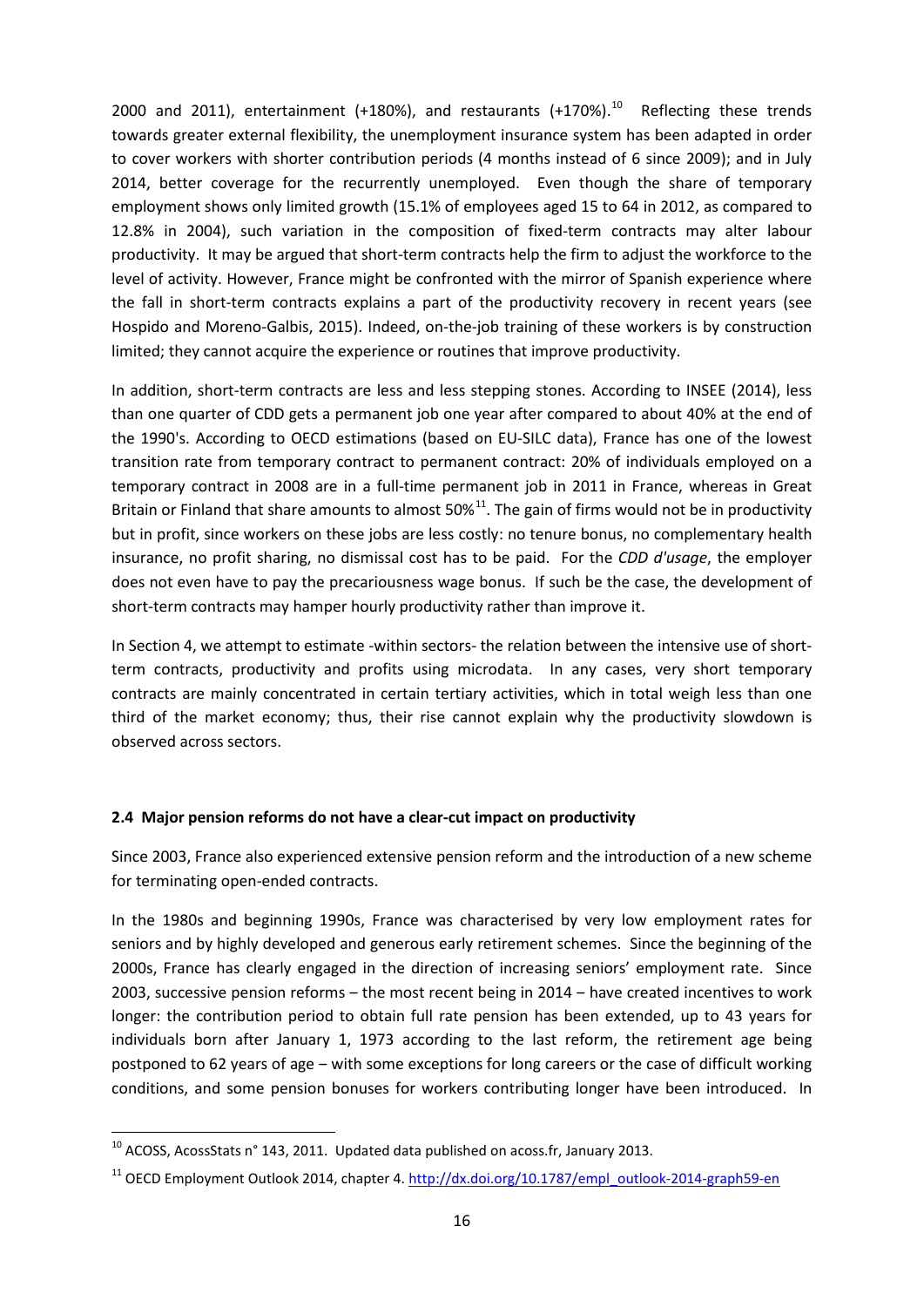parallel with these reforms, early retirement schemes, which were heavily used in the 1980s, have been progressively focused on very specific cases (such as workers exposed to asbestos or to exceptionally arduous working conditions). The yearly inflow into programs of this kind fell from 31,000 in 2003 to less than 6,000 in 2012. In comparison, it amounted to 67,000 in 1993. Furthermore, the possibility for unemployed people over 57.5 years old to be exempted from job search while continuing to benefit from unemployment insurance was curtailed in January 2012.

Several incentives to hire senior workers have also been created on the employer's side. For example, the specific (but as yet unused) temporary contract for seniors and a few more active programmes, including the very recent "*Contrat de Génération*" that links the recruitment of a youth to the maintenance of the employment of an older worker. These policies are mainly supply oriented.

Over the same period, the increase in seniors' employment rates has been quite important for both the 55 to 59 and 60 to 64 age groups. Although some other factors might well explain this trend (including a change in the composition of the labour force aged 55+ according to occupation), and despite the fact that France remains a country with a low rate of employment of seniors in comparison to other European countries (the upward trend was more limited than in Germany), it is clear that the age composition of the workforce has changed over the past decade. More precisely, 2006 was a turning point: a steadily increasing trend contrasts with the standstill during the first part of the 2000s.

This trend has not been affected by the Great Recession. The impact on productivity is unclear. Productivity is affected if and only if firms cannot adjust the younger workforce. We intend to estimate the impact of the share of older workers in Section 4 using firm-level data.



**Figure 6. French employment rates of workers 55 and older, 2004-2013. Percentage.**

Source: French Labour Force Survey. Left scale, 55-59 age group; right scale, 60-64 age group.

To sum up, although the French labour market and the structure of employment have undergone important modifications over the last two decades, their effects on productivity are not for some clear cut. The consequences of the rising education levels are in principle ambiguous. By a composition effect, it should sustain productivity. However, labour-hoarding processes and hiring in anticipation of future or key activities are operating in favour of educated workers. Since the number of highly educated employed workers or of highly skilled occupations is a-cyclical, the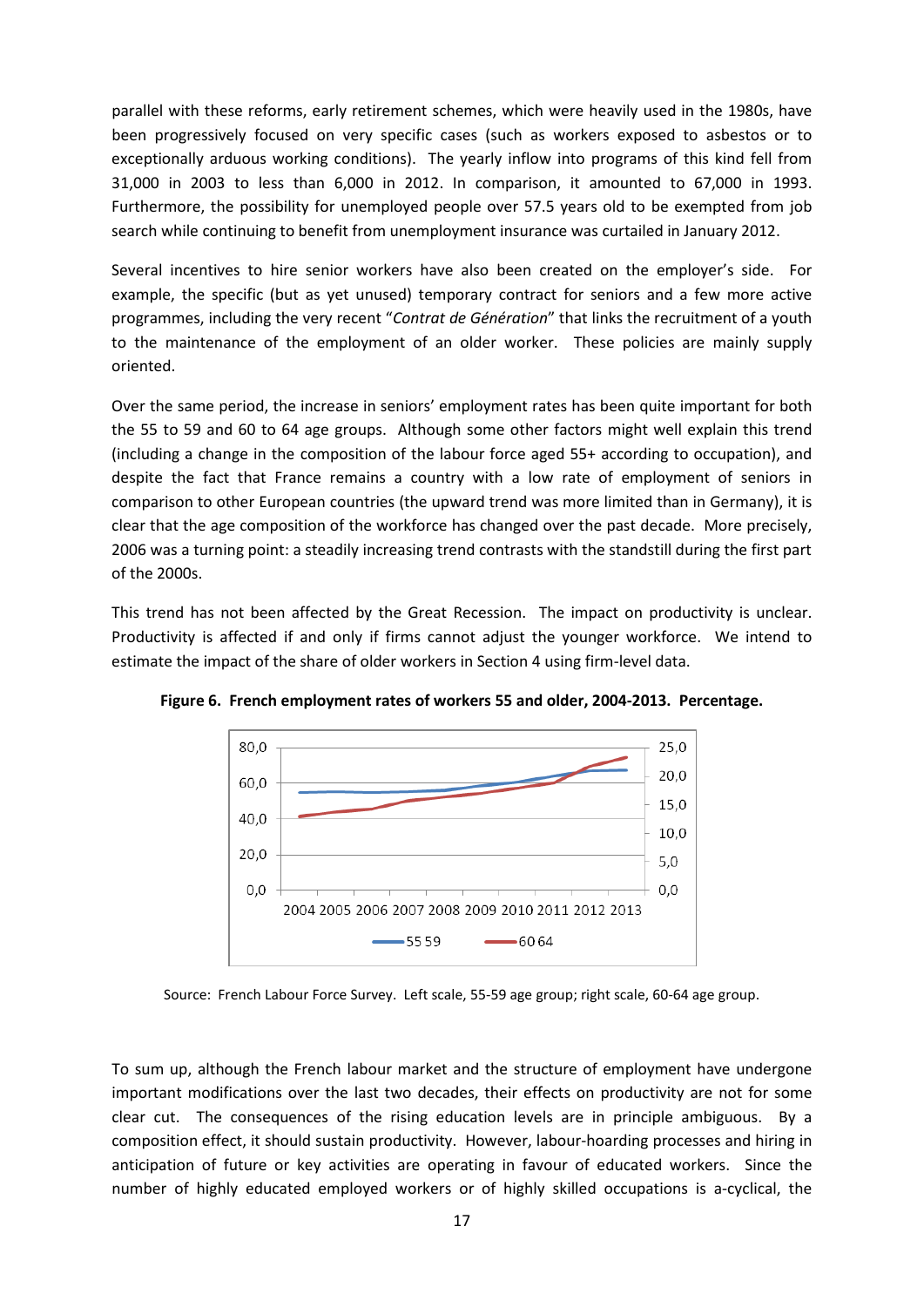economic cycle is transformed into an apparent productivity cycle: i.e., in a time of crisis, we observe a transitory decline in productivity. Such a phenomenon can account for a significant part (up to half) of the drop in productivity during the past few years. The rise in number of new, low productivity self-employed jobs, thanks to the introduction of the *auto-entrepreneur* status, has clearly depressed labour productivity as well. This last development can explain up to one fifth of the aggregated productivity slowdown.

A greater number of very short-term temporary jobs and hoarding of older workers may well alter productivity, as would a saturation of the effects of organisational innovations or workers' engagement. Estimating their impact requires firm-level analyses: in Section 4, using a unique employer survey, we intend to disentangle the various mechanisms at work.

However, the composition of the workforce and occupations are not the sole mechanisms that may affect productivity. In the context of a financial crisis, exploring the capital side and cost dynamics, including labour dynamics, is a priori relevant as well.

#### **3. French private firms are in good financial health despite increasing wages**

How can firms cope with flat productivity and a financial crisis at the same time? A simple solution would be wage adjustments or a reduction in distributed dividends. Strikingly, wages were increasing in private firms until recently, and dividends have remained high in comparison to their levels a decade ago. In fact, firms have benefited from low interest rates and from massive tax cuts. The adverse consequences may then have been to magnify the inefficient allocation of capital and ultimately to hamper productivity; data do not support the existence of such a mechanism. Yet, if these mechanisms do not participate directly in the productivity slowdown, they may have enabled firms to sustain labour hoarding and recruitment of highly educated workers. We develop these points in the following subsections.

#### **3.1 Increasing wages during the recession**

In both the United Kingdom and Spain, real wage adjustments were very substantial. In the United Kingdom, their decrease should have led to a lesser increase in unemployment (see Bryson and Forth, 2015). The contrast with France is striking - at least for the first years of the recession. In the private sector, gross nominal wages slowed sharply in conjunction with the crisis: their growth rate, which had been 3% on average from 2005 to 2008, was only 1.5% in 2009-2010. However, in real terms, the annual growth in average real wages remained positive throughout the period. The real growth rate dropped from 1.1% on average before the crisis to 0.7% afterward: the slowdown was real, but much more moderate than for nominal wages since inflation declined as well.

Askenazy *et al.* (2013) review several factors that have played a role in wage dynamics. Since there has been no significant change in the real national minimum wage (SMIC), this factor cannot account for wage dynamics. More precisely, the lowest hourly wages have followed the Harmonized Price Index since 2008. At the same time, differences in gross wages between the first and the fourth quintiles accelerated in 2009-2010. The result has been increasing inequality within the bottom half of the wage distribution. Coudin *et al.* (2014) confirm this phenomenon over the 2007-2012 period.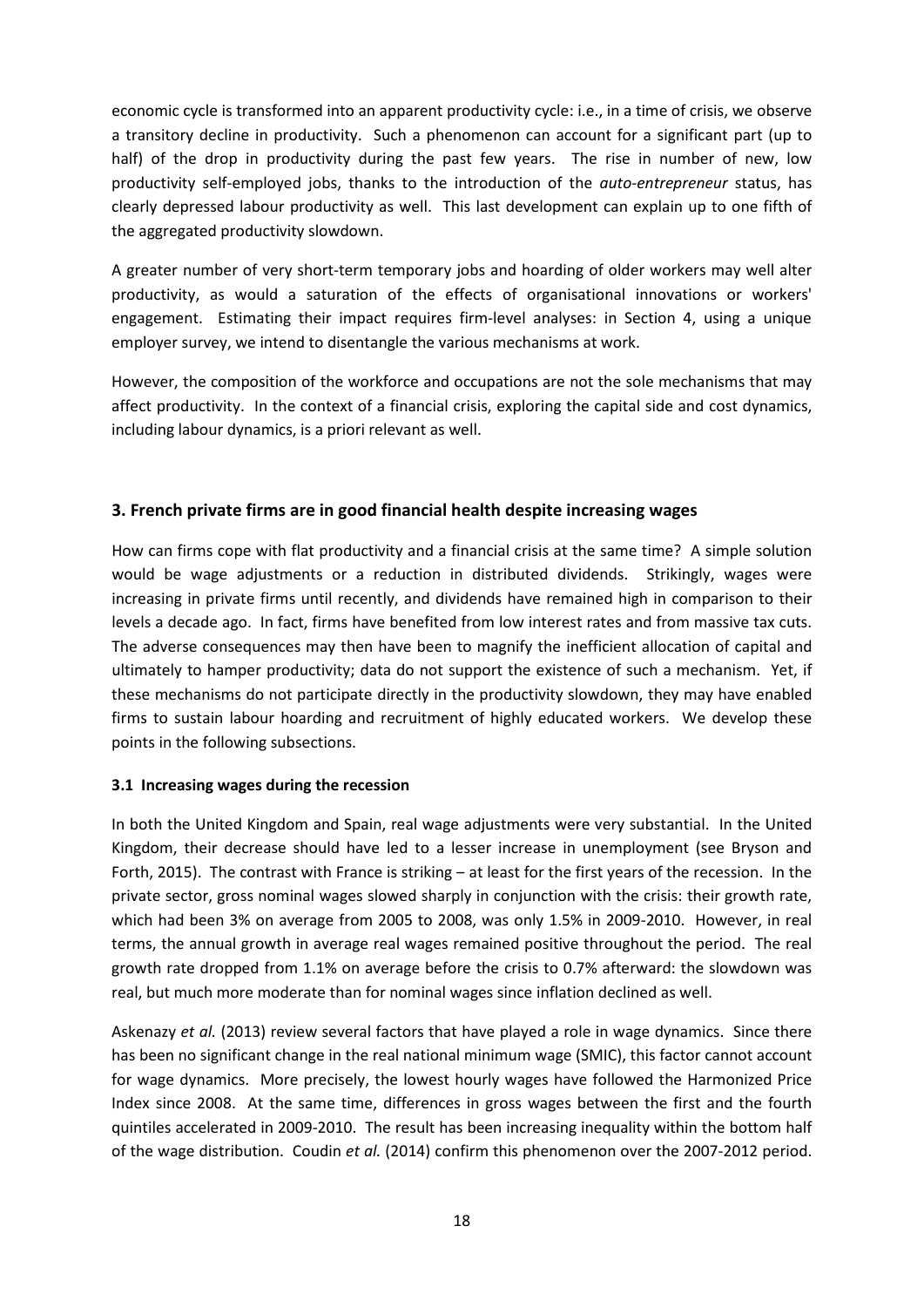Inequality between young workers (thus, mainly new entrants to the labour market) and workers aged 25 and more also widened.

It is noteworthy that employers' organisations have still accepted to sign agreements at the branch level to increase the minimum wage. $12$  At the firm or establishment level, employers have not attempted to adjust wages either. An employer may not reduce the wage elements of an employee's contract without his approval, but firms do have some significant room for manoeuvre. If an employer has an economic motive (e.g. contraction in turnover), the employee who refuses a wage cut may be laid off. Performance-based pay bonuses can be removed as well as costly overtime. Company-level agreements may revise benefits conferred by previous agreements if they are not laid down in the individual's employment contract. These tools are rarely used. After a pact reached by three national trade unions and the main employer organisations, a law was passed in 2013 that provides for the possibility of temporary wage reduction within the framework of an agreement for job retention. As of June 2014, only five agreements had been signed!

Establishment-level figures confirm the prudence of employers. According to the representative survey REPONSE 2011, an overwhelming majority of French establishments with 11 or more workers have not frozen or cut wages in response to the crisis; even when adding establishments that moderate the wage evolution for some categories of workers, only 40% of the establishments were concerned. Very few have engaged negotiations to reduce working hours.

Part of wage rigidity may be explained by behavioural factors, as firms attempt to preserve incentives and a positive workplace mood. According to the 2011 REPONSE survey, although the financial situation of a firm was the overwhelming criterion in decisions concerning wages, the need to maintain a good workplace atmosphere was also cited as crucial by a majority of establishments. The proportion even increased between 2005 and 2011. This interpretation is also supported by the fact that the amounts remuneration distributed by firms via the two main collective-performance and profit-sharing schemes, *intéressement* and *participation*, while falling in 2009, rose to overcome the pre-recession level afterwards. However, these tools were not able to overcome the impact of the drop of stock markets for employees owning shares of their firms.

#### **3.2 French firms sustained by low interest rates and massive tax cuts.**

In contrast to the United Kingdom or Spain, there is no clear credit rationing for private firms in France, especially for small and medium-sized enterprises (SMEs). According to the records of the Banque de France, corporate loans to young firms after their creation and stocks loans to mature firms steadily increased (Fig. 7 for Small and Medium Enterprises and Businesses –SMEs and SMBs).

<span id="page-20-0"></span>Firms have even benefited from declining interest rates. Both businesses linked to large groups and independant small and medium-sized firms currently face historically low interest rates. This constrasts with the double-digit rates encountered during the 1992/1993 recession. In fact, rising interest rates in the context of German reunification were one of the main causes of that recession.

<sup>&</sup>lt;sup>12</sup> Recall that most employees in France are covered by branch agreements between unions and employers' organisations. They determine a ladder of minimum wages according to a scale of occupations and tenure.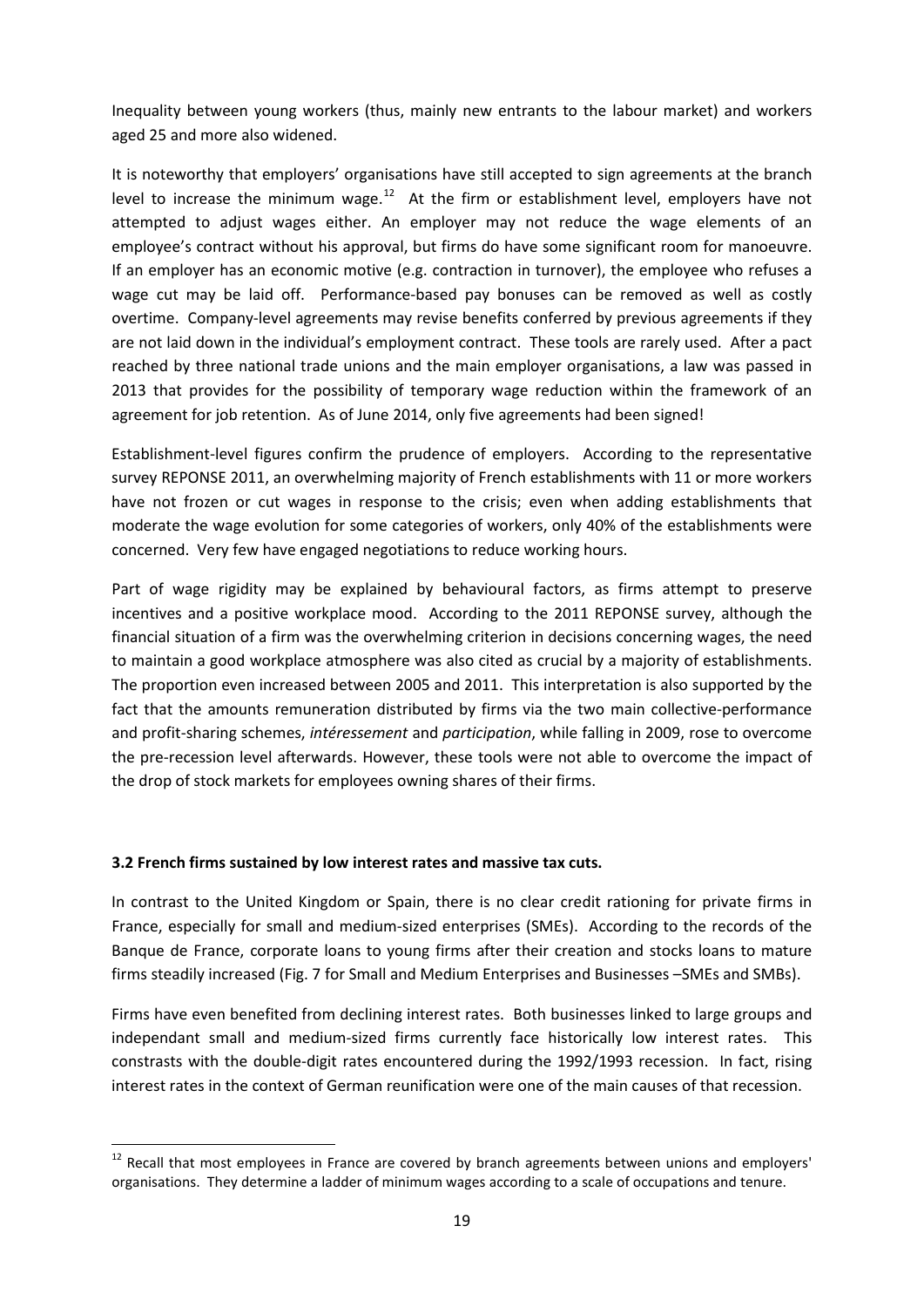

**Figure 7. Corporate loan stocks and loans drawn by SMEs Millions of current Euros. 2006-2014**

Source: Bank lending survey. Banque de France.

Various factors explain the lack of significant credit rationing in France. As we have already noted, there was no burst of a commercial property bubble. Thus, existing firms owning properties had substantial collateral as guaranty for their credits. In addition, contrary to some Southern European countries, the French public debt remained clearly sustainable. Indeed, the contraction of French GDP was relatively small. Current accounts were negative, but at a sustainable level as well, and with a sustained high rating for French public debt. The reduction of the ECB interest rates translated into a drop in French interest rates paid on this debt. Since interest rates on private loans are linked to these, interest rates paid by firms declined mechanically. This decrease benefited both independant firms and firms belonging to large groups (Figure 8).



**Figure 8. Mean interest rate paid by SMEs/SMBs in percentage. 2006-2013**

Source: Bank lending survey. Banque de France. Series discontinued in February 2013.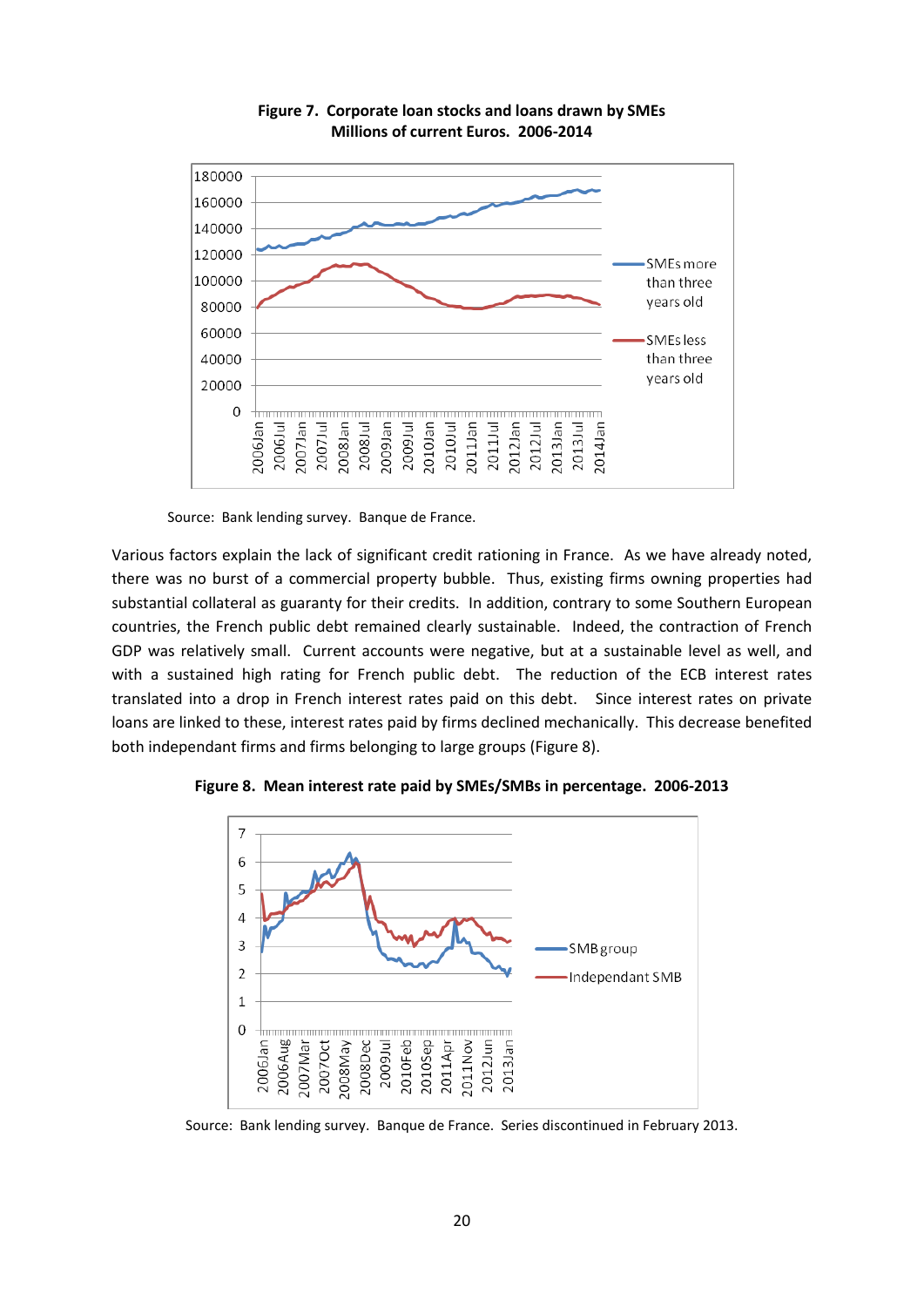In addition, while the financial crisis hurt French banks, the French government supported them early on. Most of them have grown stronger than they were before. The first French bank, BNP Paribas, absorbed European banks. The single significant exception is the bankruptcy of Dexia, but did not concern the private sector. This bank, owned by France, Belgium and Luxembourg, mainly provided loans to local administrations or public hospitals. Thanks to the ECB's quantitative easing programme, French banks were able to flood private firms with liquidity. According to Banque de France surveys, most loan applications submitted by SMEs (more than 75% of the amount initially requested) were successful.

Firms also benefited from massive tax cuts and specific labour market schemes aimed at creating or saving jobs. Some were transitory, such as the measure permitting employers to pay zero social contributions on newly hired workers by small firms between 2007 and 2012. A recent evaluation study suggests that the impact of the "zero social contributions" scheme in 2009 was positive (+0.08% employment in small firms), even though this social contribution credit was not conditional on net job creation (Le Barbanchon et al., 2014). However, the scope of this programme was relatively limited (700 million Euros); and contrary to one of its goals (the measure being targeted at recruits under contracts lasting longer than one month), it did not reduce the number of recruitments on very short-term labour contracts (less than one month). The use of short-time compensation (STC) was also encouraged by several changes in the rules: the generosity of the allowance received by the worker was increased, as well as the amount of the subsidy paid by the State (in January 2009), and the number of hours covered by this subsidy (in January 2010). In addition, a new device was introduced in May 2009 making short-time work plans applicable over the long term. Nevertheless, although the use of STC actually increased (up to 1.5% of the labour force employed in some industrial sectors), its efficiency in terms of employment appeared limited. According to a recent study (Calavrezo *et al.*, 2014), establishments using STC schemes between 2009 and 2011 were characterised by less recruitment, more economic lay-offs, more staff "separations" by mutual agreements and by greater outflow into retirement. Gonthier (2012) explores why the STC were not as widespread as in Germany. She shows that French firms benefiting from this scheme shared key characteristics with the German firms that used them: they belong to the manufacturing sector, employ mainly a permanent workforce, and are exporters. Since the manufacturing and exporting sector is far smaller in France, and since most firms were able to adjust short-term and temporary staff, fewer French firms had recourse to short-time compensation plans.

Overall, counter-cyclical labour market policies remained limited in 2008-2009 and had a transitory impact on employment and firms' financial situation. In reality, the most important policies have been structural tax cuts.

During Sarkozy's presidency, major taxes ‒ including the business tax known as the "*taxe professionnelle*" ‒ were revamped, generating a gain of roughly 7 billion Euros for French firms. The research tax credit became the most generous in the OECD, costing 6 billion Euros a year. For accounting purposes, this tax credit was treated as a subvention, but actually it mainly reduced the labour cost of researchers (by a least 45% for most firms). During a 24 month period, it even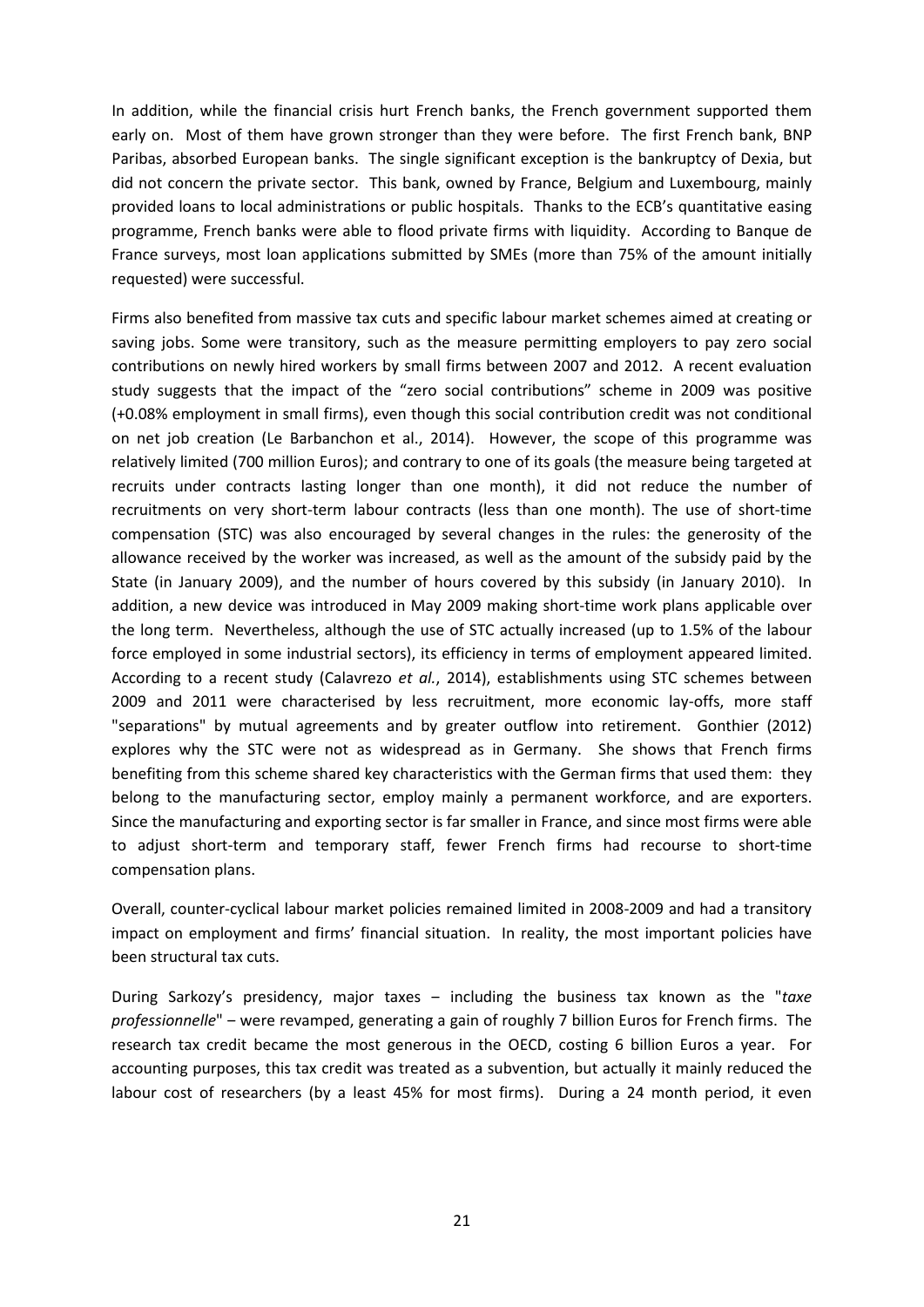amounted to 120% of the labour cost for PhD holders recruited for the first time under an open-ended contract!<sup>[13](#page-20-0)</sup>

Sarkozy also introduced a "work-more-to-earn-more" policy, which was conceived before the recession. At the time, important waves of retiring baby-boomers suggested a decline in unemployment and the demand for firms to increase working time. A new scheme slashed the labour cost of overtime and the income taxes paid by workers on this overtime revenue. Billions of Euros were distributed to firms. The windfall effects were huge, but this scheme helped to stabilize the number of hours worked despite the economic downturn. Thus, if the adjustments of the workforce were insufficiently elastic, it may have lowered hourly productivity. This scheme was suppressed by the new majority in 2012. No resurgence of productivity has been observed since then, and average working time has remained globally flat. In conclusion, the "work-more-to-earnmore" policy may have simply perturbed the short-term adjustment of hours worked.

More important was the introduction of a new general tax by the socialist government of Jean-Marc Ayrault. The CICE (employment and competitiveness tax credit) was proportional to gross wages (that were less than two and a half times the minimum wage), weighing about 4% of the global labour bill. This policy resulted in a permanent transfer from the public budget to firms of about 30 billion Euros. The movement has not come to an end. In 2014, the government of Emmanuel Valls announced a series of additional, massive tax and social contribution cuts, valued at about 20 billion Euros per year.

Low interest rates and tax cuts explain how corporate firms have been able to deliver dividends despite the economic downturn and the slow recovery According to national accounts in base 2005 or base 2010,<sup>[14](#page-23-0)</sup> the net dividends of non-financial corporate firms remained larger than those observed from 1960 to 2001. [15](#page-23-1)

#### **3.3 Has the reallocation of tangible capital been impaired?**

The financial health of French firms would seem worthy of inquiry in the wake of a financial crisis and a recession. What could have been their impact on productivity? Again, it helps to hoard labour, while dismissals are costly in the short-term. However, other arguments are less clear cut. While the number of defaulting firms has increased, they remained fewer than in 1993. This observation is consistent with the lesser cleansing effect of the current recession as compared to previous ones, but it cannot explain a break in productivity.

 $13$  More precisely, the tax credit was 30%. However, the basis was four times the labour cost of a PhD: two times as a bonus for a "young PhD", plus two times for additional support costs.

<span id="page-23-0"></span> $14$  There are huge discrepancies for net dividends in recent years between the national accounts, base 2005 and the national accounts, base 2010. The INSEE has not yet provided a full explanation of these differences.

<span id="page-23-2"></span><span id="page-23-1"></span><sup>&</sup>lt;sup>15</sup> Using national accounts in base 2005, Askenazy (2013) notes that the ratio of net dividends/value of assets at current prices has been flat during the past two decades. This stability is consistent with the argument that firms have been obliged to provide such profit distributions to shareholders because the value of capital has dramatically increased as a result of rising property prices before the crisis.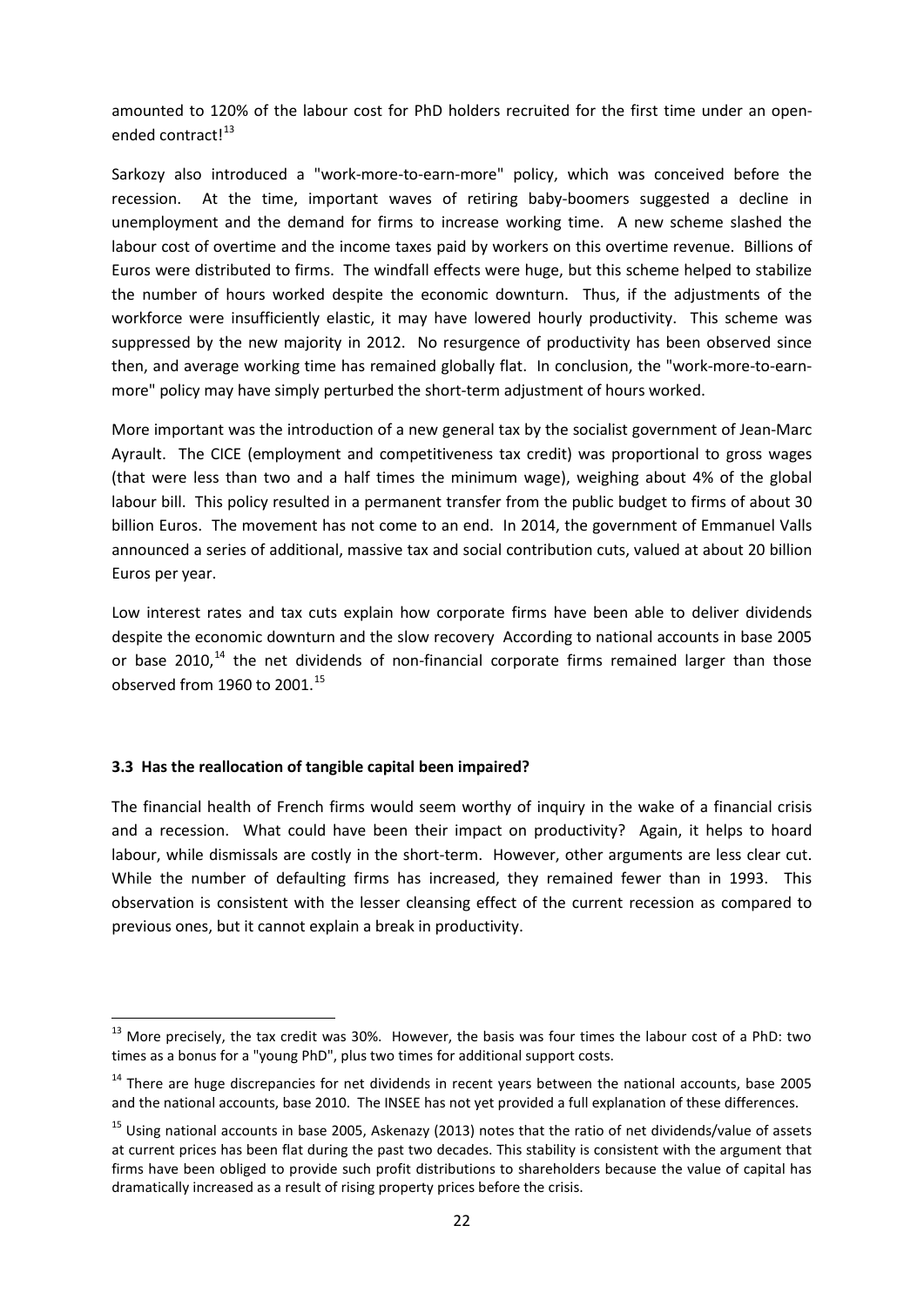#### **Figure 9. Standard deviation of the ratio of gross operating profit /total gross assets. Balanced panel of French firms\* 2005-2012**



Source: Authors' computations. \*1578 firms with at least one establishment, surveyed in REPONSE 2011 (representative survey of French establishments with 11 or more workers, private sector except agriculture) and present in the risk database from 2005 to 2012.

Easy access to credit or tax cuts may also be detrimental to productivity if there is an inefficient allocation of capital due to "bad" firms being flooded with liquidity. In addition, a high level of uncertainty can freeze the reallocation across units (or firms) and reduce firms' responsiveness to demand shocks, which ultimately ought to hamper productivity (e.g. Bloom, 2009). These mechanisms come in addition to the standard frictions in capital mobility (sunk costs,...). Consequently, impaired capital reallocation may explain poor productivity gains, even if apparent capital deepening and investment are stable. If there is a significant misallocation, we should observe an increase in the dispersion of the economic returns to capital: i.e., the ratio of the gross operating profit to gross assets. However, the exploitation of a balanced panel of French firms does not support the existence of increasing variance of this ratio (Fig. 9), contrary to recent findings for the United Kingdom (Barnett et al., 2014).

To sum up, massive tax cuts tend to overcome increasing real wages during the recession. Rigidities in the capital allocation or the financial situation of firms can hardly account for the productivity puzzle.

### **4. Quantitative microanalyses: the relationship between labour force composition, workplace and incentive practices, and productivity**

The goal of this section is to explore several previous competing hypotheses using establishmentlevel data: as a result of pension reforms, is the ageing workforce more of a deterrent to productivity? Is there a labour-hoarding process for skilled occupations? Does the labour churning of short-term contracts reduce productivity? Have some high-performance work practices including employee shareholding become less efficient for productivity over the recent years?

The core strategy is to estimate productivity functions in 2005 and in 2011 in order to identify breaks. Some additional estimations focusing on labour hoarding for skilled occupations have also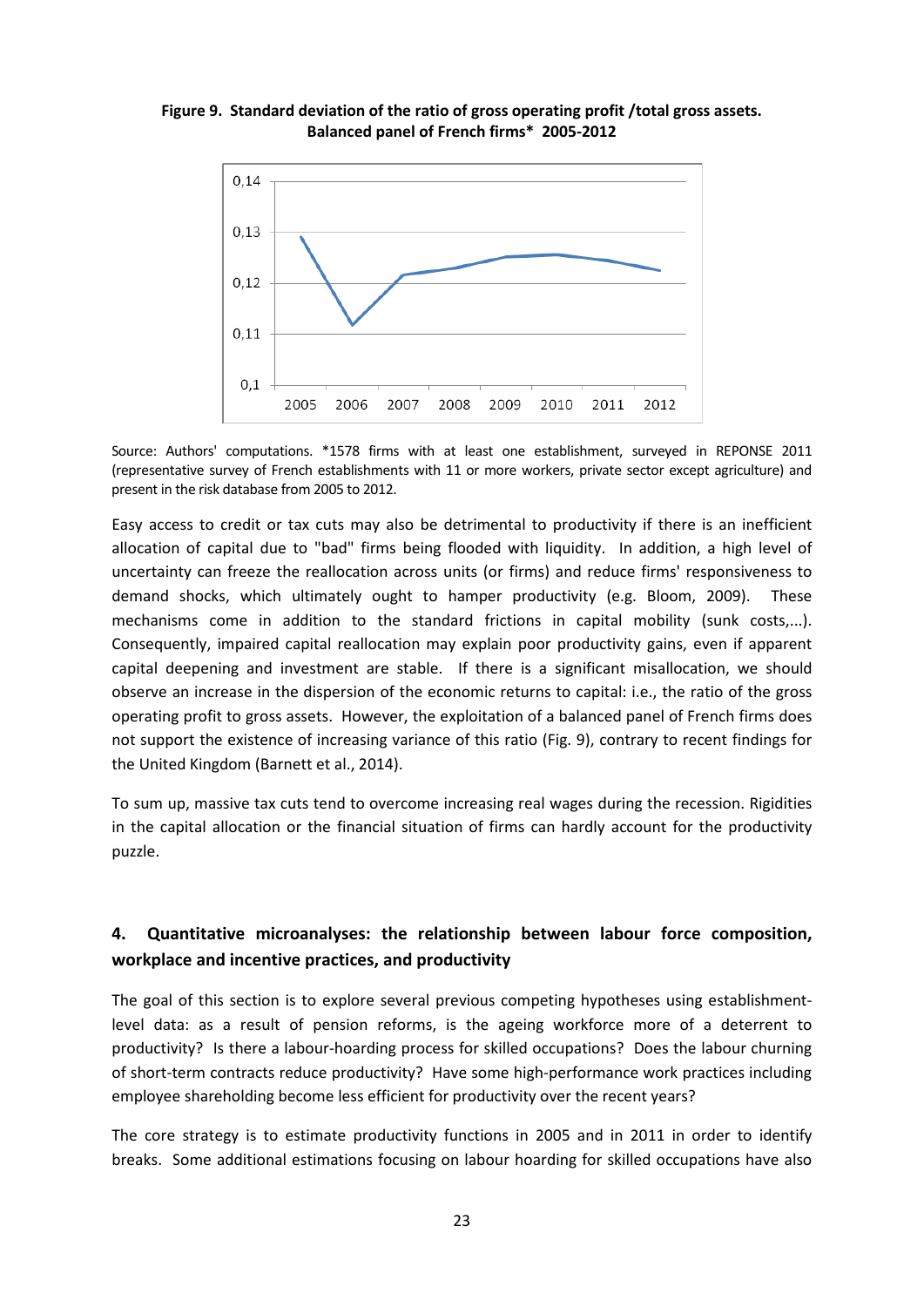been run using 2010-2011 data. We present the data in the first subsection and study the various hypotheses step by step in those that follow.

#### **4.1 Databases and the basic production function**

In this section, we rely on four datasets that are merged thanks to a unique identity code, the firm's Siret-Siren number. The main dataset is the REPONSE survey (*RElations PrOfessionnelles et NégociationS d'Entreprise*). It is a survey of establishments conducted jointly by the French Ministry of Labour, *Direction de l'Animation de la Recherche, des Études et des Statistiques* (DARES), and the National Institute of Statistics and Economic Studies (INSEE). It is similar to the British Workplace Employment Relations Study (WERS) ‒ see Bryson and Forth in the present volume. Senior managers and workers' representatives are interviewed, and some workers fill out an anonymous written questionnaire. Since we focus on human resource practices, only the first part is used here. Taking roughly one hour to complete, senior managers answer survey questions in face-to-face interviews with survey enumerators. REPONSE is gathered primarily to provide consistent information on labour relations and on the internal organisation. We use two waves of this survey, 2004/2005 and 2010/2011, which were thus carried out before and after the 2008 shock. They are separate cross-sectional establishment surveys, including 3,000 observations in 2005 and 4,000 in 2011. The sample is a random selection from the exhaustive INSEE establishment records, excluding agriculture and public-sector enterprises, and it is stratified by establishment size. In 2005, only establishments with 20 or more workers were surveyed. The sample was extended to establishments with at least 11 employees for the 2011 wave. Since we aim to capture changes in the productivity function between 2005 and 2011, we restrict the sample to comparable establishments with 20 or more employees and retain a one third subsample of it as our panel. REPONSE 2010/2011 included some specific questions about adjustments to the economic downturn. We use the question about employment variations by occupation to identify several types of adjustments according to occupation, and especially a situation of skilled-labour hoarding (where employment reductions do not concern managers and professionals).

The DARES adds to this survey aggregated information from the DADS (*Déclaration Annuelle de Données Sociales*), which are exhaustive records on employment and pay at the establishment level.<sup>[16](#page-23-2)</sup> In particular, we know the composition by occupation and gender on the 31<sup>st</sup> of December of the year preceding the survey.

The DARES also provides a second survey, the DMMO-EMMO, which records each establishment's monthly hiring and dismissal of personnel. It is noteworthy that the survey is not fully exhaustive inasmuch as employers do not necessarily have to report infra-monthly workforce turnover: i.e., very short-term contracts. About two thirds of the establishments polled for REPONSE also figure in the DMMO-EMMO survey.

Data on the accounts of parent firms of the establishments surveyed are supplied by private commercial databases: DIANE and Risk. They both record the fiscal data provided by firms to the *Greffes des Tribunaux de Commerce* (Commercial Courts). Although declaration of such data is mandatory, enforcement is limited. As a result, some firms prefer to keep their accounts

<span id="page-25-0"></span> $16$  More detailed records may be obtained by authorisation from the French Statistical Confidentiality Committee (Le *Comité du secret statistique*) and accessed via a secure network. For the sake of replication, we use only data that are not concerned by this authorisation process.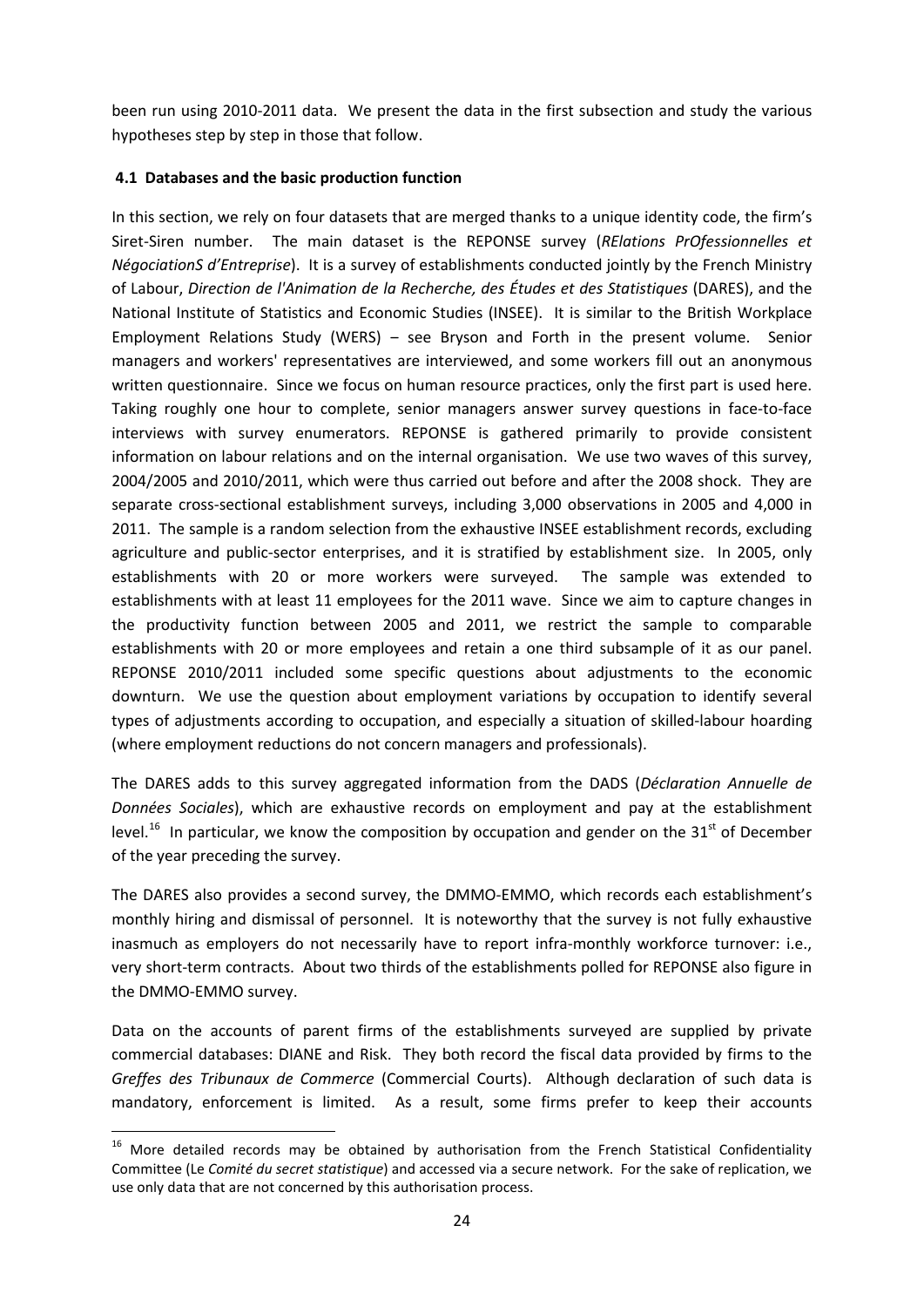confidential or simply forget to comply. Since these data are not conceived for research purposes, they have to be purged. In particular, we only retain firms that provide accounts on a full-year basis.

Fiscal data include gross value added, total assets and the number of employees. Our main variable of interest is the record of value added per employee. The capital intensity is captured by the record of total gross assets per employee. We thus consider productivity per head and not productivity per hour. Since we have seen that there is no trend in working time over the past decade in France, this limitation does not imply a definite bias. An alternative would have been to use the full *Déclaration annuelle de données sociales – données d'entreprises* (DADS), a survey that provides hours worked paid by employers. However, this choice would have limited replication of our analyses. In addition, due to the changing taxation on overtime that occurred in 2007 and afterward (see Section 1), the hours-based figures may be biased.

Equipped with these data, we can run total-factor productivity (TFP) estimations and calculate correlates with HR-practices. Basically, we estimate for years 2005 and 2011:

Ln(*labour productivity*) = α.ln (*Capital intensity*) + λ.*Workforce composition* + ξ.*HR-Practices* + µ.*controls* + ε (1)

The controls may include the 2-digit industry code, the age of the establishment in 4 categories (<5 year, 5 to 9 year, 10 to 19, 20 or more), the size of the firm (20 to 49; 50 to 249; 250 to 999, 1000 or more employees), the share of women – which roughly absorbs the higher propensity to work parttime – and the share of low-skilled and medium-skilled occupations (according to ISCO classification). Standard deviations are robust and clustered by 2-digit industry code for the purpose capturing common shocks affecting the distribution of ε.

The merging of DIANE and REPONSE 2005 results in a sample of about 1,600 establishments presenting data on productivity and assets in 2005. The unification of REPONSE 2011 and Risk surveys produces a slightly larger sample of 2,000 establishments with at least 20 workers. However, the number of these establishments that are included in the 2005-2011 panel decreases to 530 observations. Compared to the full REPONSE samples, establishments in the merged datasets belong more frequently to large and multi-establishment firms. In both cases, about one third of the observations are mono-establishment firms. Detailed definitions of the variables and basic descriptive statistics are in Appendix A.

#### **4.2 Labour force composition, hoarding and productivity**

As pointed out above, labour force composition has undergone some major changes that may have impact productivity trends: in this subsection, we first provide several analyses focusing on the rise in the number of senior and qualified workers; then we address the issue of the development of short-term contracts.

Table 5 provides results from the estimation of equation (1) in 2005 and 2011, using two principal independent variables: the share of workers aged 55 or more and the share of skilled occupations.

The estimated relation between capital intensity and productivity is similar in the equations for 2005 and 2011 (equations (1) and (3); (2) and (4)). The coefficient is close to the standard value of 1/3, which is consistent with macroeconomic figures including the capital share in value added.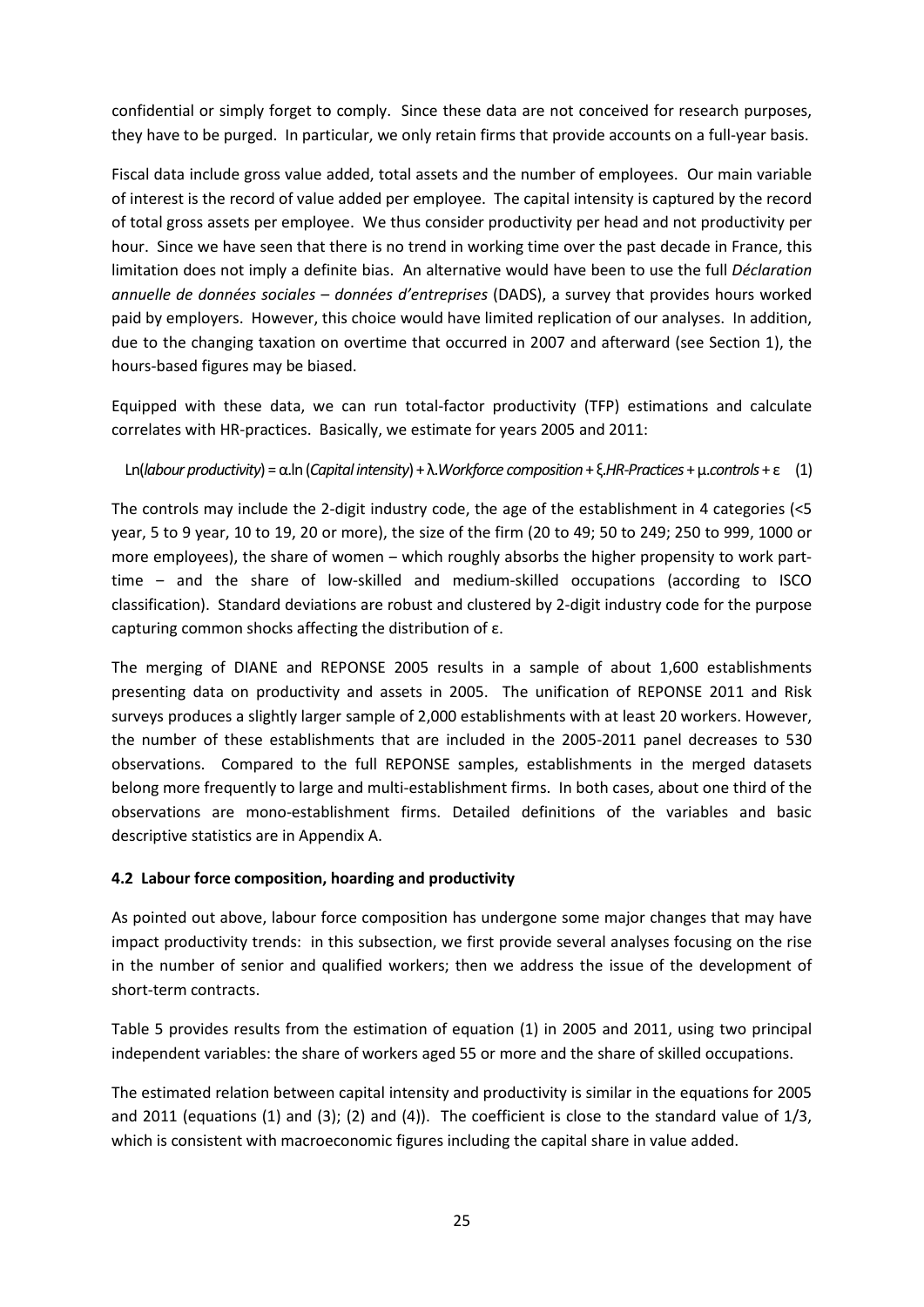#### **Table 5. Senior workers or skilled occupations and apparent labour productivity**

|                                                 | (1)       | (2)       | (3)       | (4)       | (5)       | (6)       |
|-------------------------------------------------|-----------|-----------|-----------|-----------|-----------|-----------|
|                                                 | 2005      | 2005      | 2011      | 2011      | 2011      | 2011 Non- |
|                                                 |           | Mono      |           | Mono      | Declining | declining |
| Ln(Total assets per employee)                   | $0.32***$ | $0.33***$ | $0.30***$ | $0.30***$ | $0.32***$ | $0.29***$ |
|                                                 | (0.03)    | (0.04)    | (0.03)    | (0.03)    | (0.06)    | (0.02)    |
| Share of employees aged 55+                     | $-0.41*$  | $-0.32$   | $-0.24$   | $-0.34$   | 0.08      | $-0.32$   |
|                                                 | (0.23)    | (0.34)    | (0.16)    | (0.25)    | (0.20)    | (0.21)    |
| Share of high-skilled occupations               | $0.27*$   | $0.53*$   | $0.26**$  | $0.60*$   | 0.27      | $0.36***$ |
| Ref.= share of medium-skilled                   | (0.15)    | (0.27)    | (0.11)    | (0.25)    | (0.27)    | (0.11)    |
| Establishment age, % of women, % of low-skilled |           |           |           |           |           |           |
| 2-digit industry, firm size                     | Yes       | Yes       | Yes       | Yes       | Yes       | Yes       |
| R <sup>2</sup>                                  | 0.60      | 0.64      | 0.62      | 0.60      | 0.67      | 0.65      |
| N                                               | 1591      | 565       | 1938      | 740       | 595       | 1341      |
|                                                 |           |           |           |           |           |           |

**Dependent variable: ln(value added per employee)**

Interpretation: Establishments with 20 or more workers in the private non-agricultural sector. Columns 2 and 4 are estimates for mono-establishment firms; column 5 for establishments with declining employment in the past 3 years, column 6 for those with non-declining employment, both according to the interviews with managers. Robust standard errors are clustered by 2-digit industry code.

\*\*\* significant at the 1 % level; \*\* significant at the 5 % level; \* significant at the 10 % level.

Actually, the key coefficients are not statistically different in 2011 from the estimates for 2005, both for the whole sample and for mono-establishment firms. A higher proportion of older workers seemed to be associated with a slightly significant, lower apparent productivity in 2005, but this potential negative impact vanished in 2011. This result does not support the hypothesis of a damaging effect on productivity of the increase in the share of older workers resulting from pension reforms.

The coefficients of the share of skilled occupations are similar in 2005 and 2011 as well. Nevertheless, while pension reforms are exogenous, potential skilled-labour hoarding is an establishment/firm decision. In particular, such labour hoarding ought logically to occur mainly in establishments with a decreasing workforce. In that case, we may observe a weaker relation between the share of skilled occupations and productivity in declining establishments. In the REPONSE survey 2011, managers are asked if the employment had declined in their establishment during the past 3 years. Columns 5 and 6 report the estimations on the two subsamples  $$ establishments with declining employment and those with non-declining employment, as indicated by the response of their management. The relation between the share of skilled occupations and productivity clearly becomes statistically significant in non-declining establishments. On the contrary, the relation is no longer significant for declining establishments, but the magnitude of the coefficient is not altered. This heterogeneity suggests that some skilled-labour hoarding was probably implemented in certain workplaces.

The full 2011 REPONSE survey enables us to describe in greater detail the labour adjustment processes during the recession years in private establishments with 11 or more workers. Indeed, it includes one question about trends in labour force categories over the 2008-2010 period, distinguishing between professionals and managers, clerks and blue-collar workers. On the basis of this question, it appears possible to know whether employment decreases have affected some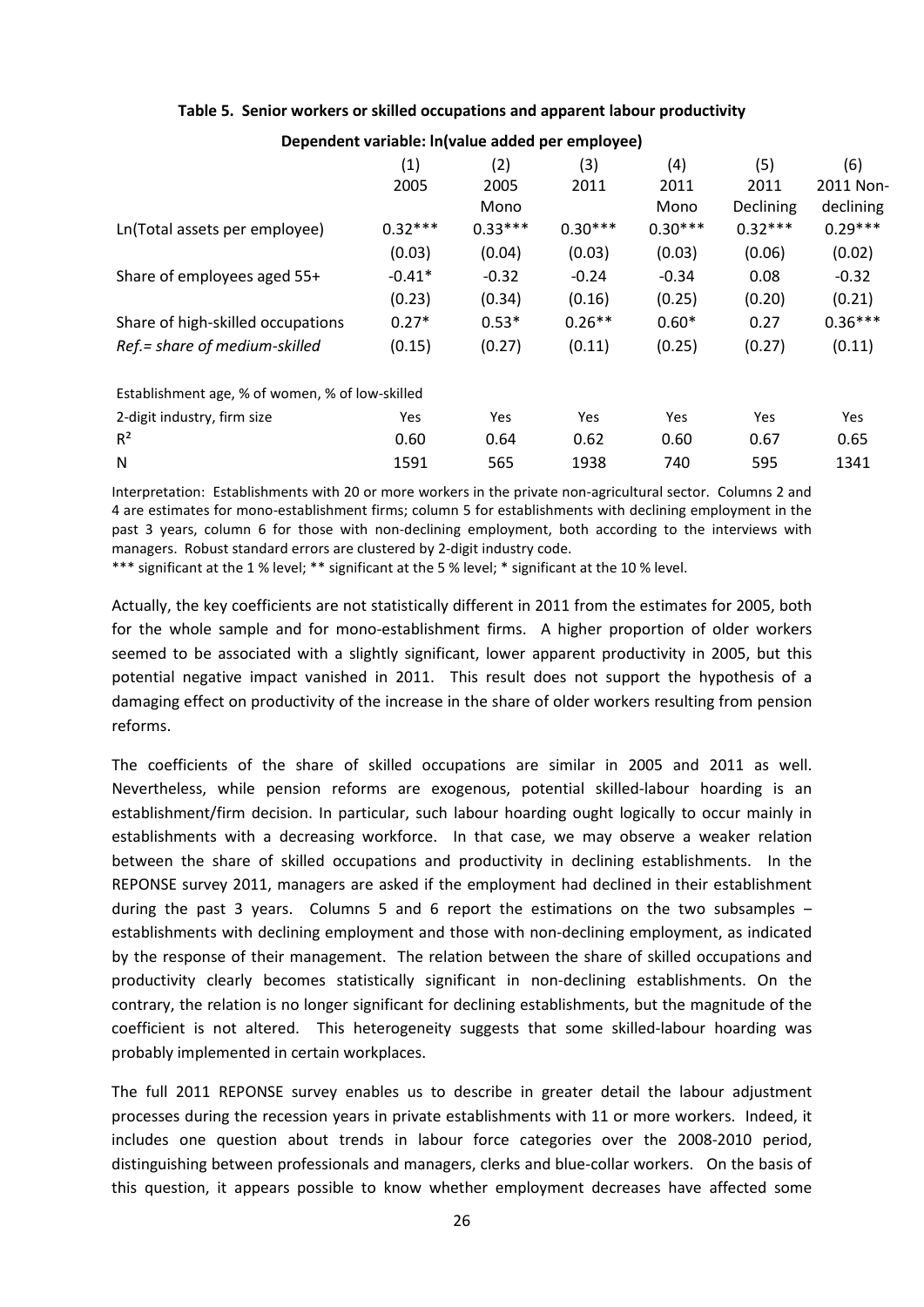categories more than others and to identify potential skilled-labour hoarding. Adjustment processes may then be related to various characteristics of the firms, including elements of information about their strategies.

The main descriptive results are the following: among establishments where total employment has been reduced, the share of firms cutting the number of blue-collar workers (50%) or clerks (62%) is higher than the share of those reducing the number of managers and professionals (35%). This result is consistent with the macro-figures on education (see the previous section). If we aggregate lower-skilled occupations (blue-collar workers and clerks), the majority of establishments reduced low-skilled occupations; whereas, the number of professionals and managers remained unchanged or even rose. In 9% of the establishments, the professionals and managers were the sole occupations affected by employment cuts; in addition, in 29% of the observations, both categories were affected. Thus, according to this variable, a skilled-labour hoarding process took place in half of the establishments in which employment declined between 2008 and 2010.

Looking at the profiles of these workplaces, such skilled-labour hoarding behaviour is more frequent in industries that regularly claim to face some skilled-labour shortages: manufacturing and information and communication activities. As far as firm strategy is concerned, the proportion of skilled-labour hoarding appears to be higher in three types of establishments. First, in establishments positioning themselves in the competition by their prices, their innovations, the quality of their products, and the diversity of their supply. Second, in workplaces that do not declare they set a direct profitability goal and, thirdly, in establishments that aim at reducing costs.

To account for the factors correlated with this skilled-labour hoarding, we run a nested logistic regression (see Table B.2 in Appendix B). We define the probability of being a hoarder of skilled labour as maintaining or increasing the number of managers and professionals while total employment dropped. The nested logit incorporates at a first level the choice between making employment adjustments or not, and at the second level, the choice between having a hoarding behaviour towards skilled labour or not. At the first level, explanatory variables include the evolution of activity, sectors at a 2-digit level, size and age of the workplace, as well as variables of workforce structure (percentage of women and of seniors). At the second level, we introduce some information about firms' strategic goals, as well as work practices indicators (high-performance and high-involvement work practices,<sup>[17](#page-25-0)</sup> including employee shareholding, decentralised worker-voice groups, quality management, autonomous work teams, job rotation).

Estimations results confirm the specific profile of firms maintaining their skilled-labour force and reducing employment of other occupational categories: controlling for the probability of proceeding to a workforce reduction, skilled-labour hoarding is positively related to the fact of considering innovation as the main objective of the firm's strategy with regard to competitors; whereas, no correlation arises for other strategies, including product diversity. In terms of work practices, job rotation appears significantly (and positively) related to skilled-labour hoarding, while employee shareholding does not (see Section 4.3 for other interpretations).

To conclude, our evidence does not suggest a break in productivity caused by the increasing proportion of older workers in firms since 2006. There is no clear support for the hypothesis of

<span id="page-28-0"></span><sup>&</sup>lt;sup>17</sup> See subsection 4.3 below.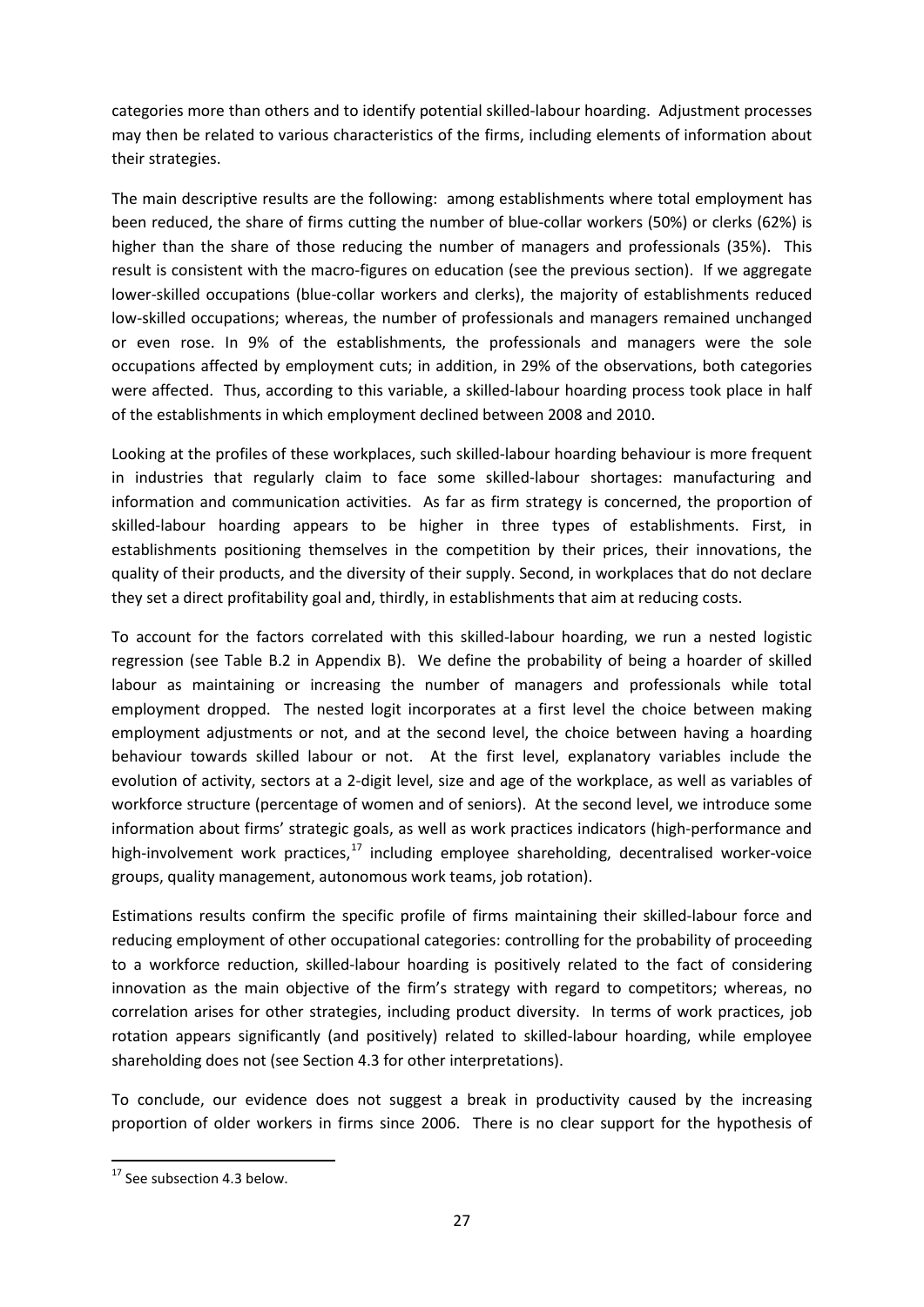changed behaviour concerning skilled occupations before and after the crisis, although these occupations have been preserved in a majority of establishments experiencing some decline in employment. All in all, these findings are consistent with a practice of hoarding high-skilled labour, along with a continuous expansion of highly educated in employment.

Another major change in the labour market concerns the effect of more widespread very short-term contracts on productivity and profits. Recall that we have two competing mechanisms: firms use these contracts to adjust the workforce and thus to improve productivity; firms develop these jobs despite their low productivity because they are less costly - they require no training cost, no tenure bonuses and lower related social contributions. In the first case, productivity at the firm level should be boosted; in the second case, productivity would be depressed in the search for improved profits.

Unfortunately, firms do not necessarily declare all their very short-term contracts in the DMMO-EMMO survey. Consequently, these data only support a crude exploration of the impact of job precariousness on productivity and profits. Table 6 reports estimations including the ratio of half the sum of the creations and destructions of jobs under short-term contracts over the total reference workforce in the DMMO-EMMO survey. In our samples, the churning rate was on average 0.20 in 2004 and 0.25 in 2010; this increase was much lower than figures from social security records. In both years, about 10% of establishments recorded a high churning rate (the  $9<sup>th</sup>$  decile was 0.55 in 2004 and 0.57 in 2010), while the median value was 0.05 in both years. When industry dummies are included, there is no relation between this ratio in 2004 (or in 2010) and productivity in 2005 (or in 2011). However, the increased use of short-term contracts (CDD) was concentrated in activities that directly benefited from the decisions of the Court of Cassation (see Section 2). Therefore, most of the potential impact was industry-specific and should be captured by industry dummies. Columns 3 and 4 of Table 6 provide estimations without these dummies: while higher churning of CDDs was associated with higher productivity in 2005, this relation vanished in 2011. For an establishment with a churning rate in the  $9<sup>th</sup>$  decile, the magnitude of the apparent loss in productivity was roughly 4%.

|                        |             | Labour<br>Productivity |             |             |             | Profit<br>after tax |             |             |
|------------------------|-------------|------------------------|-------------|-------------|-------------|---------------------|-------------|-------------|
|                        | (1)<br>2005 | (2)<br>2005            | (3)<br>2011 | (4)<br>2011 | (5)<br>2005 | (6)<br>2005         | (7)<br>2011 | (8)<br>2011 |
| Short-term<br>contract |             |                        |             |             |             |                     |             |             |
| churning rate          | 0.04        | $0.07***$              | 0.00        | 0.00        | 0.01        | 0.01                | $0.03**$    | $0.03**$    |
|                        | (0.03)      | (0.02)                 | (0.02)      | (0.01)      | (0.01)      | (0.01)              | (0.01)      | (0.01)      |
| 2-digit industry       | Yes         | No                     | Yes         | No          | Yes         | No                  | Yes         | No          |
| Other controls         | Yes         | Yes                    | Yes         | Yes         | Yes         | Yes                 | Yes         | Yes         |
| R <sup>2</sup>         | 0.61        | 0.52                   | 0.66        | 0.59        | 0.10        | 0.02                | 0.18        | 0.04        |
| N                      | 1152        | 1152                   | 1457        | 1457        | 1152        | 1152                | 1457        | 1457        |

#### **Table 6. Instability of short-term contracts (DMMO-EMMO), productivity and profits**

Interpretation: controls are capital intensity, share of workers aged >55, establishment age, % of women, % of low-skilled, % of high-skilled and firm size category. Profit rate is the ratio of after-tax profits to gross value added (if positive). Establishments with >20 workers in the private non-agricultural sector. Columns (1,3,5,7), standard errors clustered by 2-digit industry; columns (2,4,6,8), robust standard errors. \*\*\* significant at the 1 % level; \*\* significant at the 5 % level; \* significant at the 10 % level.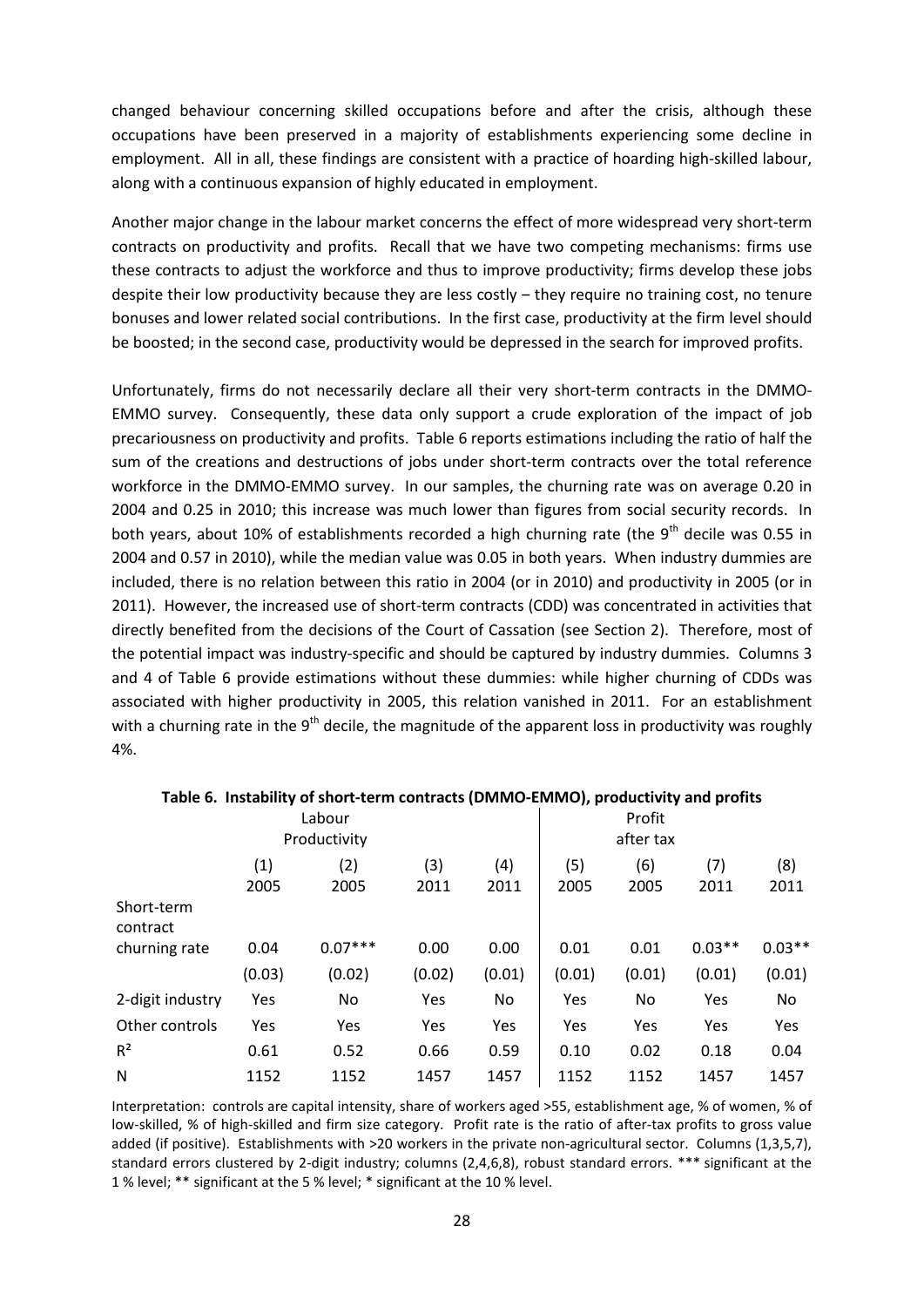By contrast, the profits after tax seem to have been positively correlated with the churning rate in 2011; whereas, we find no correlation in 2005. These findings are consistent with the second mechanism: the changing nature of CDDs hampers productivity in some activities but boosts profits.

#### **4.3 Work practices and productivity**

An extensive literature, both in management science and economics, stresses the role of "highinvolvement" and "high-performance" workplace practices in business performance. Highperformance practices seek to improve the flexibility and the quality of the production process in conjunction with information and communication technologies (ICT). High-involvement practices such as employee shareholding, profit sharing or labour-management information sharing, seek to enhance employees' motivation, engagement and loyalty. If the spread of these practices is well documented, for example in France during the 1990s (Coutrot, 2000), their actual impact on productivity is still an unsettled issue (for a review, see Bloom and Van Reenen, 2010). The main concern is the potential reverse causality and unobserved heterogeneity in empirical estimations. The aim of this subsection is not to resolve these caveats but rather to see if, with the same estimation procedure, we can observe breaks in the relations between work practices and labour productivity, before and after the Great Recession, that may have contributed to the slowdown in productivity.

The waves of REPONSE are the only French employer surveys providing information on workplace practices before and after the shock of 2008. Managers were questioned on a large variety of practices. We select here some of the key practices that are retained in numerous studies.<sup>[18](#page-28-0)</sup> In contrast to recent research, we did not aggregate the different practices into a single index.

More specifically, two high-involvement dimensions<sup>[19](#page-30-0)</sup> are used. Employee shareholding is reported by managers interviewed in about one third of the establishments in our samples. In most firms, managers are the main subscribers to shareholding schemes, but in some firms – even among large multinationals (*Société Générale, Auchan*...) ‒ a large proportion of (permanent) workers hold shares. In addition, employees are the main, and even sole, shareholders of certain firms, e.g. cooperatives. The second dimension is the organised employee-voice groups in the workplace. We built a variable adding the implementation of regular workplace meetings and of employee-voice groups in working conditions and workplace organisation. This variable is then normalized to one (thus, taking on the values 0.5 or 1).

Three dimensions of high-performance practices are studied. Quality management is captured by adding managers' declarations about quality circles and total quality management (the variable is normalized). Managers are asked about job rotation and the existence of autonomous work-teams as well.

<span id="page-30-1"></span>All these variables are included in the estimates of the production function (1) for both 2005 and 2011. The results are presented in Table 7 for 2005 and in Table 8 for 2011. We use various

<sup>&</sup>lt;sup>18</sup> See Posthuma et al. (2013) for a comprehensive taxonomy of high-performance work practices.

<span id="page-30-0"></span><sup>19</sup> Since profit-sharing schemes (*participation*) are mandatory in firms with over 50 employees, we do not consider this practice.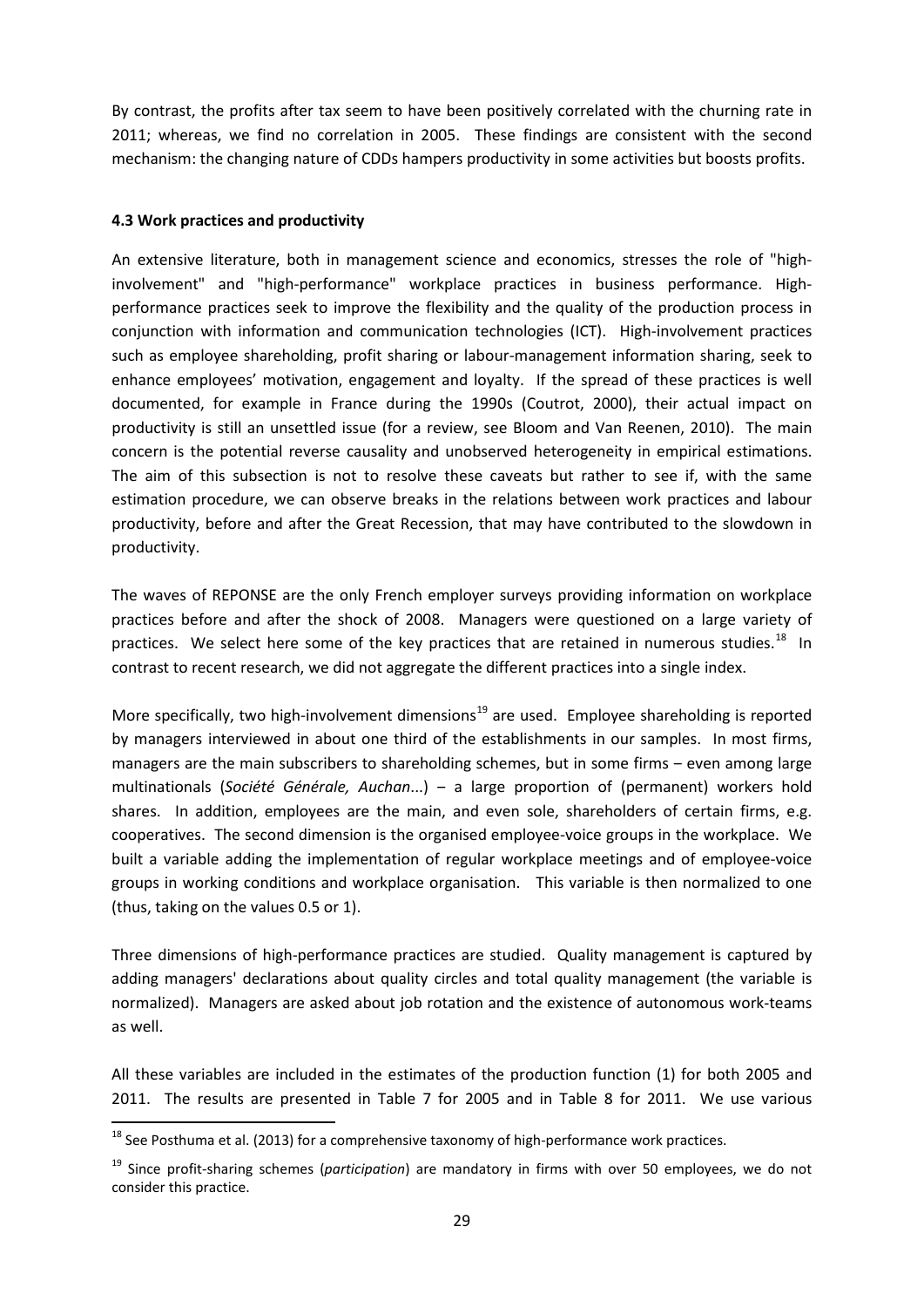specifications. In both tables, column (1) is based on the largest sample; controls are similar to those described in Table 5. Estimates on mono-establishment observations are given in column (2). Column (3) provides the results of the regression for an alternative subsample: the establishments present in the REPONSE 2011, which by definition are those having survived the first years of the Great Recession and thus may have unobserved characteristics that led to sustainable performance. In Table 7, column (4) presents the estimation on the large subsample of firms that are on average older and for which accounting data in 1999 are also available in our database; we control both by the labour productivity in 1999 and by the capital intensity in 1999, in order to capture a part of the heterogeneity in the information and also to reveal potential reverse causality in the implementation of work practices. Column (5) concerns the panel of firms for the period 1999-2005.

|                                       | (1)        | (2)<br>Mono-establishment<br>firms | (3)<br>Panel<br>05/11 | (4)         | (5)<br>Panel<br>99/05 |
|---------------------------------------|------------|------------------------------------|-----------------------|-------------|-----------------------|
| Ln(Assets per                         |            |                                    |                       |             |                       |
| employee)                             | $0.312***$ | $0.333***$                         | $0.333***$            | $0.287***$  | $0.440***$            |
|                                       | (0.030)    | (0.038)                            | (0.038)               | (0.051)     | (0.155)               |
| Organised empl. voice                 | $0.124***$ | $0.106**$                          | $0.123**$             | $0.074***$  | $0.130**$             |
|                                       | (0.032)    | (0.042)                            | (0.052)               | (0.023)     | (0.060)               |
| Empl. shareholding                    | $0.074*$   | 0.039                              | $0.097***$            | $0.057*$    | 0.015                 |
|                                       | (0.040)    | (0.033)                            | (0.034)               | (0.033)     | (0.041)               |
| <b>Quality management</b>             | $-0.010$   | $-0.058$                           | $-0.026$              | 0.006       |                       |
|                                       | (0.044)    | (0.058)                            | (0.096)               | (0.042)     |                       |
| Autonomous team                       | $-0.030$   | 0.035                              | 0.003                 | $-0.016$    |                       |
|                                       | (0.027)    | (0.040)                            | (0.054)               | (0.026)     |                       |
| Job rotation                          | 0.002      | $-0.008$                           | 0.007                 | 0.019       |                       |
|                                       | (0.022)    | (0.035)                            | (0.038)               | (0.021)     |                       |
| Organised employee voice in 1999      |            |                                    |                       |             | 0.009                 |
|                                       |            |                                    |                       |             | (0.039)               |
| Employee shareholding in 1999         |            |                                    |                       |             | 0.005                 |
|                                       |            |                                    |                       |             | (0.043)               |
| Ln(Productivity per employee in 1999) |            |                                    |                       | $0.679***$  | $0.848***$            |
|                                       |            |                                    |                       | (0.041)     | (0.070)               |
| Ln(Assets per employee in 1999)       |            |                                    |                       | $-0.183***$ | $-0.358***$           |
|                                       |            |                                    |                       | (0.041)     | (0.131)               |
| 2-digit industry                      | Yes        | Yes                                | Yes                   | Yes         | Yes                   |
| Other controls                        | Yes        | Yes                                | Yes                   | Yes         | No                    |
| N                                     | 1469       | 531                                | 446                   | 1203        | 463                   |
| R <sup>2</sup>                        | 0.60       | 0.65                               | 0.68                  | 0.72        | 0.72                  |
|                                       |            |                                    |                       |             |                       |

#### **Table 7. Workplace practices and productivity in 2005**

Interpretation: controls are capital intensity, share of employees aged >55, establishment age, % of women, % of low-skilled, % high-skilled workers and firm size category. Establishments with >20 workers in the private non-agricultural sector. Robust standard errors clustered by 2-digit industry code. \*\*\* significant at the 1 % level; \*\* significant at the 5 % level; \* significant at the 10 % level.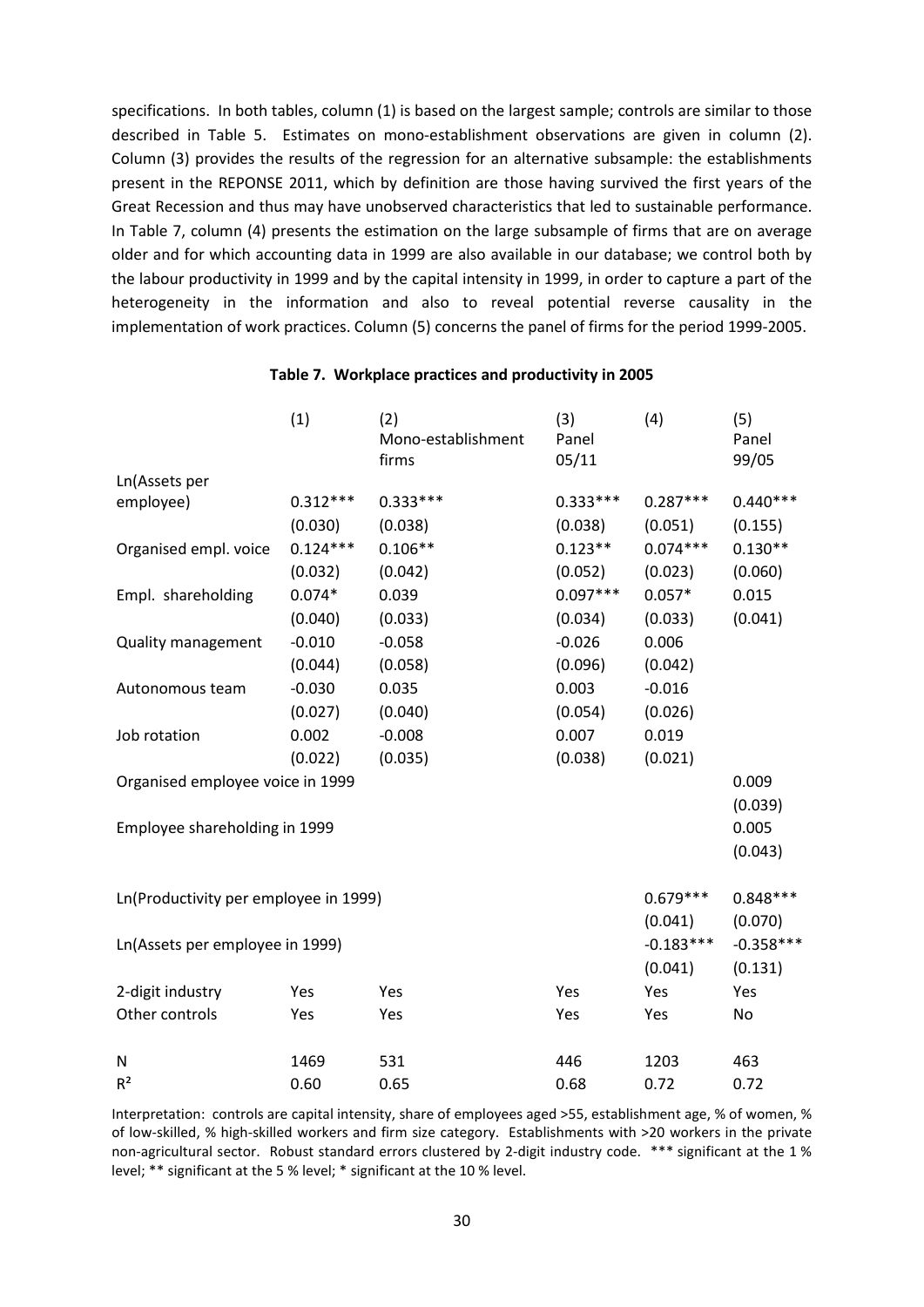None of the models shows a significant positive correlation between productivity and highperformance practices. We do not report here the similar results of regressions run with a regressor that is an aggregate index of these practices, in application of the idea of bundling practices. Given the methodological limitations stressed above, we do not conclude that these practices are inefficient, but rather that our data and approach do not capture an effect of such practices on productivity. [20](#page-30-1)

On the contrary, in estimations run on the three cross-sectional subsamples, an organised employee voice is associated with significantly higher labour productivity. The magnitude of the coefficient is large: one standard deviation implies about a 3% gain in productivity. Results are less robust for employee shareholding, but again the magnitude of the estimated coefficient is significant. The statistical weakness in mono-establishment firms may be linked to the fact that only one fifth of the managers interviewed reported employee shareholding, while one third of the managers of multiestablishment firms did.

Including the productivity level and the capital intensity in 1999 among the regressors confirms the qualitative results; however, the estimated coefficient for both employee shareholding and employee voice management are reduced by about one third. Note that the negative correlation between capital intensity in 1999 and productivity in 2005 – with the knowledge of the capital intensity in 2005 – is consistent with declining efficiency of ageing capital. Since we use the logarithm of productivity, a coefficient lower than one for past productivity is consistent with the beta-convergence of productivity (e.g. on French firms, see Chevalier et al., 2012).

The panel of establishments surveyed in 1999 and 2005 enables us to go one step further by adding the presence in 1999 of employee voice management and employee shareholding as controls for unobserved heterogeneity and potential endogeneity between practices and better performance. Column (5) may be read as a first difference between 1999 and 2005 as well. On this smaller subsample, the potential impact of employee shareholding vanishes, but the impact estimates for employee voice management are even larger.

We also experimented with instrumental variables to correct for endogeneity. We instrumented a high-involvement practice by the weighted mean average of the practice in other establishments of the full REPONSE sample operating in the same 2-digit industry; the weights are the same as the ones indicated by the DARES so as to make the survey representative of French establishments according to size and activity. Both instruments are highly correlated with the seminal variables. However, when controls are included in the estimation, standard tests<sup>[21](#page-32-0)</sup> do not reject, and by far, the hypothesis that each of our two high-involvement practices is exogenous. Therefore, we retain OLS estimators, which should be more efficient.

Overall, our findings point to the positive impact of high-involvement practices on labour productivity in 2005. Note that if we follow the literature focusing on the intensity of the use of

 $20$  For example, assuming that the spread of innovative practices is mature; then, the choice to implement a practice or not is optimal, and the econometric model cannot catch an "effect" of the practices.

<span id="page-32-1"></span><span id="page-32-0"></span> $21$  p>25% for organised employee voice and p>50% for employee shareholding, according to Durbin, Wu-Hausman tests under the assumption of i.i.d. errors, Woolbridge's robust score test, and the regression-based test when clustering.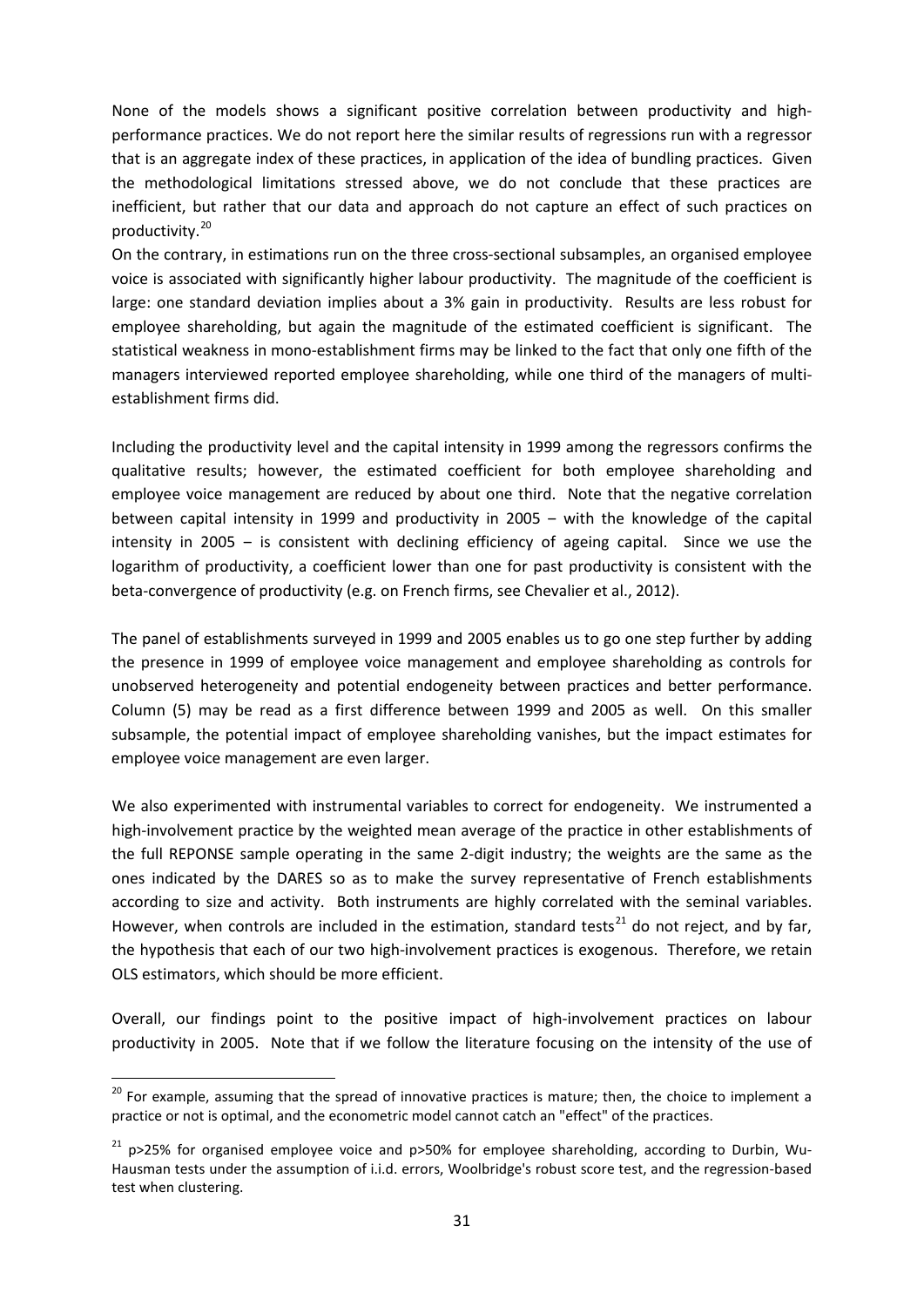innovative practices, the aggregated index summing our five practices is strongly correlated with higher productivity in 2005.

Similar exercises are then run on the data from the 2011 REPONSE survey. Table 8 reports the results of the estimations of the production function in 2011. As in 2005, the job rotation and quality management variables are not significantly correlated with higher productivity; the autonomous work team variable is negatively correlated with productivity, but this relation vanishes when we control for the past productivity.

|                                       | (1)        | (2)<br>Mono-<br>estab. | (3)         | (4)<br>Panel<br>05/11 | (5)<br>Relative<br>productivity |
|---------------------------------------|------------|------------------------|-------------|-----------------------|---------------------------------|
| Ln(Assets/employee)                   | $0.302***$ | $0.284***$             | $0.361***$  | $0.340***$            |                                 |
|                                       | (0.028)    | (0.028)                | (0.044)     | (0.056)               |                                 |
| Organised employee                    |            |                        |             |                       |                                 |
| voice                                 | 0.004      | 0.004                  | $-0.003$    | $-0.022$              | $(+)$ ns                        |
|                                       | (0.026)    | (0.040)                | (0.025)     | (0.025)               |                                 |
| Empl. shareholding                    | $-0.033$   | 0.038                  | $-0.040$    | $-0.009$              | (-) ns                          |
|                                       | (0.023)    | (0.028)                | (0.026)     | (0.049)               |                                 |
| Quality management                    | $-0.020$   | 0.000                  | 0.006       |                       | $(+)$ ns                        |
|                                       | (0.011)    | (0.038)                | (0.024)     |                       |                                 |
| Autonomous team                       | $-0.041**$ | $-0.077***$            | 0.000       |                       | $(+)$ ns                        |
|                                       | (0.020)    | (0.028)                | (0.000)     |                       |                                 |
| Job rotation                          | $-0.010$   | $-0.043$               | 0.008       |                       | (-) ns                          |
|                                       | (0.019)    | (0.041)                | (0.017)     |                       |                                 |
| Organised employee voice in 2005      |            |                        |             | 0.004                 |                                 |
|                                       |            |                        |             | (0.029)               |                                 |
| Employee shareholding in 2005         |            |                        |             | 0.080                 |                                 |
|                                       |            |                        |             | (0.055)               |                                 |
| Ln(Productivity per employee in 2005) |            |                        | $0.550***$  |                       |                                 |
|                                       |            |                        | (0.059)     |                       |                                 |
| Ln(Assets per employee in 2005)       |            |                        | $-0.264***$ |                       |                                 |
|                                       |            |                        | (0.047)     |                       |                                 |
| 2-digit industry                      | Yes        | Yes                    | Yes         | Yes                   | Yes                             |
| Other controls                        | Yes        | Yes                    | Yes         | No                    | Yes                             |
| N                                     | 1857       | 717                    | 1426        | 530                   | 2569                            |
| $R^2$                                 | 0.63       | 0.61                   | 0.71        | 0.60                  | 0.03                            |

#### **Table 8. Workplace practices and productivity in 2011**

Interpretation: controls are capital intensity, share of employees >55, establishment age, % of women, % of low-skilled workers, % high-skilled workers and firm size category (except column (5), establishment size). Establishments with 20 or more workers in the private non-agricultural sector. Column (5), ordered logit on relative productivity indicated by the manager, and pseudo-R<sup>2</sup>. Robust standard errors clustered by 2-digit industry codes. \*\*\* significant at the 1 % level; \*\* significant at the 5 % level; \* significant at the 10 % level. Unlike 2005, in 2011, regardless of the specification, high-involvement practices  $-$  employee shareholding, organised employee voice – are no longer associated with enhanced productivity. The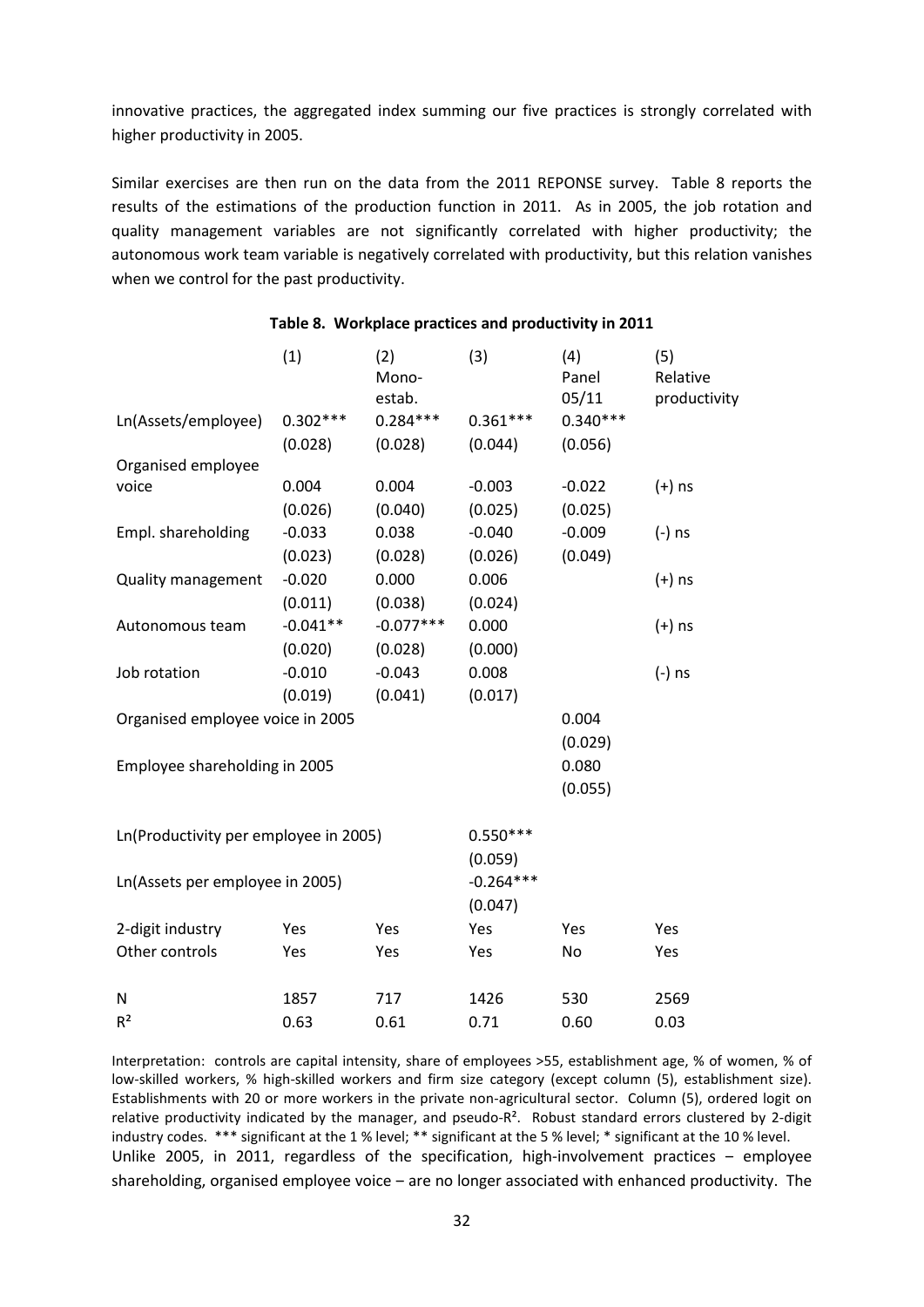estimated coefficients are close to 0, and even negative on some samples. On the largest samples (columns 1, Tables 7 and 8), coefficients associated respectively with organised employee voice and employee shareholding, are statistically different between 2005 and 2011 at the 5% and 10% levels. They are still different just above the 10% threshold when past productivity is included (column 3).

In addition to accounting data provided by Risk, in the REPONSE 2011 survey, managers were questioned about the relative productivity performance of their establishments. They had to scale their response from much lower than their competitors to much higher (i.e., according to 5 levels). This qualitative variable is strongly correlated with the productivity measure derived from accounting information, even within 2-digit industry categories. This variable is available for most of the establishments surveyed, and thus for a larger and rather representative sample of the French establishments. Estimations using this relative productivity measure as a dependent variable are presented in column (5). An ordered logit confirms no significant correlation between highperformance or high-involvement practices and this productivity scale.

These contrasting results suggest a break in the relationship between high-involvement practices after the 2008 shock. If we consider employee voice management alone, the potential loss of productivity can be up to 10% for establishments implementing both employee-voice groups and regular workplace meetings, and 5% for an average establishment in our sample. These microestimates should be translated into macro-figures with caution: the dispersion of estimated coefficients is large; our non-representative sample includes only establishments with 20 or more workers, for which the high-involvement practices may be more volatile; about 40% of the French private workforce belongs to smaller establishments.

Our findings are consistent with a reduction in the engagement of workers. However, the findings may also be interpreted as the result of a labour-hoarding process: firms may be reluctant to fire their own shareholders; they may retain their workforce  $-$  especially with specific human capital  $$ and try to preserve the workers' long-term commitment. The study of the relationships between work practices and skilled-labour hoarding, however, does not support this last interpretation. When high-involvement practices are included in our nested logit (see Appendix B and subsection 4.2 above), they do not seem to boost the hoarding of managers and professionals.<sup>[22](#page-32-1)</sup>

Whatever the interpretation, the loss of associated productivity associated with lower efficiency of some of the work practices including employee shareholding is probably a reversible consequence of the economic downturn and uncertainty about potential recovery.

#### **5. What can we expect for the future?**

Since 2008, the cumulative productivity slowdown in France is huge. Compared to the dynamics observed in the first part of the 2000s or to the trend following the recession in the early 1990s, the loss of hourly productivity ranges between 5% up to 8%. It is even larger in the market economy (7

<sup>&</sup>lt;sup>22</sup> Employee shareholding is even negatively related with skilled-labour hoarding, suggesting that a higher participation of workers would more likely favour a more homogenous adjustment of the workforce when employment cutbacks are implemented.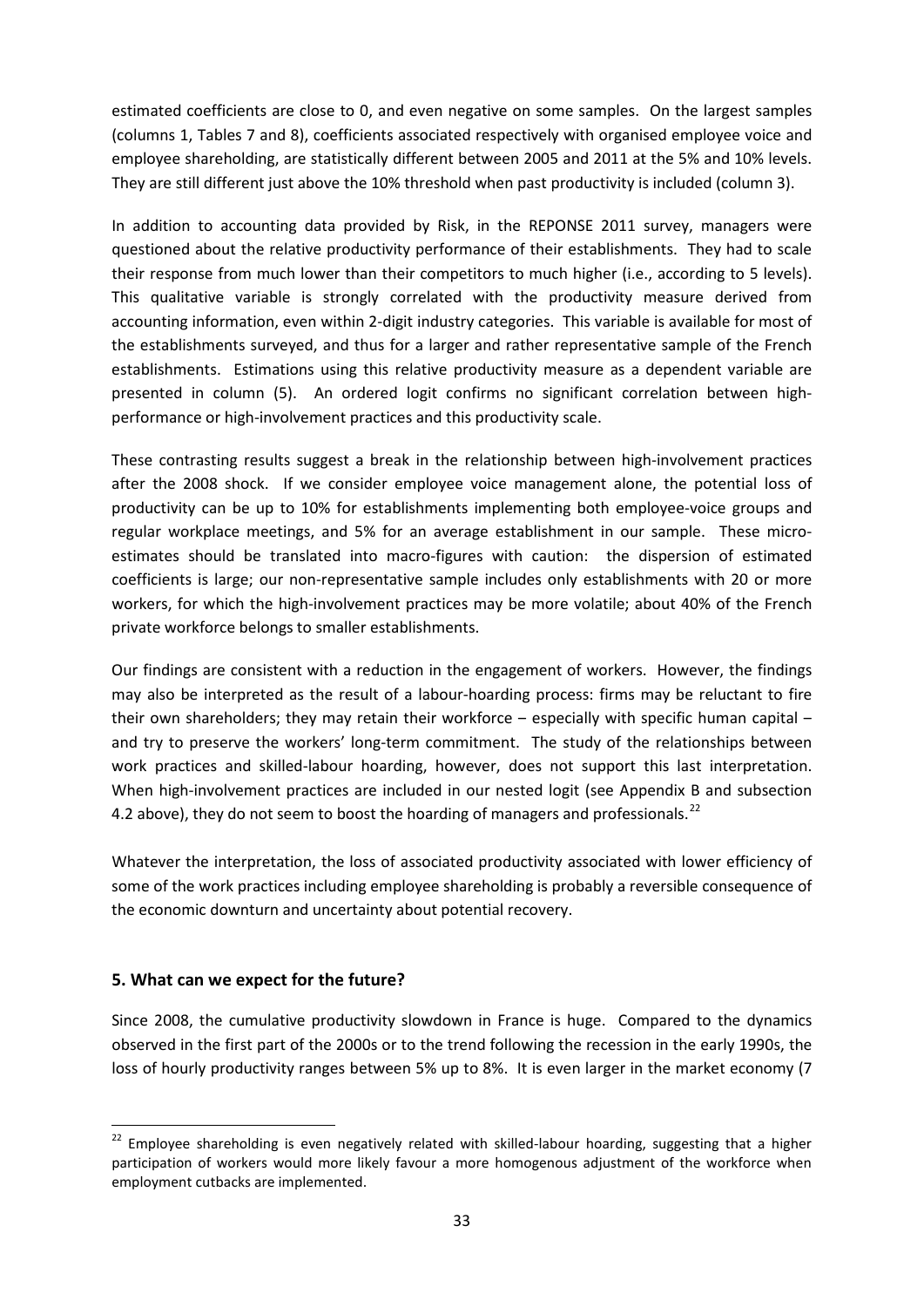to 10%); whereas, employment reductions in the public sector workforce sustained labour productivity.

Straightforward hypotheses such as an industry composition effects due to the recession and more sophisticated explanations, such as impaired reallocation of capital or slowing organisational changes, are not relevant to the productivity puzzle, or even add to it. However this chapter describes salient mechanisms capable of disentangling the puzzle to a great extent.

Fundamentally, the France of 2014 is different from the France of the 1990s. On the one hand, the education level of the workforce rose and is still improving, thanks to the increasing spread of tertiary education. On the other hand, or rather complementarily, firms have implemented new workplace organisations. Our macro-analysis, as well as our micro-estimations using different waves of surveys of French establishments, suggest that these changes may significantly alter the productivity trend when a recession arises. High-skilled/educated employment is not sensitive to the business cycle. The lack of adjustments translates into an apparent pro-cyclical productivity phenomenon that can explain up to half of the productivity slowdown since 2008.

Two recent "reforms" of the labour market increased low-productive jobs, partially in substitution for more-productive employment. The most important was the introduction of a new status for the self-employed, the *auto-entrepreneur* (unincorporated "freelance entrepreneur"), and the second was the development of very-short salaried employment. The two measures may account for roughly 2 percentage points in decreased aggregated productivity; i.e., one quarter of cumulative productivity losses. This lost productivity is likely to be permanent if the incentives and regulations favouring these low-productive jobs are not removed.

In addition, organisations based on workers' involvement and commitment seem to have become less prone to improve productivity in recent years. Their entangled impact on labour productivity may account for a 2 to 5 percentage points decline over the recent period. We may expect the losses in apparent productivity working through these two mechanisms to be transitory.

Based on this diagnosis, economic recovery in France is likely to lead to a revival in productivity. Correlatively, an economic upturn would most likely be followed by a delayed decline in unemployment. The fact that French economy accelerated the first quarter 2015 with no sign of job market improvement, is in line with this scenario. However, the continuing substitution of "typical" jobs by low-productive employment may well prevent the realisation of this scenario. A dark scenario would be a long-lasting stagnation in Europe that may push firm to de-hoard skilled labour.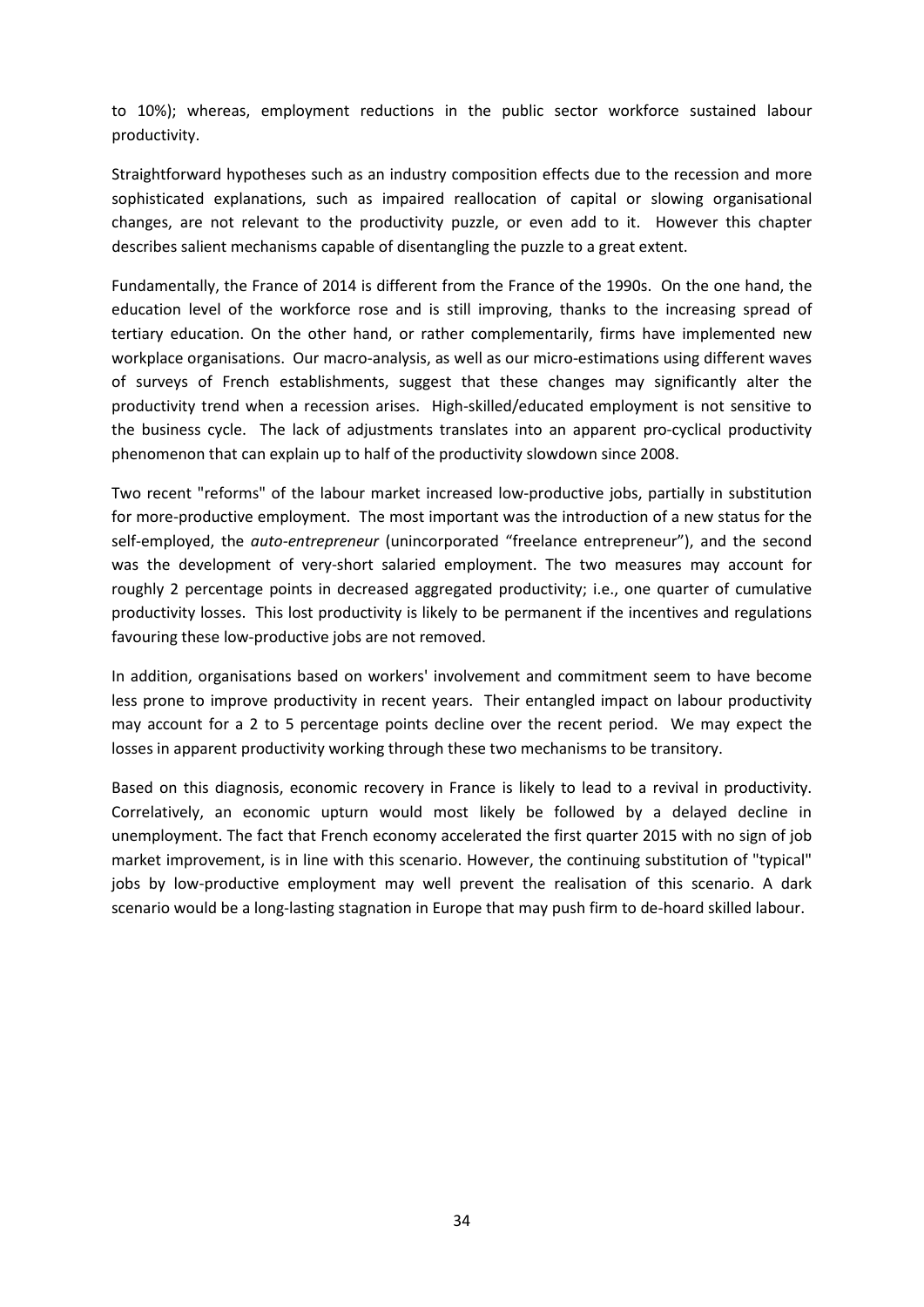#### **References**

Aghion Ph., Ph. Askenazy, N. Berman, G. Cette and L. Eymard (2012), "Credit Constraints and the Cyclicality of R&D Investment: Evidence from France", *The Journal of the European Economic Association*, Vol. 10 (5), pp. 1001-24.

Algava E., E. Davie, J. Loquet, L. Vinck (2014), "Conditions de travail. Reprise de l'intensification du travail chez les salariés", *Dares* Analyses, N° 2014-049.

Arrondel L. and A. Masson (2011), *L'épargnant dans un monde en crise : ce qui a changé,* Collection du Cepremap, Paris: Editions rue d'Ulm.

Askenazy Ph. (2013), "Capital Prices and Eurozone Competitiveness Differentials", IZA Discussion Paper 7912.

Askenazy Ph., A. Bozio and C. Garcia-Penalosa (2013), *Wages dynamics in times of crisis*, CAE note N° 5. http://www.cae-eco.fr/IMG/pdf/cae-note005-en.pdf.

Askenazy Ph., Ch. Erhel and M. Chevalier (2015), "Okun's laws differentiated by education", mimeo Cepremap.

Barnett A., B. Broadbent, A. Chiu, J. Franklin and H. Miller (2014), "Impaired Capital Reallocation and Productivity ", *National Institute Economic Review*, May.

Barret C., Ryk F., Volle N. (2014), « Enquête 2013 auprès de la Génération 2010 - Face à la crise, le fossé se creuse entre niveaux de diplôme », *Bref CEREQ*, N° 319.

Bellmann L. MC. Laible and HD Gerner (2015), "The German Labour Market Puzzle in the Great Recession", in Ph. Askenazy *et al.* (eds*), Productivity Puzzles Across Europe*, Cepremap volume, forthcoming.

Bloom N. (2009), "The Impact of Uncertainty Shocks," *Econometrica*, Vol. 77(3), pp. 623-685.

Bloom N. and Van Reenen J. , (2010), "Human Resource Management and Productivity" in D. Card and O. Ashenfelter (eds) *Handbook of Labour Economics*, Vol. 4, Chapter 19, Elsevier.

Bryson A. And J. Forth, (2015), "The UK's productivity puzzle", in Ph. Askenazy *et al.* (eds*), Productivity Puzzles Across Europe*, Cepremap volume, forthcoming

Cahuc P, Carcillo S., Le Barbanchon T. (2014), "Do Hiring Credits Work in Recessions? Evidence from France », working paper, February 19.

Calavrezo O., Ettouati S . (2014), « Mouvements de main-d'œuvre et recours au chômage partiel entre 2009 et 2011 », DARES *Analyses,* N°008.

Caroli E. et Gautié J.(eds), (20008), *Low-Wage Work in France*, New York: Russell Sage Foundation.

Chevalier, Paul-Antoine, Lecat, Rémy and Oulton, Nicholas (2012), "Convergence of firm-level productivity, globalisation and information technology: Evidence from France," *Economics Letters*, Vol. 116(2), pp. 244-246.

COE, Conseil d'Orientation de l'Emploi (2014), *L'évolution des formes d'emploi*, report April 2014.

Corrado C., J. Haskel, C. Jona-Lasinio and M. Lommi (2012), "Intangible Capital and Growth in Advanced Economies: Measurement Methods and Comparative Results" Working Paper, June, available at http://www.intan-invest.net.

Coudin Élise, Bertrand Marc, Pierre Pora and Lionel Wilner (2014), "La baisse des inégalités de revenu salarial marque une pause pendant la crise", in *Portrait Social de la France 2014*, INSEE, Paris.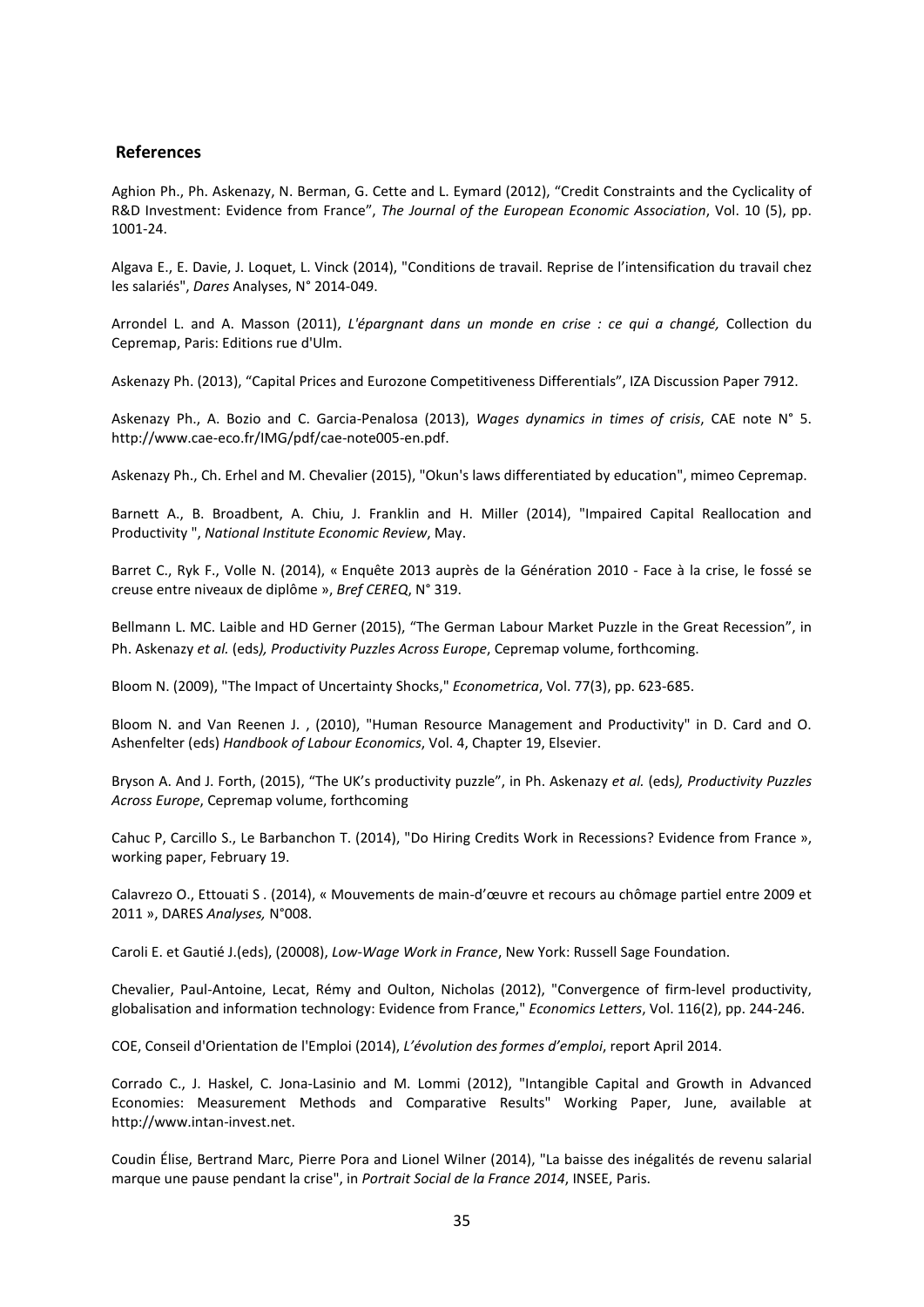Coutrot Th. (2000), "Innovations et gestion de l'emploi", *Premières Synthèses* Dares, N° 12.01.

Davies R.B., J. Martin, M. Parenti, F. Toubal 2014), "Knocking on Tax Haven's Door: Multinational Firms and Transfer Pricing", CEPII working paper N°2014-21.

Gonthier P. (2012), "Why Was Short-Time Work Unattractive During the Crisis in France?" ILRE Berkeley Working Paper No. 130-12.

Hospido L. and E. Moreno-Galbis (2015), "The Spanish Productivity Puzzle", in Ph. Askenazy *et al.* (eds*), Productivity Puzzles Across Europe*, Cepremap volume, forthcoming.

INSEE (2014), *Emploi et salaires*, INSEE Références: Paris.

Moreno-Galbis, Eva and Sopraseuth, Thepthida, 2014. "Job polarization in aging economies," *Labour Economics*, vol. 27(C), pages 44-55.

Nayman L., J. Mairesse, S. Le Laidier and V. Delbecque (2011), "L'évaluation des investissements incorporels en France : méthodes et premiers résultats," *Économie et Statistique*, Vol. 450, pp. 3-27.

Posthuma, R. A., Campion, M. C., Masimova, M., and Campion, M. A. (2013), "A high performance work practices taxonomy integrating the literature and directing future research". *Journal of Management*, March 19.

Vicard V. (2014), "Transfer pricing of multinational companies, aggregate trade and investment income", Banque de France, mimeo.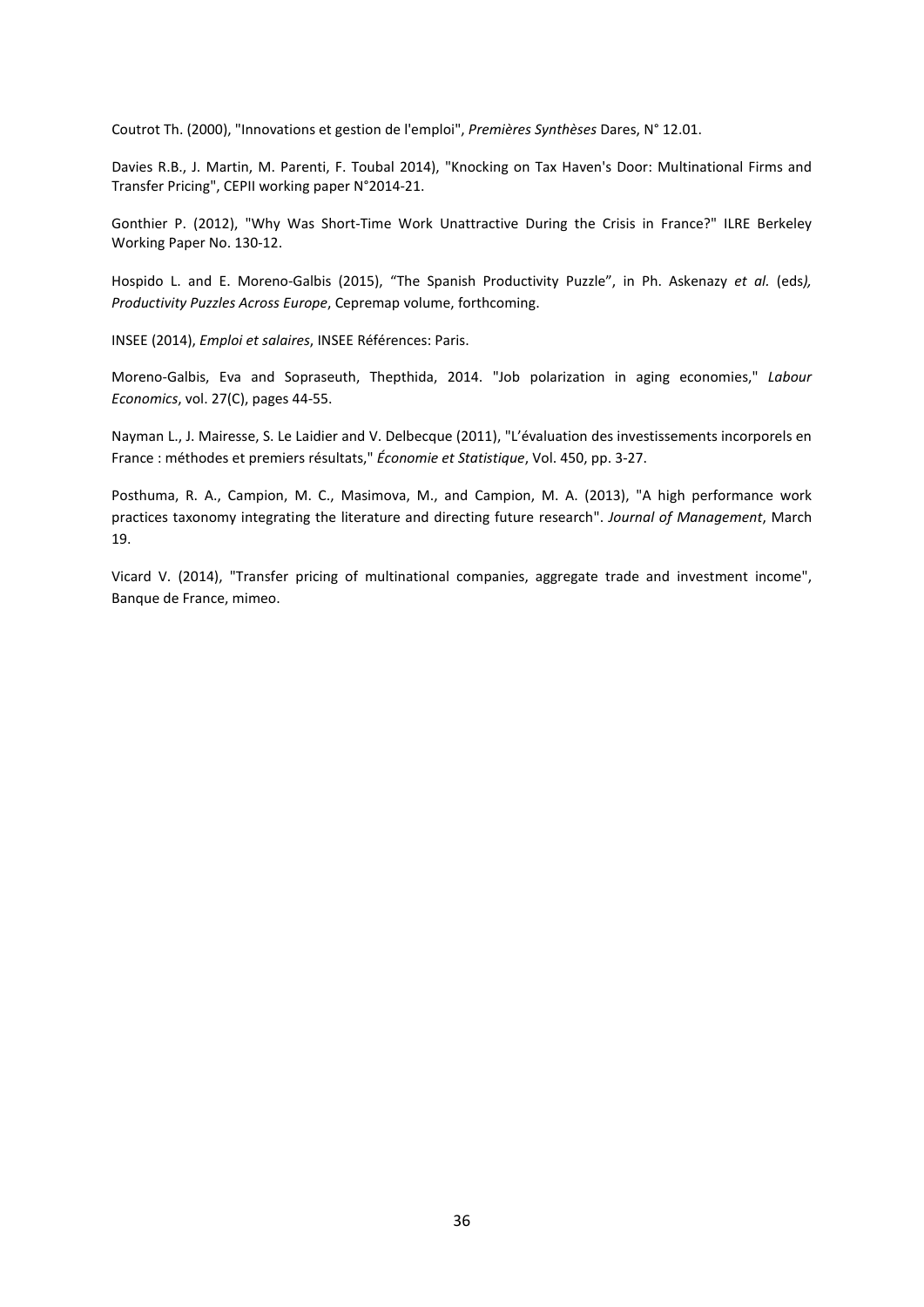#### **Appendix A: Definitions and descriptive statistics**

This appendix gives definitions of non-straightforward variables and basic statistics for the main variables used in the section 4.

#### **Variables from REPONSE (manager questionnaire)**

*Employee shareholding* takes the value one if employees

- in 2004/2005 are the main or the second main category of shareholders (Q. 0.8a); or own a part of the capital of the firm (Q 6.17a)

- in 2010/2011 are the main category of shareholders (Q. 0.9b); or own a part of the capital of the firm (Q 6.16)

*Organized voice* equals the mean of regular workplace meetings (Q. 3.3.2 in 2004/2005; 3.2.2 in 2010/2011) and of *voice group* on working conditions and workplace organization (*groupe d'expression directe* Q. 3.3.3 in 2005; 3.2.3 in 2011)

Quality management is the mean of the dummies for total quality management (Q. 5.13a in 2004/2005; 5.9f in 2010/2011) and for quality circles (Q. 3.3.1 in 2004/2005; 3.2.1 in 2010/2011).

#### **Variables from DADS**

Occupations are classified according to the INSEE-PCS 2003 both for both waves. *High-skilled* occupations are artisans and firm directors, managers and professionals in the establishment. *Medium-skilled* are "intermediary" occupations i.e. technicians and associated professionals. *Lowskilled* occupations include clerical support workers, services and sales workers and blue-collar workers.

|                               | 2005  | $(N=1469)$ | 2011  | (N=1857)  |
|-------------------------------|-------|------------|-------|-----------|
|                               | Mean  | Std. Dev.  | Mean  | Std. Dev. |
| Ln(productivity per employee) | 10,92 | 0,64       | 10,99 | 0,58      |
| Ln(gross asset per employee)  | 11,65 | 1,18       | 11,97 | 1,12      |
| Share of 55-                  | 0,08  | 0,07       | 0,10  | 0,08      |
| Share of high-skilled occup.  | 0,16  | 0,20       | 0,16  | 0,21      |
| Organized voice               | 0,56  | 0,31       | 0,57  | 0,31      |
| Employee shareholding         | 0,31  | 0,46       | 0,31  | 0,46      |
| Quality management            | 0,62  | 0,39       | 0,59  | 0,40      |
| Autonomous work group         | 0,48  | 0,50       | 0,57  | 0,49      |
| job rotation                  | 0.48  | 0,50       | 0.44  | 0,50      |

#### **Table A1. Descriptive statistics for selected variables, columns (1) tables 6 and 7**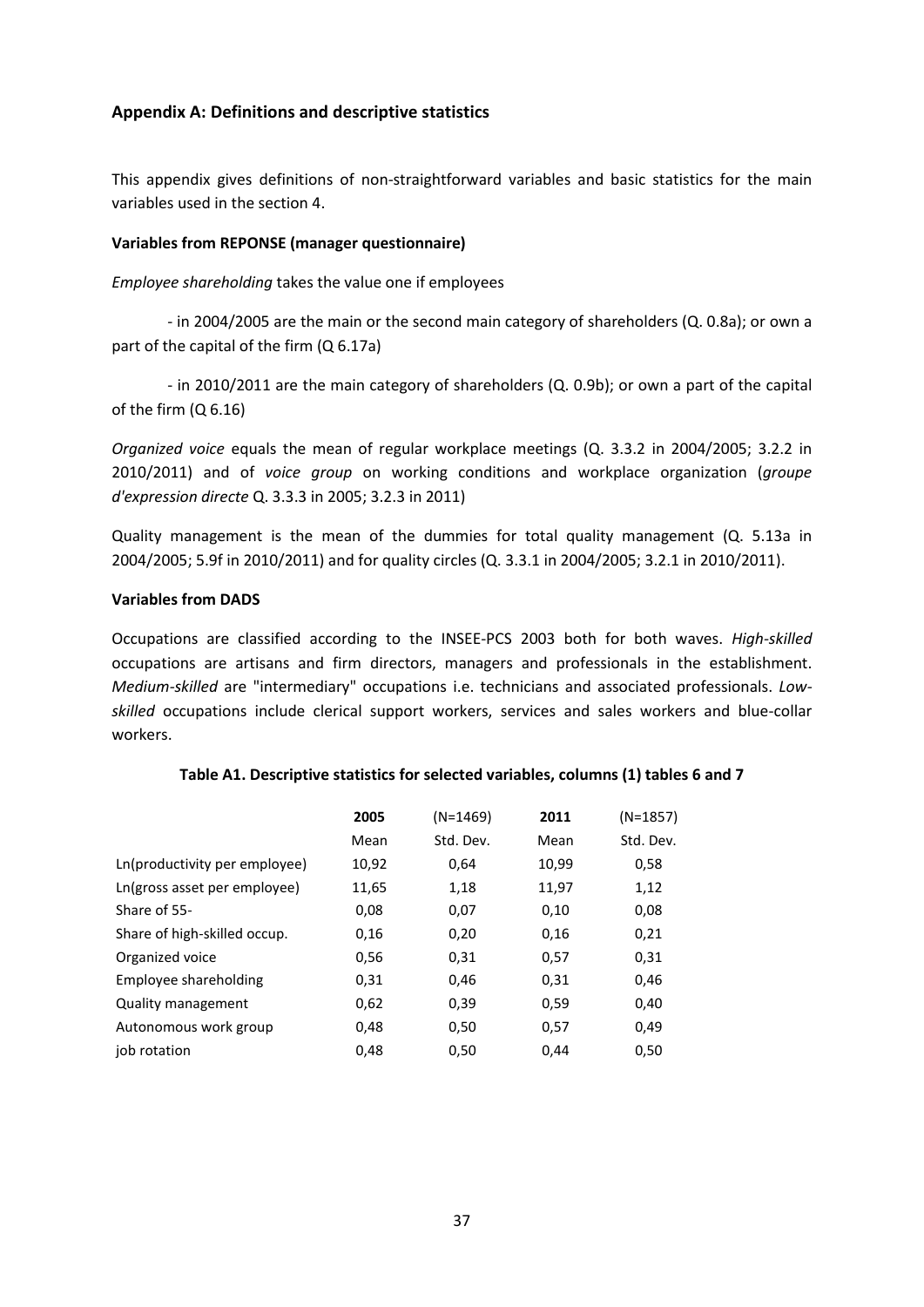### **Table A2. Correlations for selected variables, columns (1) tables 6 and 7**

| 2005<br>$N = 1469$                                     | Ln(productiv<br>ity per<br>employee) | Ln(gross<br>asset<br>per<br>employe<br>e) | pct<br>οf<br>55- | pct of<br>high-<br>skilled | organiz<br>ed voice | employee<br>shareholdi<br>ng | quality<br>manageme<br>nt | autonomo<br>us work<br>group | job<br>rotation |
|--------------------------------------------------------|--------------------------------------|-------------------------------------------|------------------|----------------------------|---------------------|------------------------------|---------------------------|------------------------------|-----------------|
| Ln(productivity per<br>employee)<br>Ln(gross asset per | 1,00                                 |                                           |                  |                            |                     |                              |                           |                              |                 |
| employee)                                              | 0,70                                 | 1,00                                      |                  |                            |                     |                              |                           |                              |                 |
| pct of 55-                                             | 0,04                                 | 0,09                                      | 1,00             |                            |                     |                              |                           |                              |                 |
| pct of high-skilled                                    | 0,38                                 | 0,34                                      | $-0,04$          | 1,00                       |                     |                              |                           |                              |                 |
| organized voice<br>employee                            | 0,14                                 | 0,11                                      | $-0.04$          | 0,03                       | 1,00                |                              |                           |                              |                 |
| shareholding                                           | 0,18                                 | 0,16                                      | 0,04             | 0,18                       | 0,12                | 1,00                         |                           |                              |                 |
| quality management<br>autonomous work                  | 0,11                                 | 0,13                                      | 0,00             | 0,04                       | 0,32                | 0,03                         | 1,00                      |                              |                 |
| group                                                  | 0,01                                 | 0,04                                      | 0,03             | $-0,07$                    | 0,09                | 0,04                         | 0,17                      | 1,00                         |                 |
| job rotation                                           | $-0,06$                              | $-0,03$                                   | 0,01             | $-0,14$                    | 0,01                | $-0,04$                      | 0,12                      | 0,19                         | 1,00            |

| 2011<br>$N = 1857$               | Ln(productivi<br>ty per<br>employee) | Ln(gross<br>asset per<br>employe<br>e) | pct of<br>$55 -$ | pct of<br>high-<br>skille<br>d | organize<br>d voice | employee<br>shareholdi<br>ng | quality<br>manageme<br>nt | autonomo<br>us work<br>group | job<br>rotatio<br>n |
|----------------------------------|--------------------------------------|----------------------------------------|------------------|--------------------------------|---------------------|------------------------------|---------------------------|------------------------------|---------------------|
| Ln(productivity<br>per employee) | 1,00                                 |                                        |                  |                                |                     |                              |                           |                              |                     |
| Ln(gross asset per<br>employee)  | 0,69                                 | 1,00                                   |                  |                                |                     |                              |                           |                              |                     |
| pct of 55-                       | 0,02                                 | 0,08                                   | 1,00             |                                |                     |                              |                           |                              |                     |
| pct of high-skilled              | 0,44                                 | 0,35                                   | $-0,01$          | 1,00                           |                     |                              |                           |                              |                     |
| organized voice                  | 0,05                                 | 0,08                                   | $-0,11$          | 0,02                           | 1,00                |                              |                           |                              |                     |
| employee<br>shareholding         | 0,11                                 | 0,18                                   | 0,01             | 0,17                           | 0,10                | 1,00                         |                           |                              |                     |
| quality<br>management            | 0,06                                 | 0,13                                   | 0,00             | $-0,03$                        | 0,29                | 0,06                         | 1,00                      |                              |                     |
| autonomous work<br>group         | $-0,04$                              | 0,02                                   | 0,01             | $-0,05$                        | 0,09                | 0,02                         | 0,14                      | 1,00                         |                     |
| job rotation                     | $-0,08$                              | $-0,01$                                | $-0,04$          | $-0,18$                        | 0,03                | $-0,03$                      | 0,12                      | 0,14                         | 1,00                |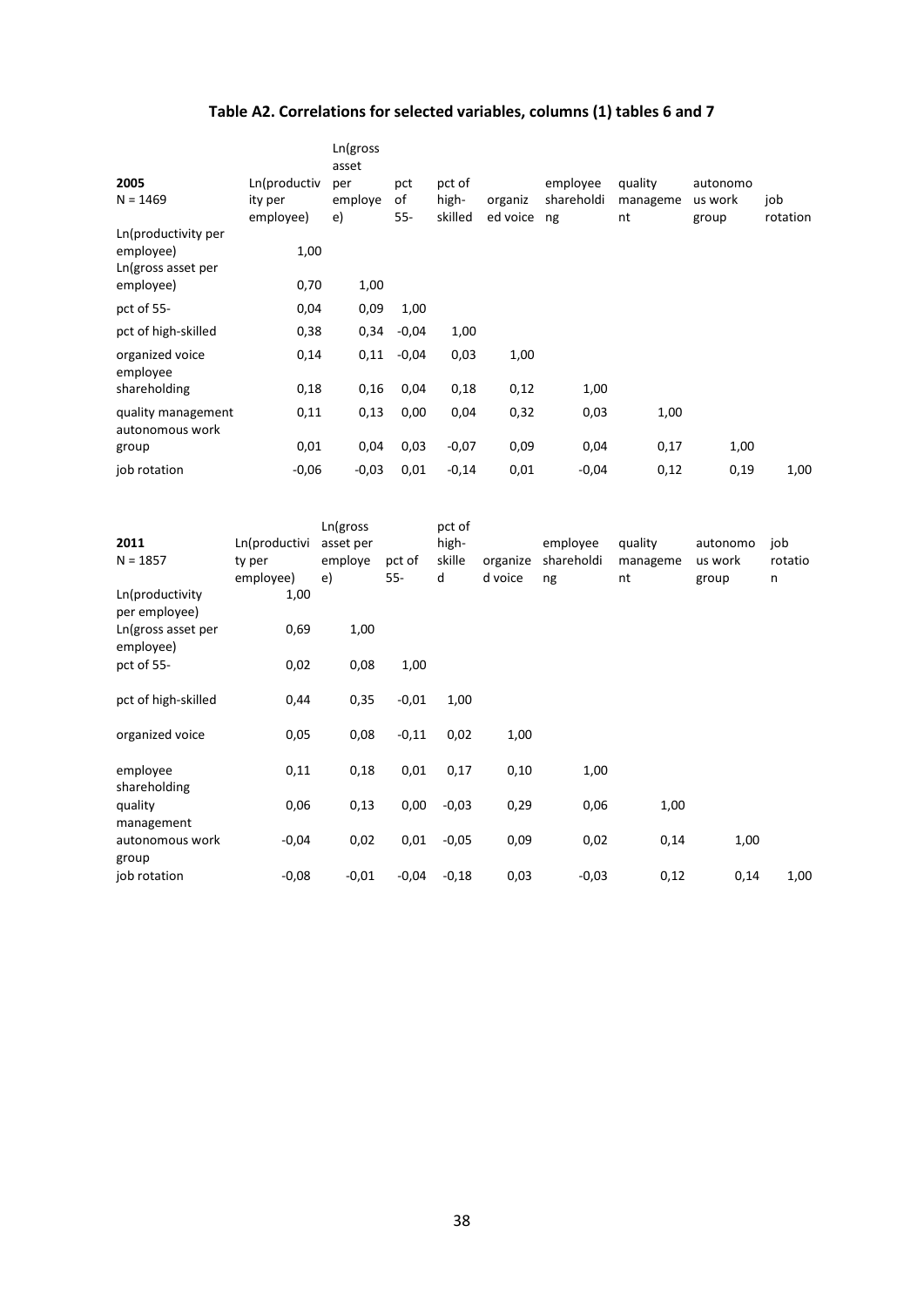#### **Appendix B: Labour hoarding**

|                       |      |            |      |            | 2005   |      | 2011       |            |
|-----------------------|------|------------|------|------------|--------|------|------------|------------|
|                       |      |            | Very |            |        |      |            |            |
|                       |      | Production |      | increasing | 11.9   |      | 9.6        |            |
|                       |      |            |      | Increasing | 44.8   |      | 33.4       |            |
|                       |      |            |      | Stable     | 28.9   |      | 33.5       |            |
|                       |      |            |      | Decreasing | 12.0   |      | 19.5       |            |
|                       |      |            | Very |            |        |      |            |            |
| Employment Increasing |      | decreasing |      |            | 2.4    | 4.0  |            |            |
|                       |      |            |      | 43.6       |        | 40.7 |            |            |
|                       |      | Stable     |      | 40.0       |        | 40.3 |            |            |
|                       |      |            |      | Decreasing |        | 16.4 | 19.0       |            |
|                       |      | Very       |      |            |        |      |            | Very       |
| Employment\Production |      | increasing |      | Increasing | Stable |      | Decreasing | decreasing |
| Increasing            | 2005 |            | 78   | 58         |        | 23   | 11         | 7          |
|                       | 2011 |            | 85   | 60         |        | 27   | 16         | 9          |
| Decreasing            | 2005 |            | 5    | 8          |        | 16   | 50         | 75         |
|                       | 2011 |            | 4    | 8          |        | 12   | 46         | 73         |

#### **Table B1: Evolution of production and employment during the past 3 years in private establishments with 20 or more workers. In %.**

Source: Authors' calculus using REPONSE 2005 and 2011. Data are weighted to be representative of establishments with 20 or more workers in the private non-agricultural sector.